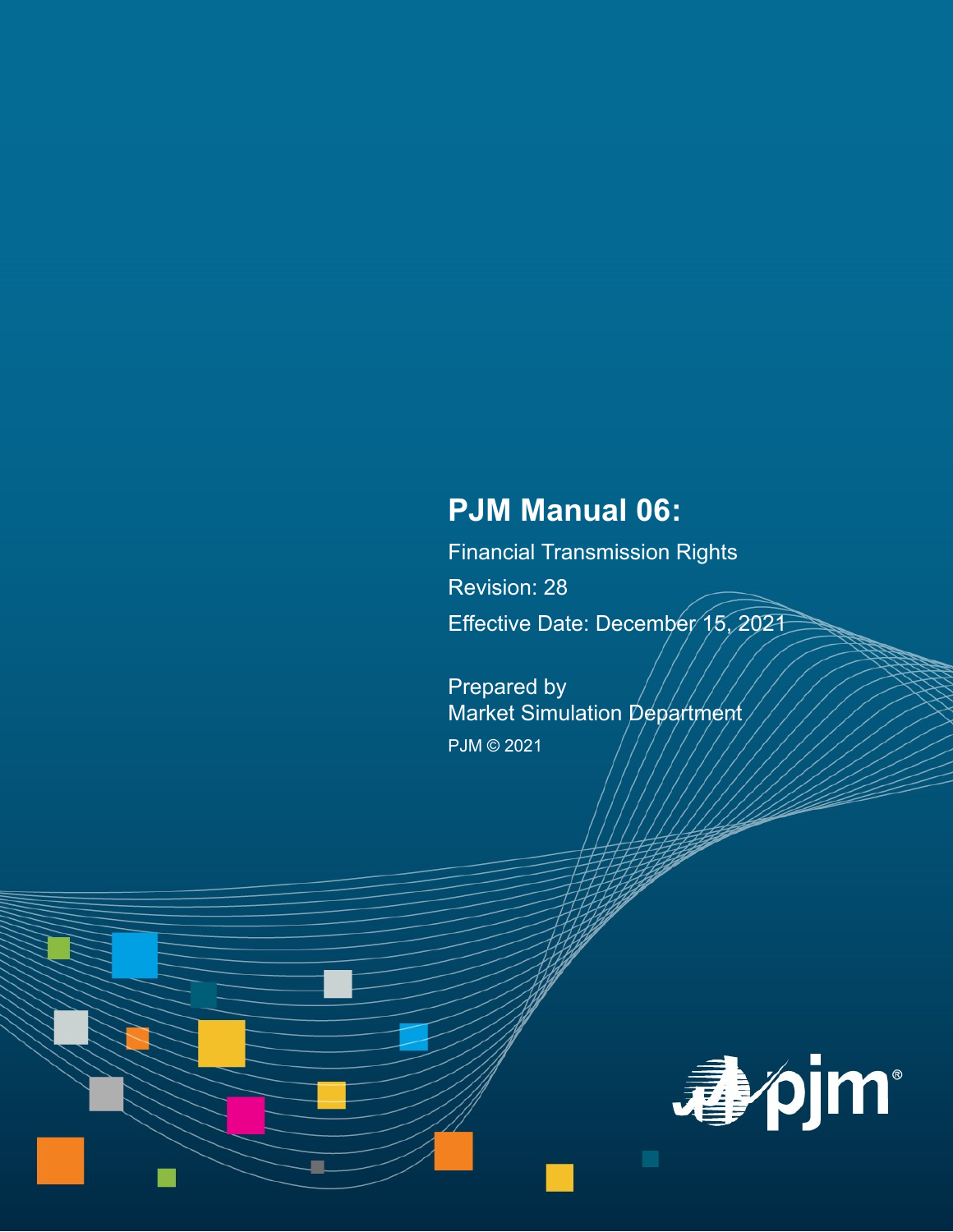

# **Table of Contents**

| Section 1: Financial Transmission Rights Overview10                   |  |
|-----------------------------------------------------------------------|--|
|                                                                       |  |
|                                                                       |  |
|                                                                       |  |
|                                                                       |  |
|                                                                       |  |
|                                                                       |  |
|                                                                       |  |
|                                                                       |  |
|                                                                       |  |
|                                                                       |  |
|                                                                       |  |
|                                                                       |  |
|                                                                       |  |
| Section 3: Auction Revenue Rights Request and Approval Process16      |  |
|                                                                       |  |
|                                                                       |  |
| 3.2 Firm Point-to-Point Transmission Auction Revenue Rights (ARRs) 16 |  |
|                                                                       |  |
|                                                                       |  |
|                                                                       |  |
| 4.2 Annual Allocation of Auction Revenue Rights (ARRs) - Stage 1A20   |  |
| 4.3 Annual Allocation of Auction Revenue Rights (ARRs) - Stage 1B24   |  |
|                                                                       |  |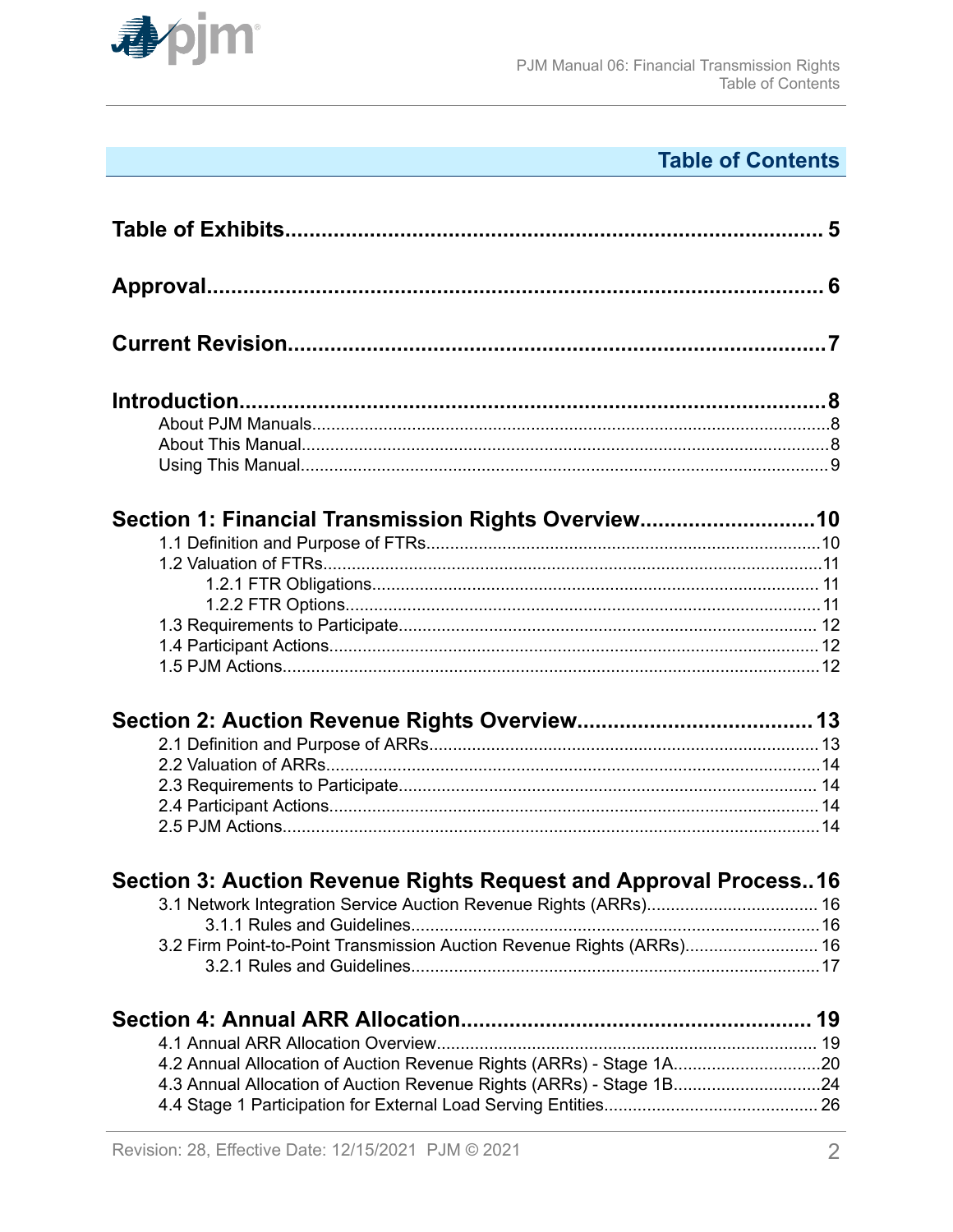

### **[Section 5: Financial Transmission Rights \(FTRs\) for New Load in](#page-35-0) [Zones Associated with Market Growth...............................................36](#page-35-0)**

| 5.1 FTR Allocation Process for New Load in Zones Associated with Market Growth 36 |  |
|-----------------------------------------------------------------------------------|--|
| 5.2 Network Integration Service Financial Transmission Rights (FTRs)37            |  |
|                                                                                   |  |
| 5.3 Firm Point-to-Point Transmission Financial Transmission Rights (FTRs) 37      |  |
|                                                                                   |  |
|                                                                                   |  |

| 6.8 Addressing Defaulting Member's Financial Transmission Rights45 |  |  |
|--------------------------------------------------------------------|--|--|
|                                                                    |  |  |

| 8.3 ETP Settlement Colculating Transmission Congestion Credit Target Allocations 51 |  |
|-------------------------------------------------------------------------------------|--|

| 8.3 FTR Settlement – Calculating Transmission Congestion Credit Target Allocations 51 |  |
|---------------------------------------------------------------------------------------|--|
| 8.4 FTR Settlement - Calculating Day-Ahead Transmission Congestion Credits52          |  |
|                                                                                       |  |
|                                                                                       |  |
|                                                                                       |  |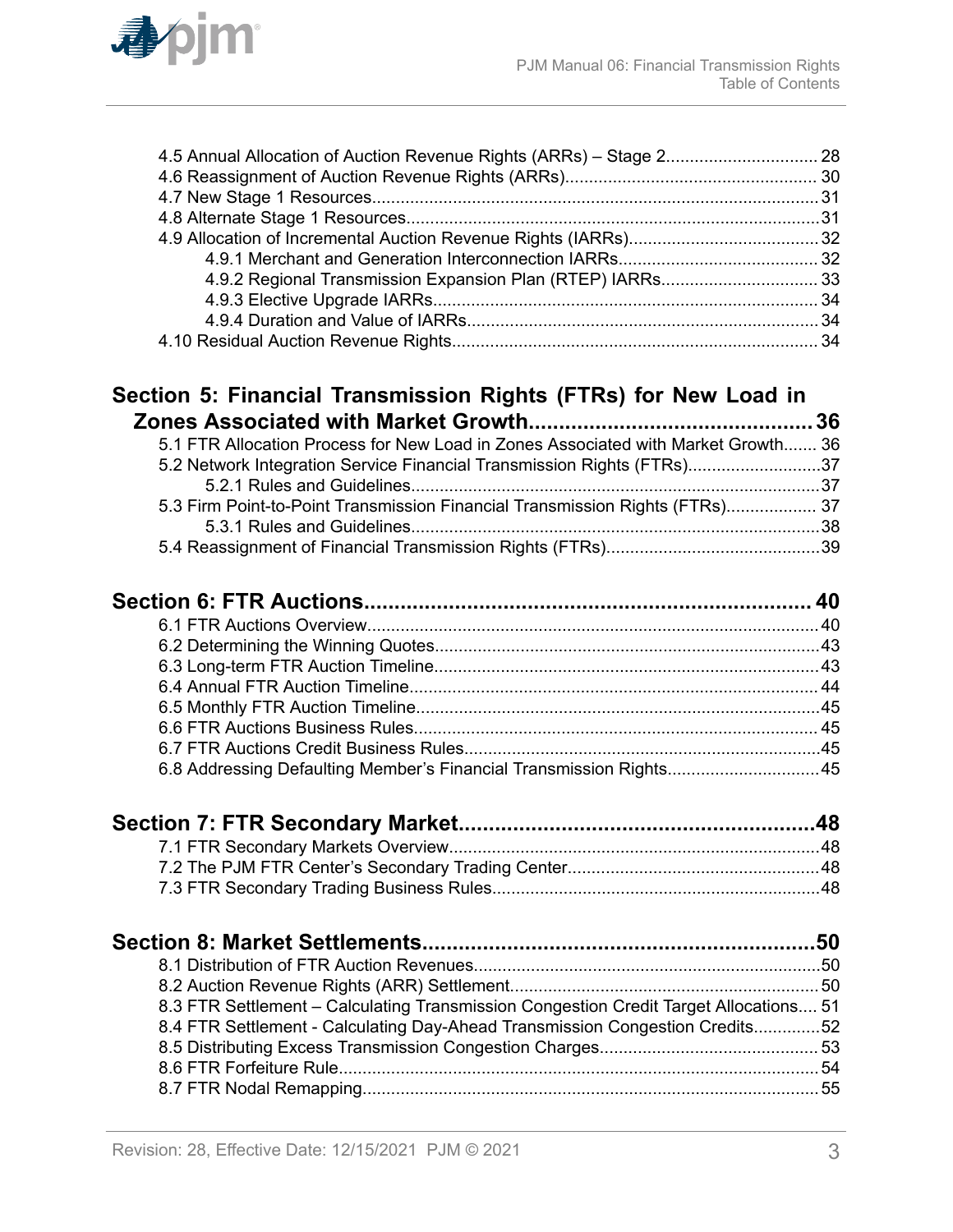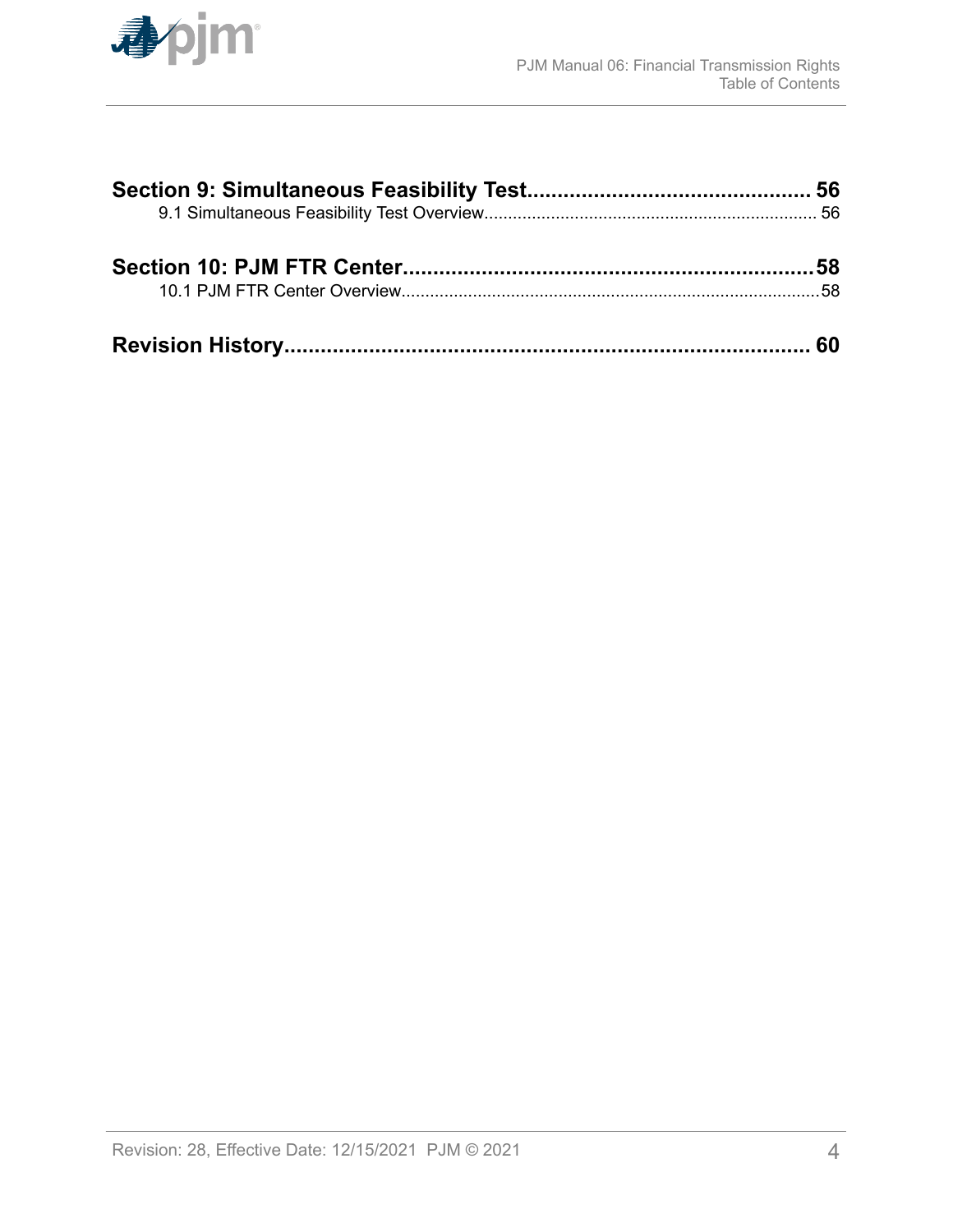<span id="page-4-0"></span>

# **Table of Exhibits**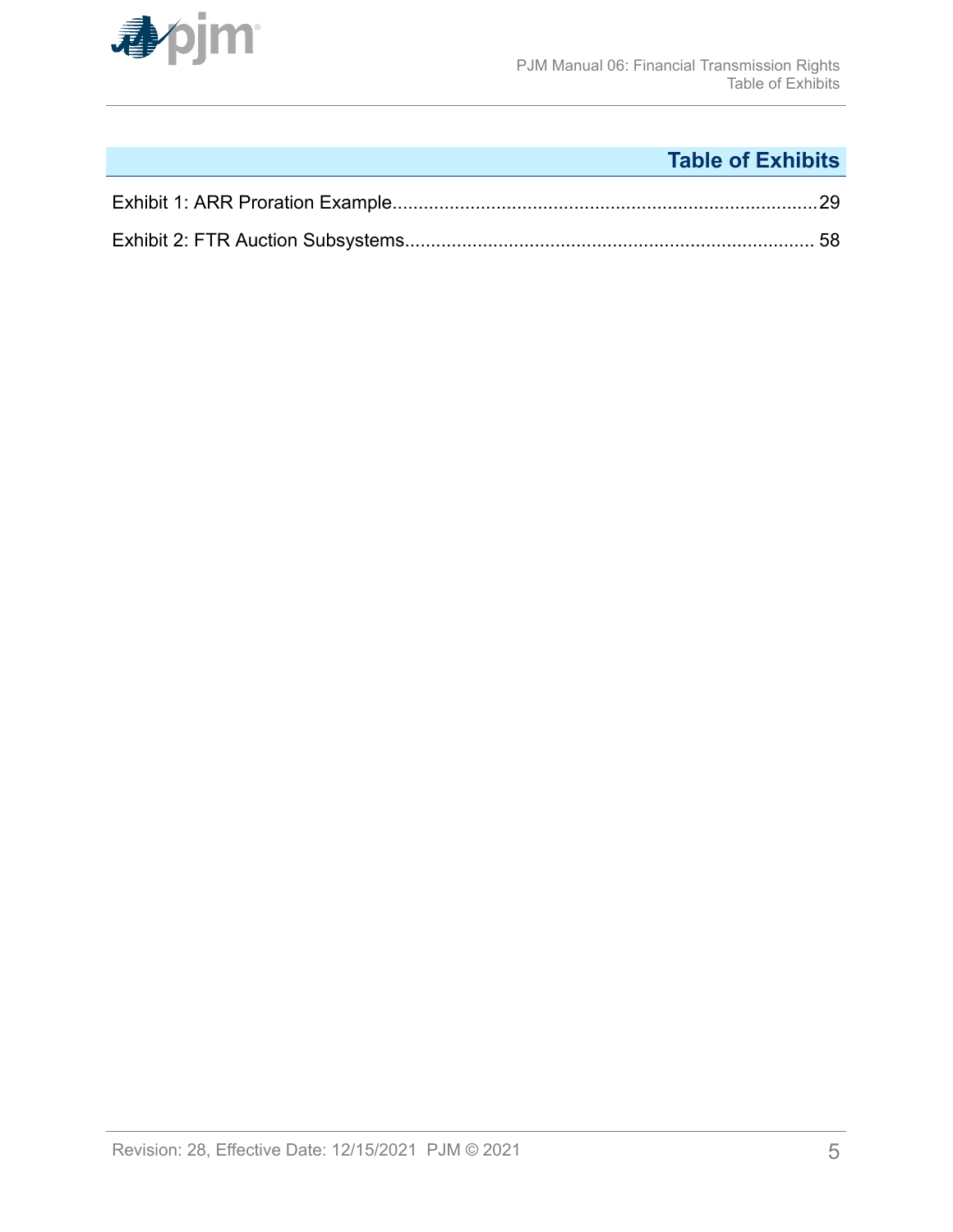<span id="page-5-0"></span>

# **Approval**

Approval Date: 12/15/2021 Effective Date: 12/15/2021

Brian Chmielewski, Manager

Market Simulation Department

Rebecca Stadelmeyer, Manager

Market Settlements Development Department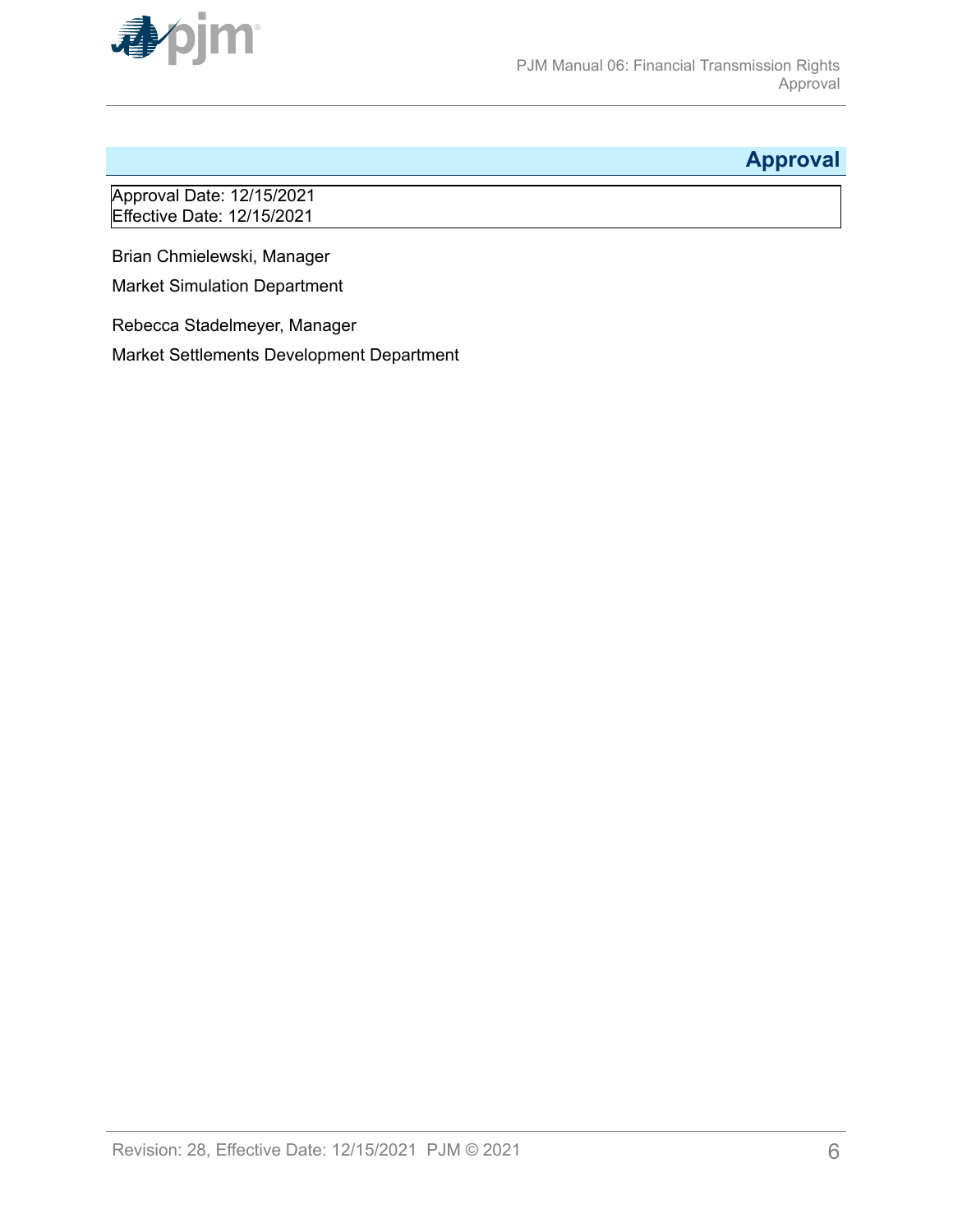<span id="page-6-0"></span>

# **Current Revision**

### **Revision 28 (12/15/2021):**

- Section 6.6
	- o Increased bid limits to 15,000 per corporate entity, auction round, and period
- Section 9.1
	- o Added reference to the Network Model User Guide on the FTR section of PJM.com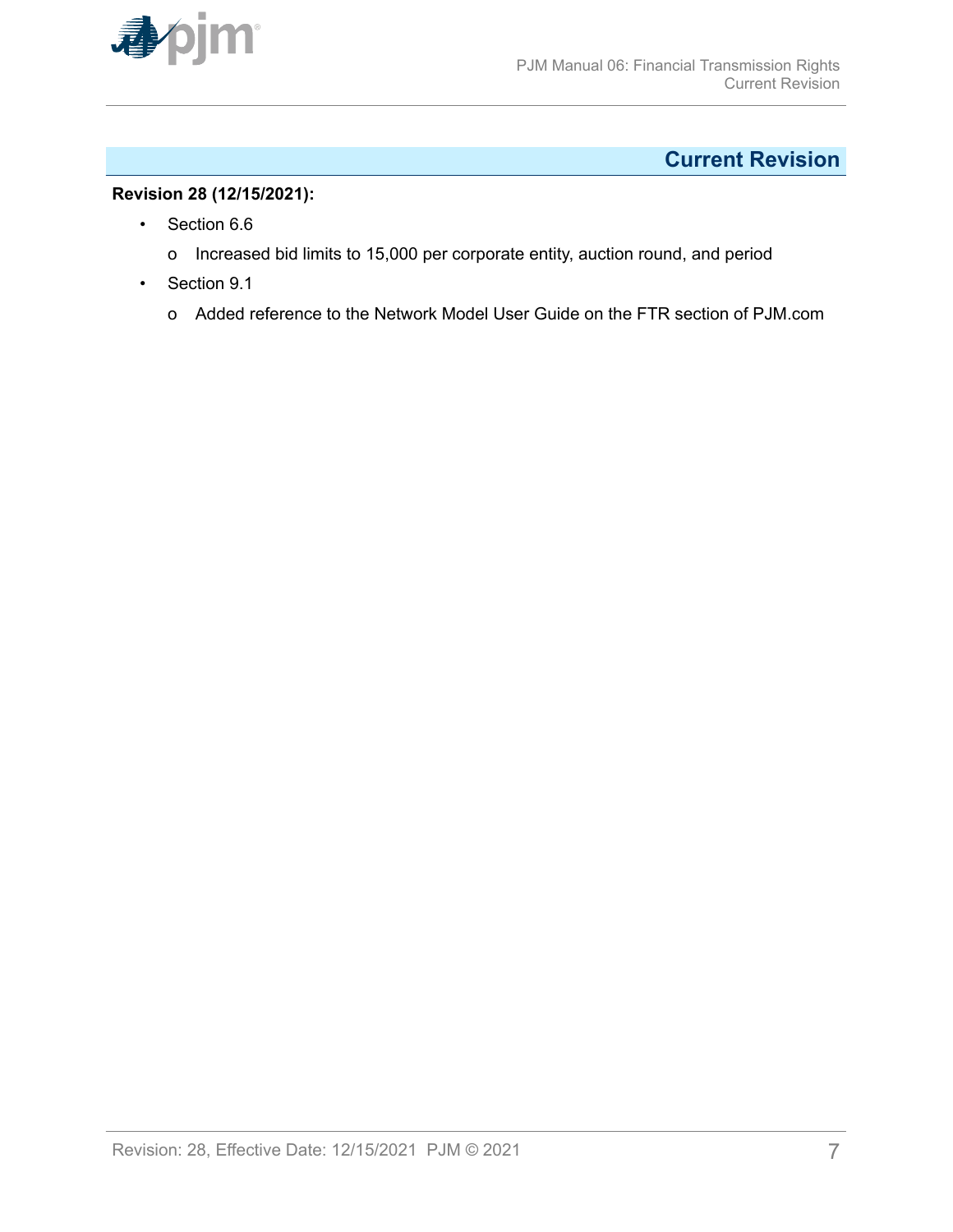<span id="page-7-0"></span>

### **Introduction**

Welcome to the *PJM Manual for Financial Transmission Rights*. In this Introduction, you will find the following information:

- What you can expect from the PJM Manuals in general (see "About PJM Manuals").
- What you can expect from this PJM Manual (see "About This Manual").
- How to use this manual (see "Using This Manual").

### **About PJM Manuals**

The PJM Manuals are the instructions, rules, procedures, and guidelines established by PJM for the operation, planning, and accounting requirements of PJM and the PJM Energy Market.

- **Transmission**
- PJM Energy Market
- Generation and transmission interconnection
- Reserve
- Accounting and Billing
- PJM administrative services

For a complete list of all PJM manuals, go to the Library section on PJM.com.

### **About This Manual**

The PJM Manual for *Financial Transmission Rights* is one of a series of manuals within the Transmission Owners group. This manual focuses on how Auction Revenue Rights (ARRs) are acquired, how Financial Transmission Rights (FTRs) are traded, in the FTR auctions or the secondary market, and on how the value of ARRs and FTRs are determined.

The *PJM Manual for Financial Transmission Rights* consists of ten sections. These sections are listed in the table of contents beginning on page 2.

#### **Intended Audience**

The intended audiences for the PJM Manual for Financial Transmission Rights are:

- Transmission Customers Transmission Customers submit requests to PJM for ARRs, and buy/sell FTRs in the FTR auctions and secondary market.
- PJM Members PJM Members buy and sell FTRs in the FTR auctions and secondary market.
- PJM Market Settlement Department The PJM Market Settlement Department uses information from the FTR database to calculate transmission congestion credits for the monthly billing statements and to settle the FTR auctions including ARR Credits.
- PJM Market Services Division The PJM Market Services Division processes requests for ARRs from Transmission Customers, facilitates the Annual ARR Allocation, runs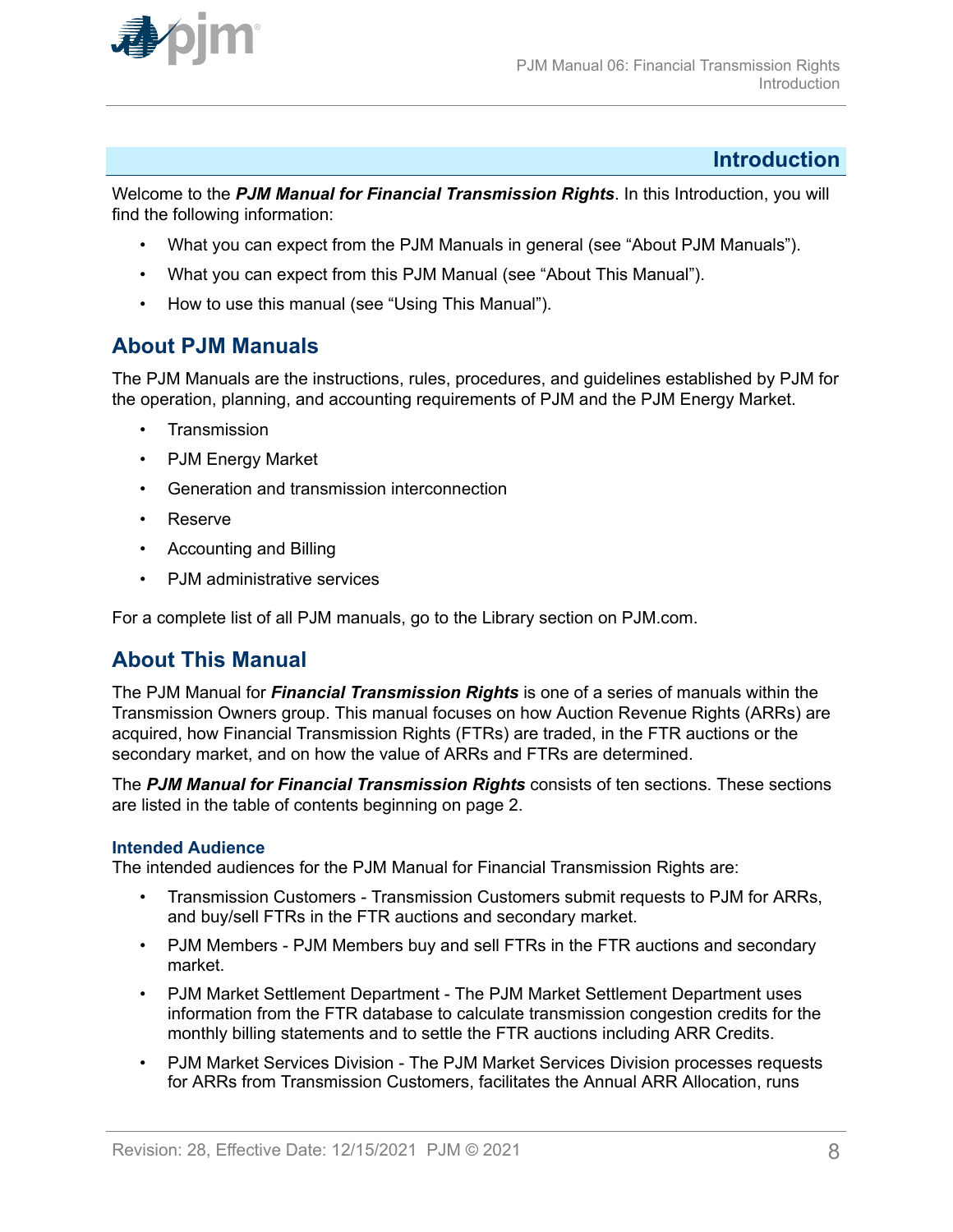<span id="page-8-0"></span>

Simultaneous Feasibility Tests to verify that the Transmission System can support the requested set of ARRs and FTRs, and conducts the FTR auctions.

#### **References**

The references to other documents that provide background or additional detail directly related to the *PJM Manual for Financial Transmission Rights* are:

- PJM Manual for *[Transmission Service Request \(M-02\)](http://www.pjm.com/~/media/documents/manuals/m02.ashx)*
- PJM OASIS Users Guide
- PJM Manual for *[Operating Agreement Accounting \(M-28\)](http://www.pjm.com/~/media/documents/manuals/m28.ashx)*
- PJM Manual for *[Billing \(M-29\)](http://www.pjm.com/~/media/documents/manuals/m29.ashx)*
- FTR Auction User's Guide
- FTR Center

### **Using This Manual**

We believe that explaining concepts is just as important as presenting the procedures. This philosophy is reflected in the way we organize the material in this manual. We start each section with an overview. Then, we present details, procedures or references to procedures found in other PJM manuals.

#### **What You Will Find In This Manual**

- A table of contents that lists two levels of subheadings within each of the sections
- An approval page that lists the required approvals and a brief outline of the current revision
- Sections containing the specific guidelines, requirements, or procedures including PJM actions and PJM Member actions
- A section at the end detailing all previous revisions of this PJM manual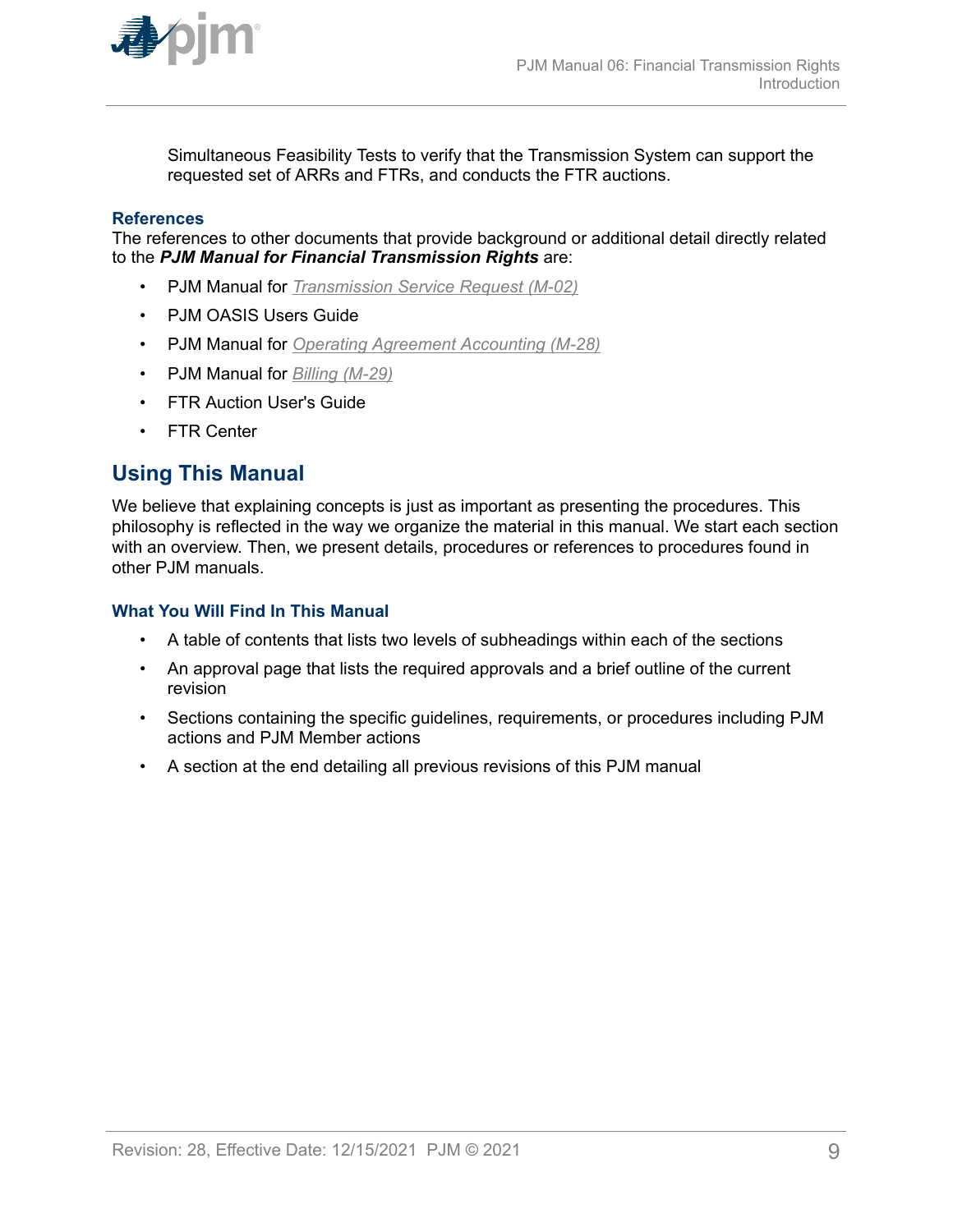<span id="page-9-0"></span>

### **Section 1: Financial Transmission Rights Overview**

Welcome to the *Financial Transmission Rights Overview* section of the *PJM Manual for Financial Transmission Rights*. In this section, you will find the following information:

- A definition of Financial Transmission Rights (FTRs) and their purpose (see "Definition and Purpose of FTRs").
- How the economic value of FTRs is calculated (see "Valuation of FTRs").
- Requirements to participate in buying/selling of FTRs in the FTR auctions or in the secondary market (see "Requirements to Participate").
- An overview of the FTR-related actions performed by Market Participants (see "Participant Actions").
- An overview of the FTR-related actions performed by PJM (see "PJM Actions").

### **1.1 Definition and Purpose of FTRs**

A Financial Transmission Right (FTR) is a financial instrument that entitles the holder to receive compensation for Transmission Congestion Charges that arise when the transmission grid is congested in the Day-ahead Market and differences in Day-ahead Congestion Prices result from the dispatch of generators out of merit order to relieve the congestion. Each FTR is defined from a point of receipt (where the power is injected onto the PJM grid) to a point of delivery (where the power is withdrawn from the PJM grid). For each hour in which congestion exists on the Transmission System between the receipt and delivery points specified in the FTR, the holder of the FTR is awarded a share of the Transmission Congestion Charges collected from the Market Participants.

One purpose of FTRs is to protect Firm Transmission Service Customers from increased cost due to Transmission Congestion when their energy deliveries are consistent with their firm reservations. Essentially, FTRs are financial instruments that entitle the holder to rebates of congestion charges paid by the Firm Transmission Service Customers. Market Participants are able to acquire financial transmission rights in the form of options or obligations. They do not represent a right for physical delivery of power.

The holder of the FTR is not required to deliver energy in order to receive a congestion credit. If a constraint exists on the Transmission System in the Day-ahead Market, the holders of FTRs receive a credit based on the FTR MW reservation and the Congestion Price difference between point of delivery and point of receipt. This credit is paid to the holder regardless of who delivered energy or the amount delivered across the path designated in the FTR.

You can acquire FTRs in four market mechanisms: the Long-term FTR Auction, Annual FTR Auction, the Monthly FTR Auction or the FTR Secondary market.

• *Long-term FTR Auction* – PJM conducts a Long-term FTR process of selling and buying FTRs through a multi-round process for FTRs for three consecutive planning periods immediately subsequent to the planning period during which the Long-term FTR Auction is conducted. The capacity offered for sale in Long-term FTR Auctions shall be the residual system capability after the assumption that all Auction Revenue Rights allocated in the immediately prior Annual Auction Revenue Rights allocation process are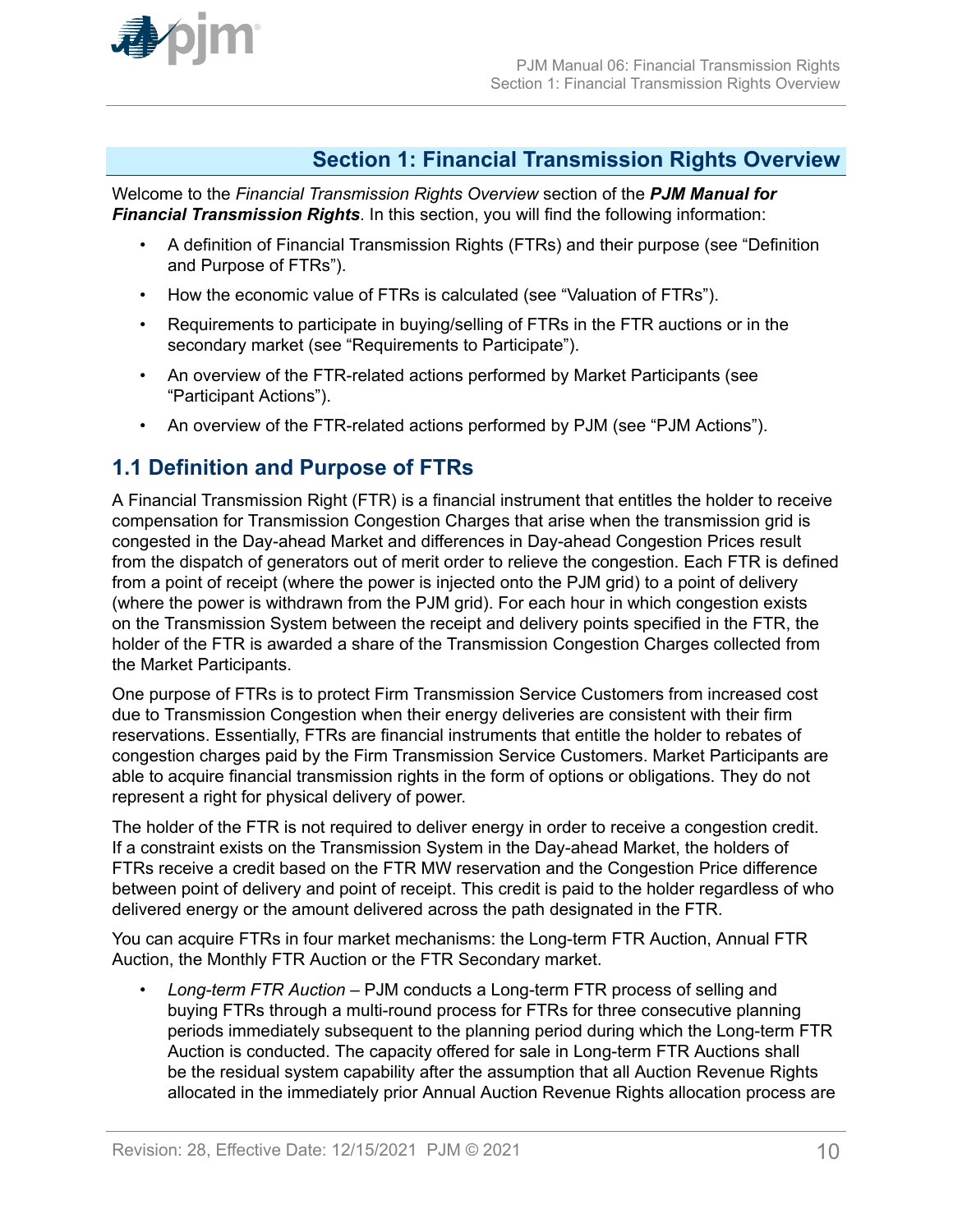<span id="page-10-0"></span>

self-scheduled into FTRs, which shall be modeled as fixed injections and withdrawals in the Long-term FTR Auction, as further described in Section 6 of this manual

- *Annual FTR Auction –* PJM conducts an annual process of selling and buying FTRs through a multi-round auction. The Annual FTR Auction offers for sale the entire transmission entitlement that is available on the PJM system on an annual basis. The clearing mechanism of the Annual FTR Auction will maximize the quote-based value of FTRs awarded in the auction. Auction Revenue Rights (ARRs) are the mechanism by which the proceeds from the Annual FTR Auction are allocated.
- *Monthly FTR Auction –* PJM conducts a monthly process of selling and buying FTRs through an auction. The FTR auction offers for sale any residual transmission entitlement that is available after FTRs are awarded from the Annual and Long-term FTR Auctions. The auction also allows Market Participants an opportunity to sell FTRs that they are currently holding. Market Participants offer to sell or request to buy FTRs through an Internet computer application called *FTR Center*.
- *Secondary Market –* In the FTR secondary market, FTR Center facilitates trading of existing FTRs between PJM Members.

# **1.2 Valuation of FTRs**

The hourly economic value of an FTR is based on the FTR MW reservation and the difference between Day-ahead Congestion Prices at the sink point (point of delivery) and the source point (point of receipt) designated in the FTR. Therefore, it is important to note that an FTR can provide financial benefit, but it can also be a financial liability resulting in a charge to the holder.

### **1.2.1 FTR Obligations**

- The hourly economic value of an FTR Obligation is based on the FTR MW reservation and the difference between Day-ahead Congestion Prices at the sink point (point of delivery) and the source point (point of receipt) designated in the FTR.
- The hourly economic value of an FTR Obligation is positive (a benefit) when the path designated in the FTR is in the same direction as the congested flow. (The Day-ahead Congestion Price at the sink point (point of delivery) is higher than the Day-ahead Congestion Price at the source point (point of receipt).)
- The hourly economic value of an FTR Obligation is negative (a liability) when the designated path is in the direction opposite to the congested flow (The Day-ahead Congestion Price at the point of receipt is higher than the Day-ahead Congestion Price at the point of delivery.); however, if the holder were to actually deliver energy along the designated path, they would receive a congestion credit that would offset the FTR charge.

### **1.2.2 FTR Options**

• The hourly economic value of an FTR Option is based on the FTR MW reservation and the difference between Day-ahead Congestion Prices at the sink point (point of delivery) and the source point (point of receipt) designated in the FTR when that difference is positive.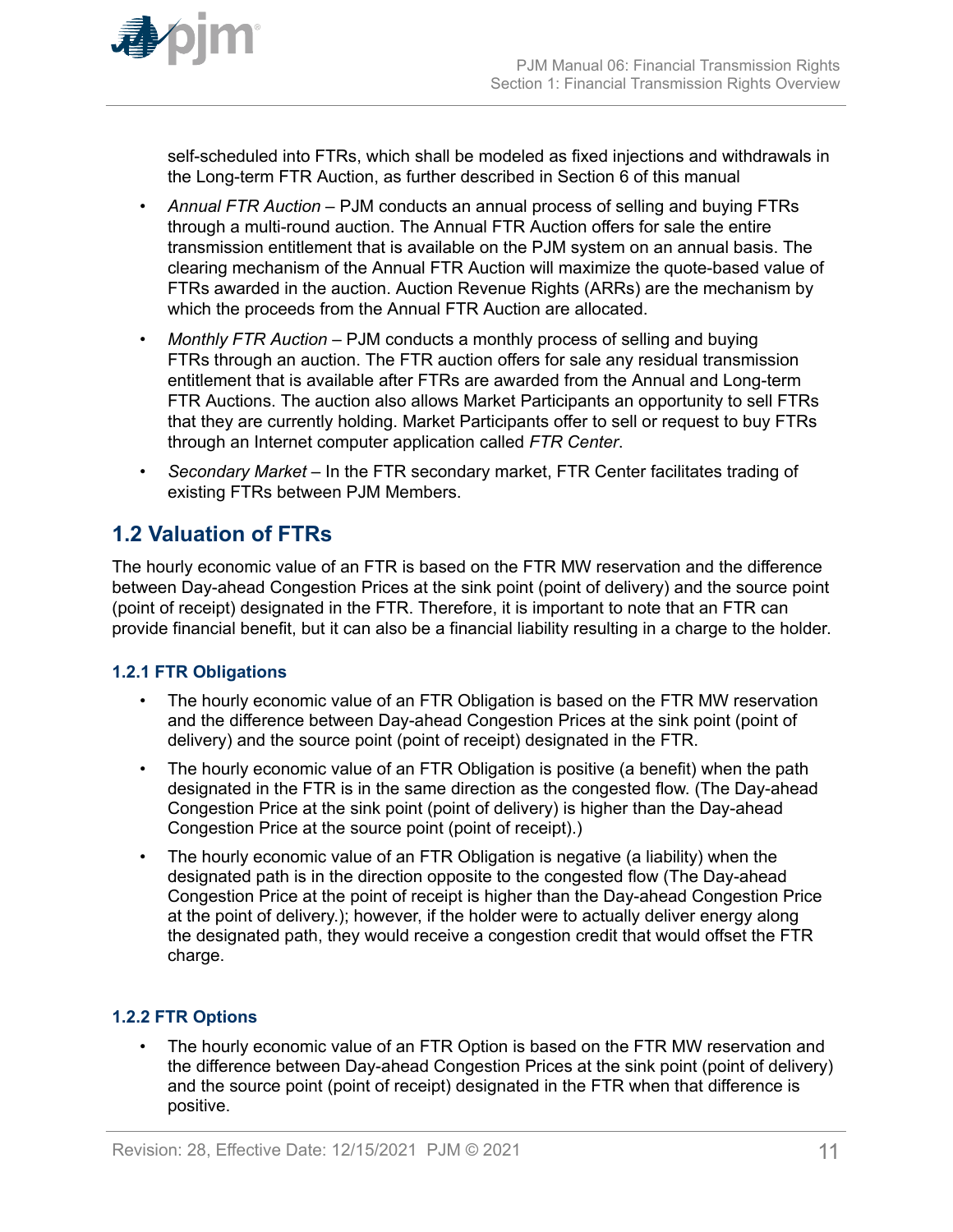<span id="page-11-0"></span>

- The hourly economic value of an FTR Option is positive (a benefit) when the path designated in the FTR is in the same direction as the congested flow. (The Day-ahead Congestion Price at the sink point (point of delivery) is higher than the Day-ahead Congestion Price at the source point (point of receipt).)
- The hourly economic value of an FTR Option is zero (neither a benefit nor a liability) when the designated path is in the direction opposite to the congested flow. (The Day-ahead Congestion Price at the source point (point of receipt) is higher than the Day-ahead Congestion Price at the sink point (point of delivery).)

# **1.3 Requirements to Participate**

To be able to buy and sell FTRs in the PJM FTR Auctions, or in FTR secondary trading, you must be a PJM Member.

# **1.4 Participant Actions**

As a participant in the FTR process, you are required to perform the following actions:

- for those FTRs you wish to sell in any of the auctions through FTR Center, enter the required information and submit offers for sale
- for those FTRs you wish to buy in any of the auctions through FTR Center, enter the required information and submit the bids to purchase
- if you are an FTR trader in the secondary market, post, accept, cancel, reject or confirm quotes made through FTR Center

# **1.5 PJM Actions**

PJM performs the following actions:

- conducts Simultaneous Feasibility Tests (SFTs) on FTRs
- notifies customers of SFT results and FTRs awarded in the FTR Auctions
- initiates, directs, and oversees the FTR Auctions
- incorporates FTRs into market settlements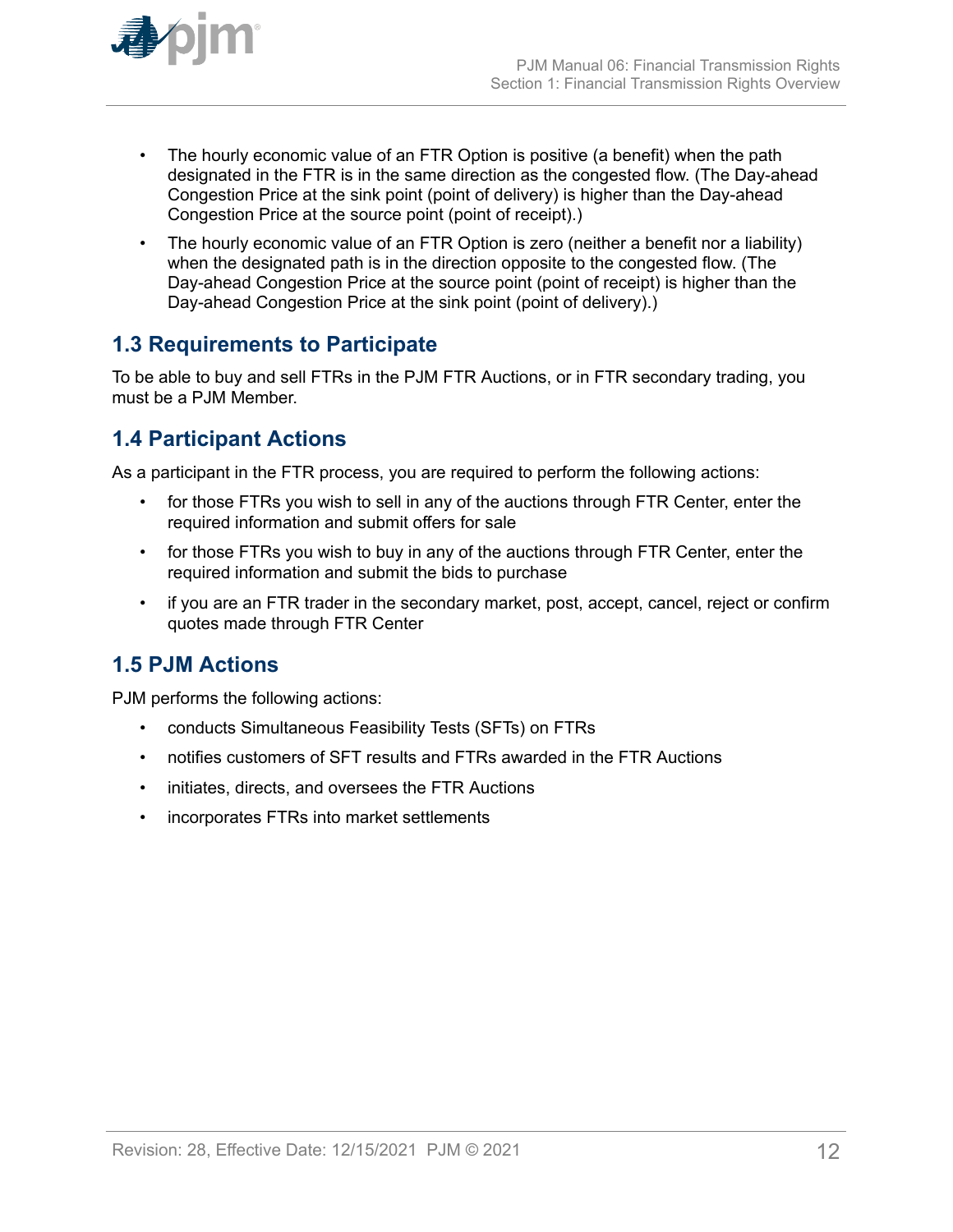<span id="page-12-0"></span>

### **Section 2: Auction Revenue Rights Overview**

Welcome to the *Auction Revenue Rights Overview* section of the *PJM Manual for Financial Transmission Rights*. In this section, you will find the following information:

- A definition of Auction Revenue Rights (ARRs) and their purpose (see "Definition and Purpose of ARRs").
- How the economic value of ARRs is calculated (see "Valuation of ARRs").
- Requirements to participate in the acquisition and allocation of ARRs (see "Requirements to Participate").
- An overview of the ARR-related actions performed by Market Participants (see "Participant Actions").
- An overview of the ARR-related actions performed by PJM (see "PJM Actions").

### **2.1 Definition and Purpose of ARRs**

Auction Revenue Rights (ARRs) are the mechanism by which the proceeds from the Annual FTR Auction are allocated. Auction Revenue Rights are entitlements allocated annually to Firm Transmission Service Customers that entitle the holder to receive an allocation of the revenues from the Annual FTR Auction.

Auction Revenue Rights will be allocated to Network Transmission Service Customers and Firm Point-to-Point Transmission Customers. Market Participants will request ARRs, and PJM will approve all, part or none of the request based on the results of the Simultaneous Feasibility Test. At the beginning of each Annual Planning Period, ARRs are allocated to Network Transmission customers and to Firm Point to Point Transmission customers for the duration of the Annual Planning Period.

- Network Integration Service Network Integration Service ARRs are designated along paths from specific generation resource(s) to the customer's aggregated load. The Network Service Customer has the option to request ARRs for all or any portion of an active historic generation resource or Qualified Replacement Resource (QRR). A Network Service Customer's total ARR designation to a zone cannot exceed the customer's total network load in that zone. Network Service Customers make ARR requests through FTR Center.
- Firm Point-to-Point Service PJM allocates ARRs to Firm Point-to-Point Service customers for approved service requests, subject to passing the Simultaneous Feasibility Test. The point of receipt is either a generation resource within the PJM RTO or the interconnection point with the sending Control Area. The point of delivery is the set of load buses designated in OASIS or the point of interconnection with the receiving Control Area. The duration of the ARR is the same as for the associated Transmission Service Request (TSR). The Point-to-Point Customer has the option to request ARRs consistent with the transmission reservation.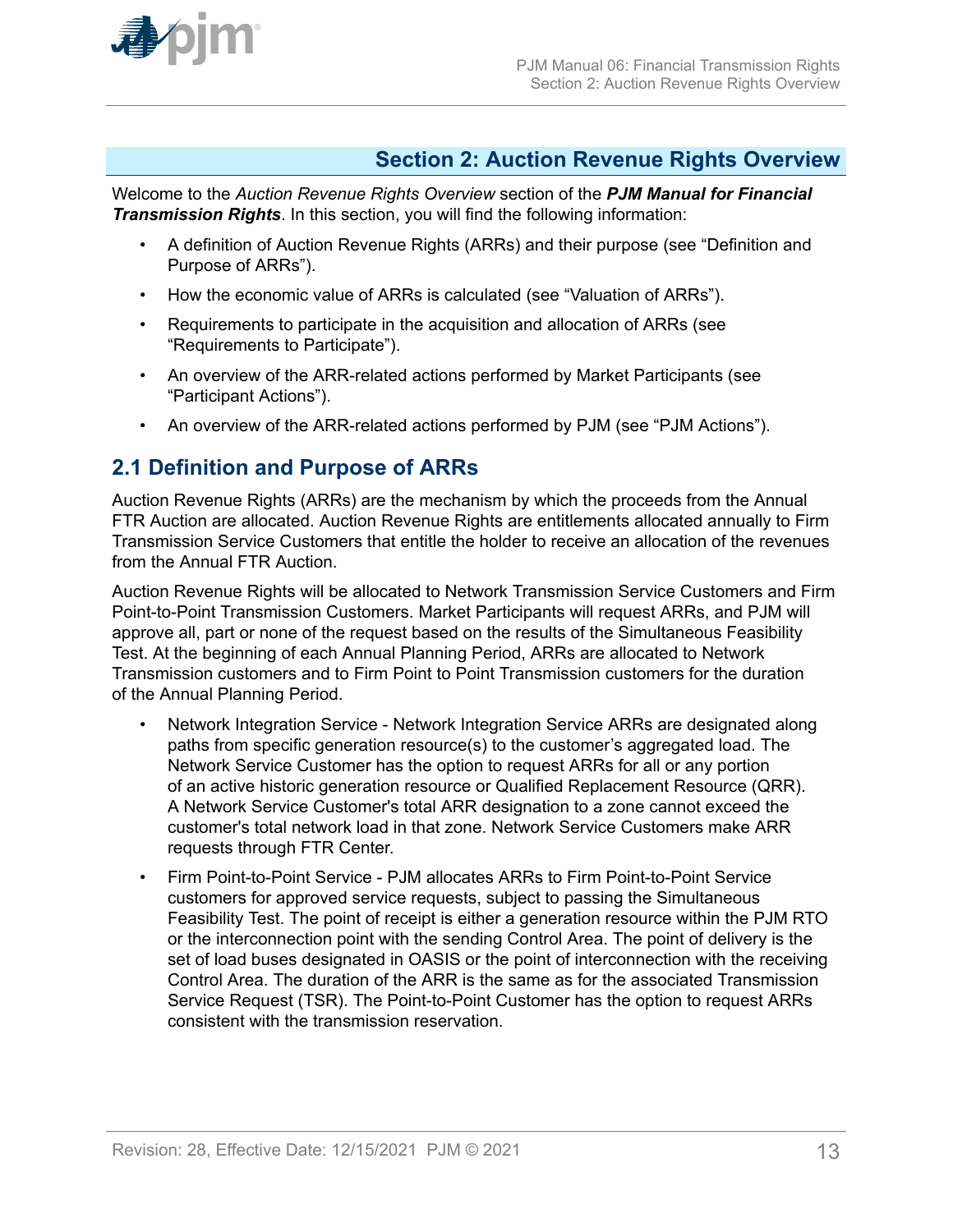<span id="page-13-0"></span>

# **2.2 Valuation of ARRs**

Auction Revenue Rights are defined from a source Price Node to a sink Price Node for a specific MW amount.

The economic value of each ARR is based on the MW amount and on the Locational Price differences between the source and sink node for FTR Obligations resulting from the Annual FTR Auction. The economic value of an Auction Revenue Right can either be positive (a benefit) or negative (a liability).

Annual FTR Auction revenue is distributed to Auction Revenue Rights holders in proportion to, but not to exceed, the economic value of the ARRs when compared to the clearing prices for FTR Obligations in each round of the Annual FTR Auction proportionally.

The settlements for Auction Revenue Rights will be based on the clearing prices from each round of the Annual FTR Auction. The amount of the credit that the ARR holder should receive for each round is equal to the MW amount of the ARR (divided by the number of rounds) times the price difference from the ARR sink point (delivery point) to the ARR source point as shown in the following formula:

ARR Target Allocation =  $(ARR MW / # of rounds)*(LMP<sub>Sink</sub> - LMP<sub>Source</sub>)$ 

#### **Note:**

The LMP values in the above equation are results for FTR Obligations from the appropriate round of the Annual FTR auction.

Holders of Auction Revenue Rights may retain allocated ARRs, and receive associated allocations of revenues from the Annual FTR Auction. ARR holders may also utilize the revenues from allocated ARRs to purchase FTRs by "self-scheduling" an ARR into an FTR in the first round of the Annual FTR Auction. When "self-scheduled", an FTR must have the same path as the associated ARR. Additionally, holders of ARRs may bid into the Annual FTR Auction to acquire an FTR on an alternative path or for an alternative product.

### **2.3 Requirements to Participate**

In order to be granted an ARR by PJM, you must be a PJM Firm Transmission Service customer – that is, you are using either Network Integration Service or Firm Point-to-Point Transmission Service. Network Integration Service and Firm Point-to-Point Transmission Service is available to Market Participants who have fulfilled the requirements defined in the *PJM Manual for Transmission Service Request (M-02)*.

### **2.4 Participant Actions**

As a participant in the ARR process, you are required to perform the following actions:

- submit requests for Network Integration Service ARRs
- submit Transmission Service Requests (TSRs) for Firm Point-to-Point Service

### **2.5 PJM Actions**

PJM performs the following actions: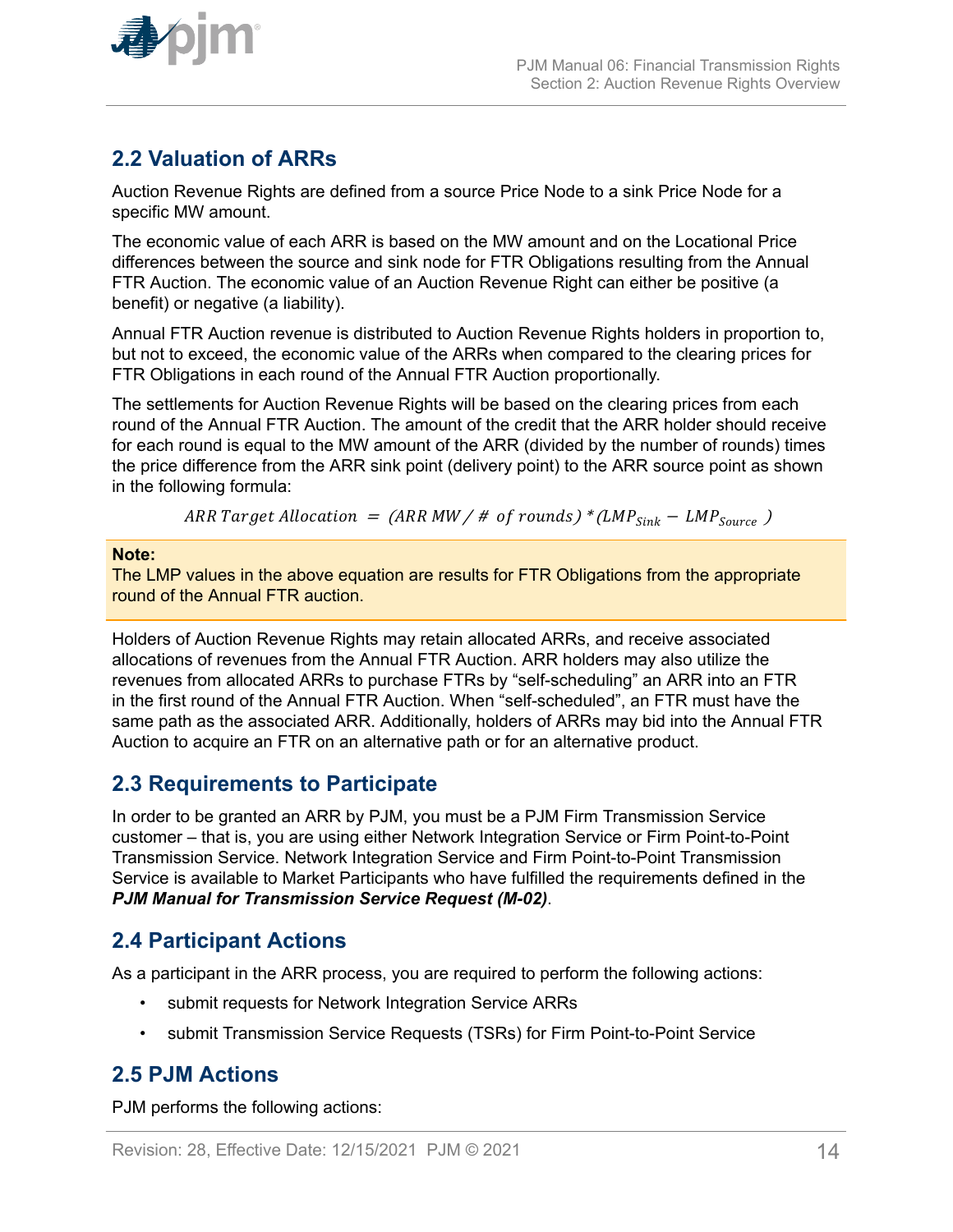

- confirms receipt of all TSRs and Network Integration Service ARR requests
- conducts Simultaneous Feasibility Tests (SFTs) on ARRs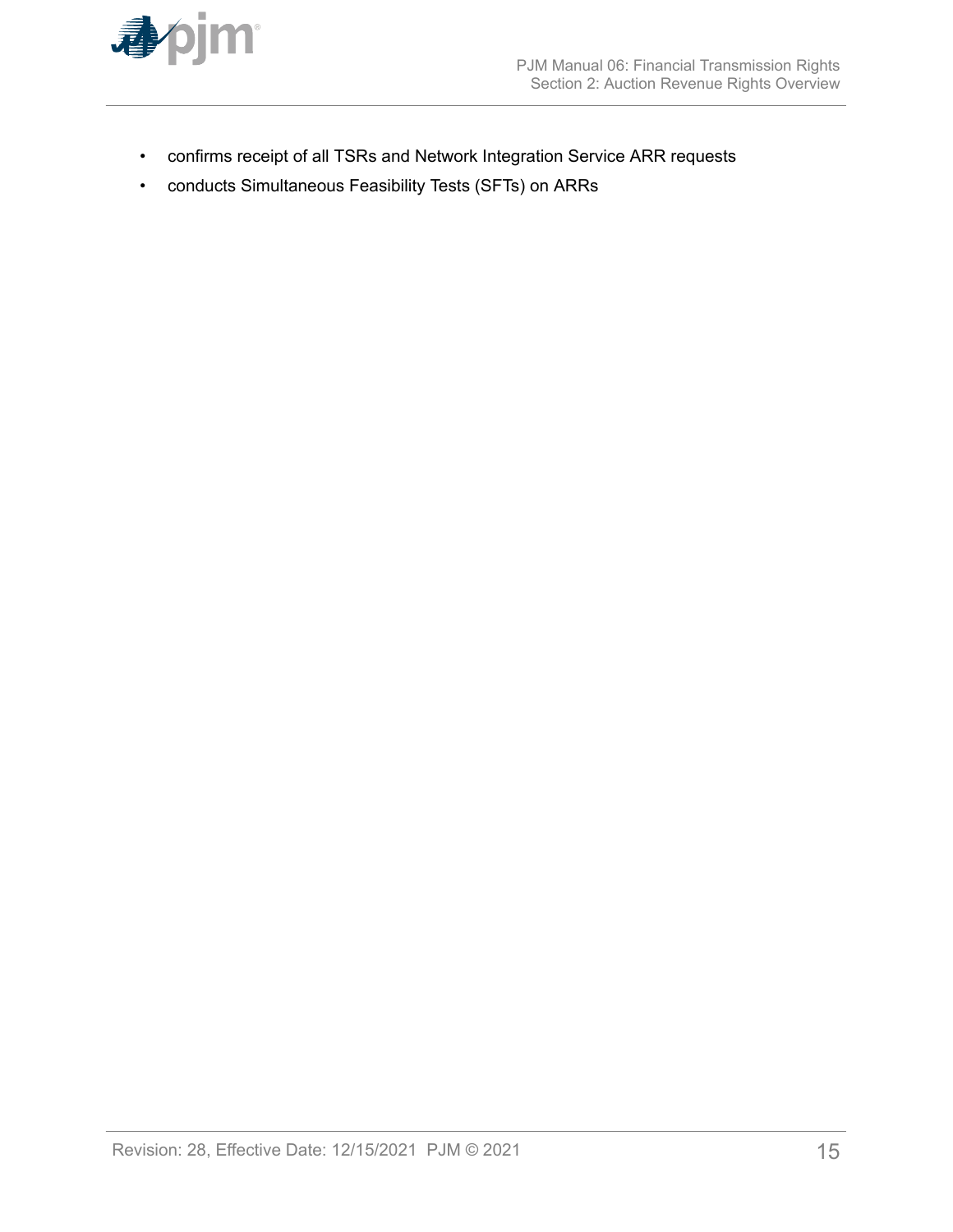<span id="page-15-0"></span>

### **Section 3: Auction Revenue Rights Request and Approval Process**

Welcome to the Auction Revenue Rights Request & Approval Process section of the **PJM Manual for Financial Transmission Rights.** In this section, you will find the following information:

- How participants request Network Integration Service ARRs and how PJM processes those requests (see "Network Integration Service Auction Revenue Rights (ARRs)").
- How ARRs for Firm Point-to-Point Service are awarded by PJM (see "Firm Point-to-Point Transmission Auction Revenue Rights (ARRs)").

# **3.1 Network Integration Service Auction Revenue Rights (ARRs)**

The following procedure is used in requesting and processing Network Integration Service ARRs:

- The Network Service Customer submits requests to Network Integration Service ARRs using *FTR Center*.
- PJM enters accepted ARRs into the PJM FTR database.

### **3.1.1 Rules and Guidelines**

The following is a list of business rules and guidelines to follow when requesting Network Integration Service ARRs:

- All Network Integration Service ARR requests must pass a Simultaneous Feasibility Test before being given PJM approval.
- PJM can approve all, part, or none of the ARR request based on the results of the Simultaneous Feasibility Test.
- The path for each Network Integration Service ARR is defined from specific active historical generation resources or Qualified Replacement Resources to the Energy Settlement Area in the Transmission Zone or other designated Load Aggregation Zone. If the path of the ARR is to the Residual Metered Load aggregation zone, the participant can elect to have its ARRs allocated to the aggregate load buses in the Transmission Zone.
- The total ARRs for an active historical generation resource or Qualified Replacement Resource to the LSE load cannot be greater than the MW amount of the resource that was assigned to the LSEs on a pro-rata basis.
- A participant's total ARR amount to a transmission zone or load aggregation zone cannot exceed the participant's total network load in that zone or load aggregation zone.
- ARRs are specified to the nearest 0.1 MW.

### **3.2 Firm Point-to-Point Transmission Auction Revenue Rights (ARRs)**

To qualify for an annual allocation of ARRs, firm point-to-point ARR requests must be associated with firm point-to-point service that spans the entire next planning period and is confirmed by the opening of the Annual ARR Allocation window.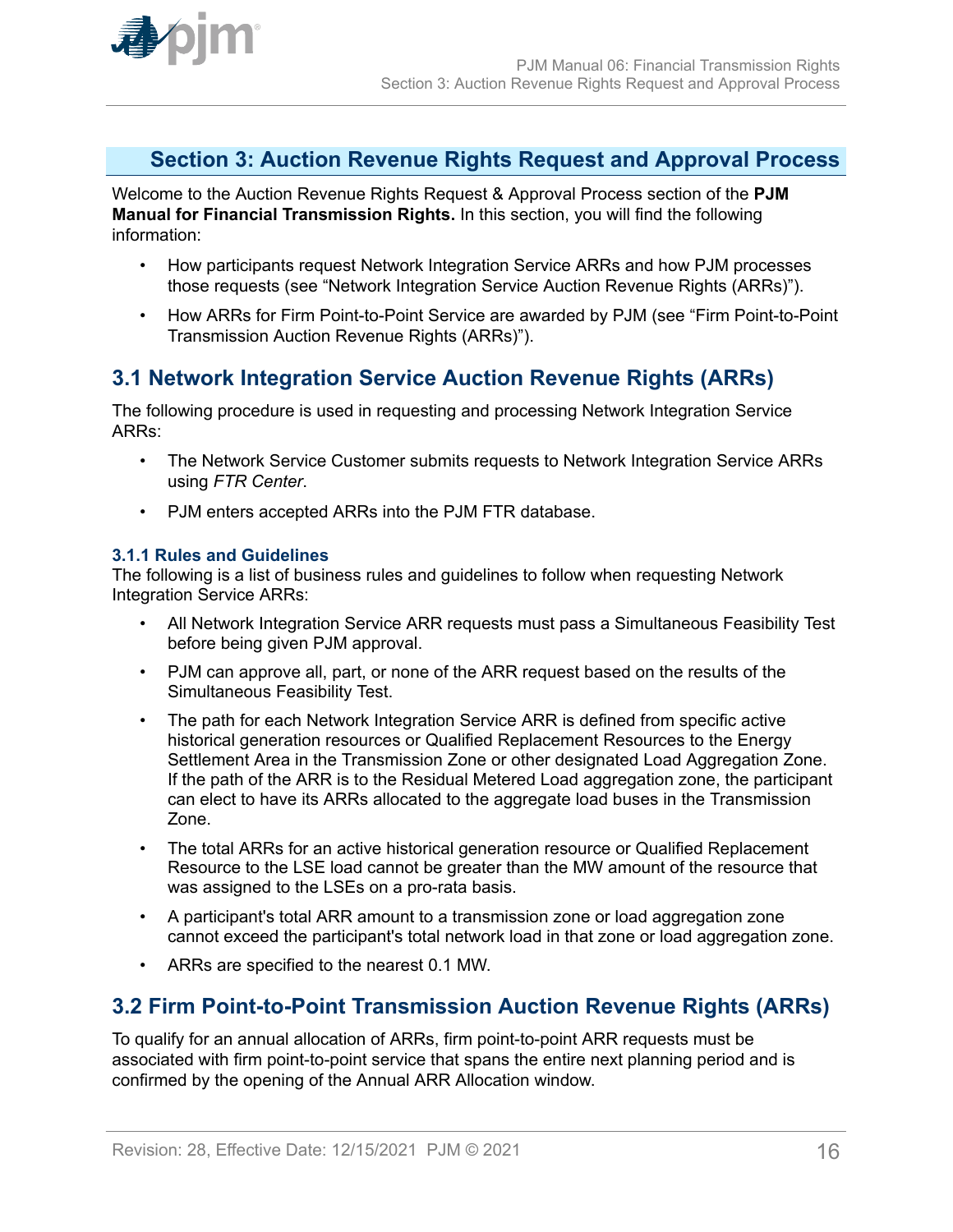<span id="page-16-0"></span>

The following procedure is used in processing Firm Point-to-Point ARRs outside of the Annual ARR Allocation window:

- The Firm Point-to-Point Transmission Customer submits Transmission Service Requests (TSRs) via OASIS according to the procedure outlined in the PJM Manual for Transmission Service Request (M-02) and the PJM OASIS Users Guide.
- If the ARR associated with the Transmission Service Request is desired, the Firm Pointto-Point Transmission Customer notifies PJM of the ARR request.
- PJM conducts a Simultaneous Feasibility Study of the ARR request and notifies the Transmission Customer of TSR and ARR status via email.
- Firm Point-to-Point Transmission Customers notify PJM of acceptance or rejection of TSRs and their associated ARRs via email.

### **3.2.1 Rules and Guidelines**

The following is a list of business rules and guidelines concerning Firm Point-to-Point ARRs:

- All Point-to-Point ARR requests must pass a Simultaneous Feasibility Test before being given PJM approval.
- PJM can approve all, part, or none of the ARR request based on the results of the Simultaneous Feasibility Test.
- The path for each Point-to-Point ARR is defined from the source to the sink, as specified in the TSR.
- The MW value of each Firm Point-to-Point ARR may be up to the megawatts of the Firm Transmission Service being provided.
- Firm Point-to-Point Transmission Service Customers must notify PJM of the amount of ARRs they desire. This value is considered an "up to" amount. Therefore, a Transmission Customer should request the maximum amount of the ARRs that they desire, not to exceed the capacity value of the transaction.
- Communication should be sent to FTRGroup@pjm.com.
- For Firm Point-to-Point Transmission Service out of or through the PJM RTO, the Source is either the generation resource within the PJM RTO or the interconnection with the sending Control Area; and the sink of delivery is the point of interconnection with the receiving Control Area.
- The duration of each Firm Point-to-Point ARR is the same as the associated Firm Transmission Service, which may be one year (starting at the beginning of any month), one month (starting the first day of the month), one week (Monday through Sunday), or one day (hours 1 through 24).
- If an approved ARR spans multiple planning periods, the ARR is technically only approved until the end of the first Planning Period. Prior to each new Planning Period, PJM re-evaluates all ARRs for feasibility. If ARR reductions are required due to infeasibility, then the ARRs are reduced in proportion to their MW value and level of impact on the binding constraint in the Simultaneous Feasibility Test.
- An ARR associated with long term (1 year or more) Firm Point-to-Point Transmission Service will be allocated on a first come first served basis if the request falls outside the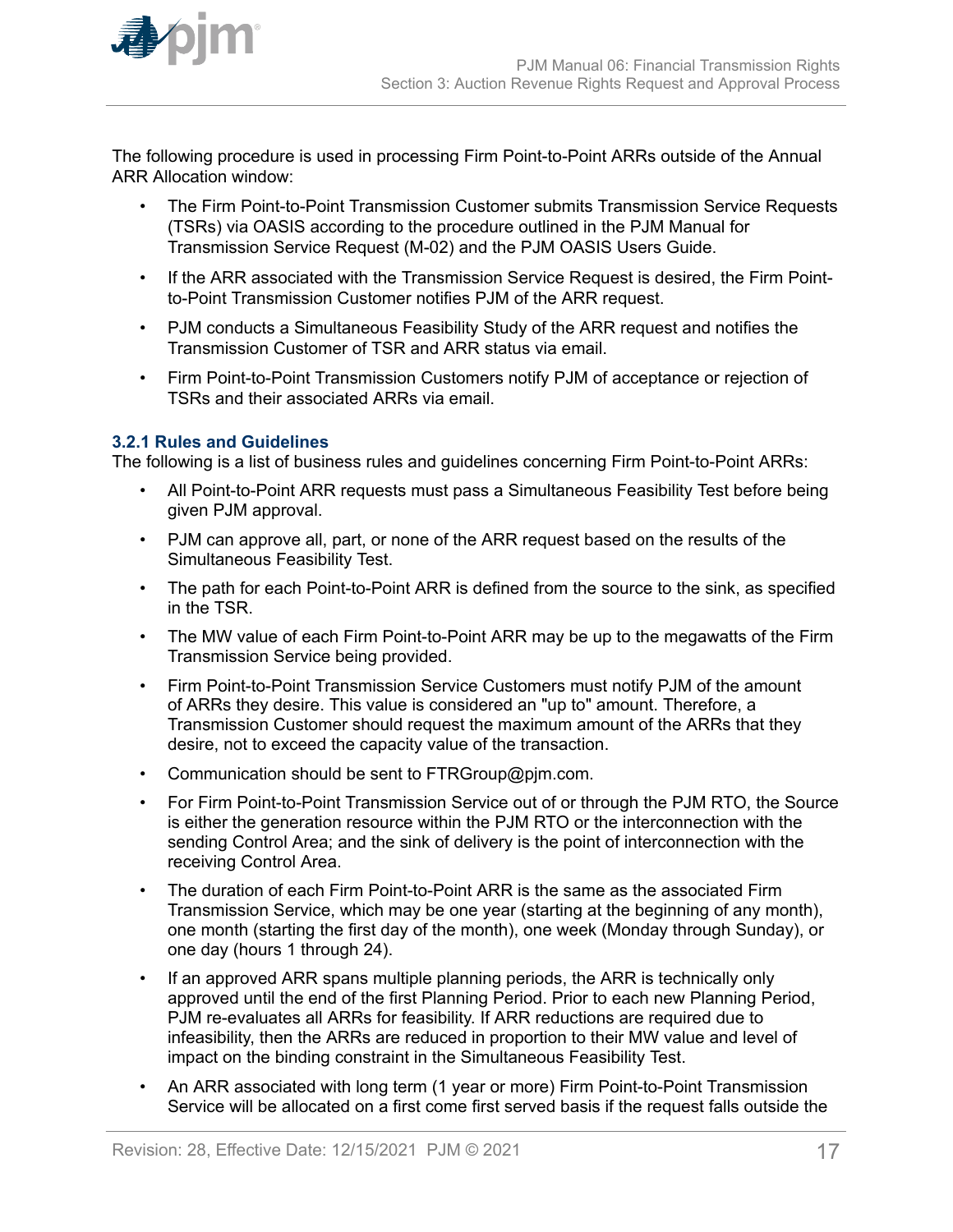

Annual open enrollment window. If the request can be considered within the annual open enrollment window, then the request will be processed on the same priority as Network Integration Service-based requests.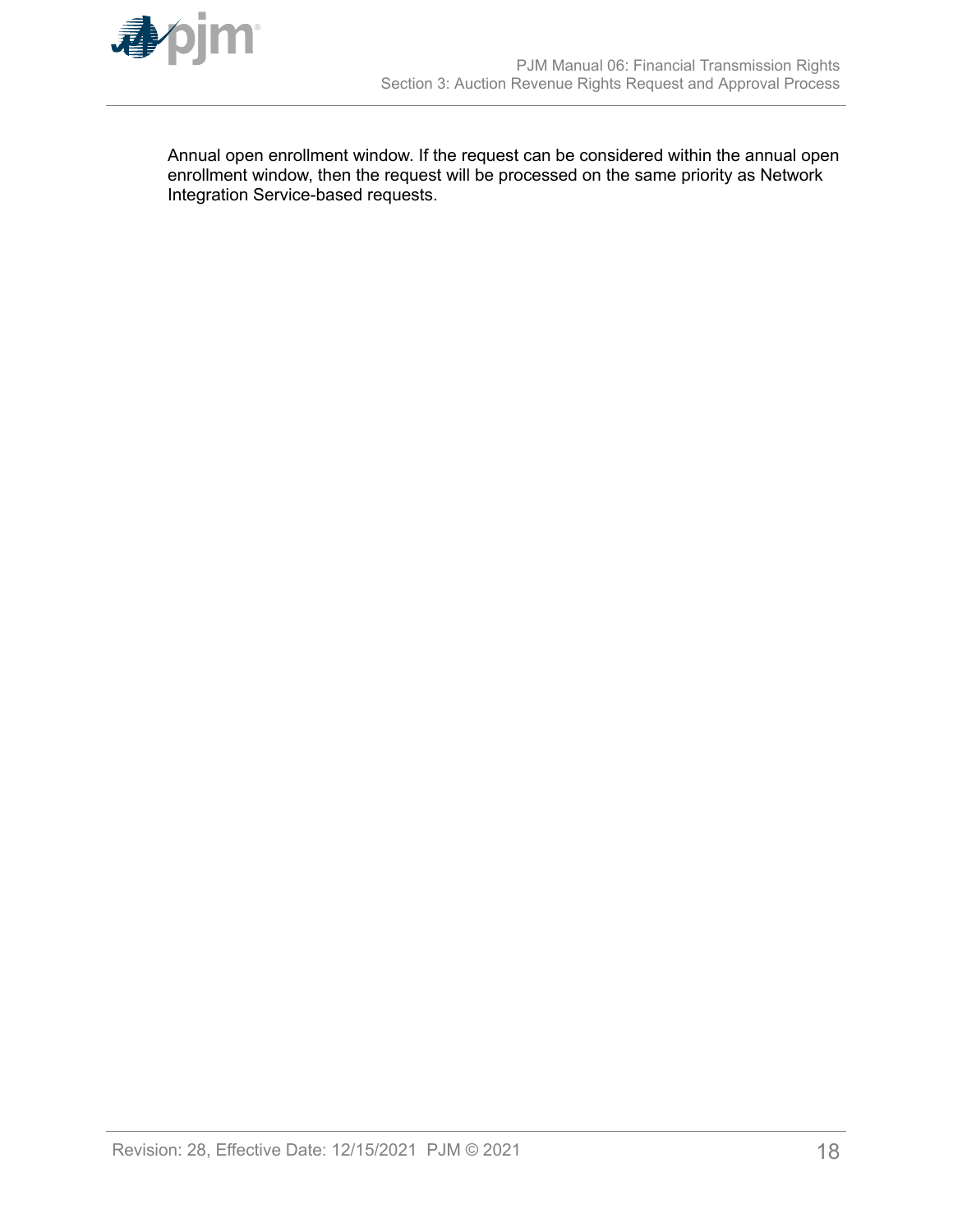<span id="page-18-0"></span>

### **Section 4: Annual ARR Allocation**

Welcome to the *Annual ARR Allocation* section of the *PJM Manual for Financial Transmission Rights*. In this section, you will find the following information:

- A general overview of the PJM Annual ARR Allocation (see "Annual ARR Allocation Overview").
- How Auction Revenue Rights (ARRs) are allocated in Stage 1A of the Annual ARR Allocation (see "Annual Allocation of Auction Revenue Rights (ARRs) – Stage 1A").
- How Auction Revenue Rights (ARRs) are allocated in Stage 1B of the Annual ARR Allocation (see "Annual of Auction Revenue Rights (ARRs) – Stage 1B").
- How Auction Revenue Rights (ARRs) are allocated in Stage 1 of the Annual ARR Allocation for External Load Serving Entities (see "Stage 1 Participation for External Load Serving Entities").
- How Auction Revenue Rights (ARRs) are allocated in Stage 2 of the Annual ARR Allocation (see "Annual Allocation of Auction Revenue Rights (ARRs) – Stage 2").
- How ARRs are reassigned for Shifts in Load Responsibility (see "Reassignment of ARRs").
- How New Stage 1 Resources can be added to the resource list (see "New Stage 1 Resources").
- How Alternate Stage 1 resources can be added to the resource list (see "Alternate Stage 1 Resources").
- How Incremental Auction Revenue Rights (ARRs) associated with Transmission Expansion are allocated (see "Allocation of Incremental Auction Revenue Rights (IARRs)").
- How Auction Revenue Rights can be allocated for transmission upgrades that increase Stage 1 capability (see "Residual Auction Revenue Rights").

### **4.1 Annual ARR Allocation Overview**

Auction Revenue Rights (ARRs) are the mechanism by which the proceeds from the Annual FTR Auction are allocated. ARRs are allocated to Network Service Customers and to Firm Point-to-Point Transmission Customers for the duration of the Annual Planning Period.

Auction Revenue Rights will be distributed to Network Service Customers and Firm Point-to-Point Transmission Customers. Market Participants submit ARR requests for the planning period during the Annual ARR Allocation process. The Annual ARR Allocation is a two-stage allocation process designed to provide long-term certainty along with increased flexibility. The first stage of the allocation consists of two parts, Stage 1A and Stage 1B. In this first stage, Network Service Customers make ARR requests based on active generation resources that historically served load in each transmission zone or Qualified Replacement Resources. Also in Stage 1, Firm Transmission Customers that are deemed as Qualifying Transmission Customers can make ARR requests based on the megawatts of firm service provided between the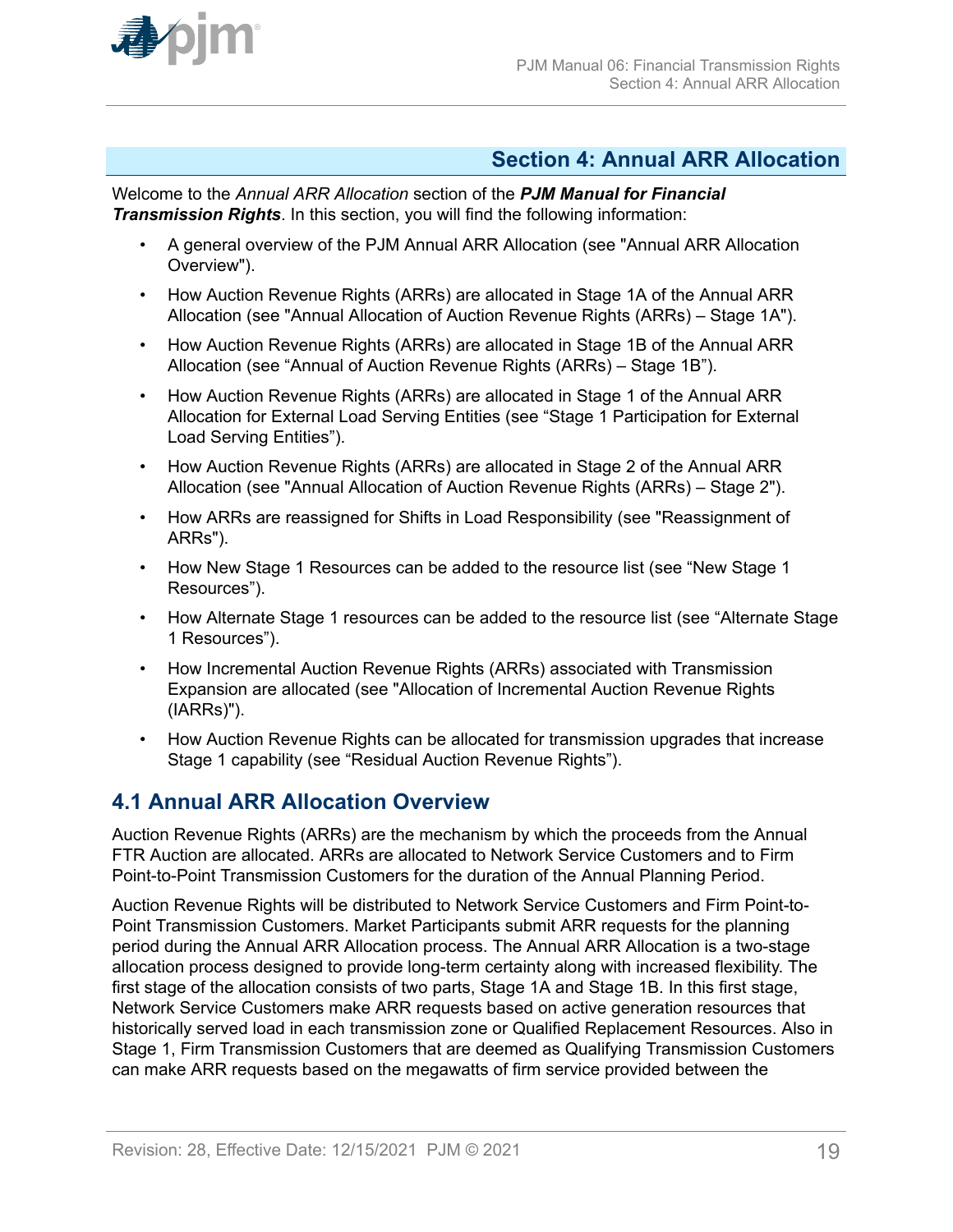<span id="page-19-0"></span>

receipt and delivery points as to which the Transmission Customer had Firm Point-to-Point Transmission Service during the historical reference year.

The second stage, Stage 2, is a three-round allocation procedure that allows market participants to adjust their hedging paths on an annual basis. PJM will allocate ARRs that pass a Simultaneous Feasibility Test to Firm Transmission Customers based on priority (feasibility).

# **4.2 Annual Allocation of Auction Revenue Rights (ARRs) - Stage 1A**

The first stage of the Annual ARR Allocation is based on active generation resources that historically served load in each transmission zone or Qualified Replacement Resources. In Stage 1 of the Annual ARR Allocation, participants submit ARR requests for the planning period based on the following business rules:

• All ARR requests must pass a Simultaneous Feasibility Test during the allocation process.

In Stage 1A, Network Services Customers must specify specific active historical generation resources or Qualified Replacement Resources (source) to aggregate Network Customer Load in the Transmission Zone or other designated Load Aggregation Zone (sink) up to value of base load. "Zonal Base Load" shall mean the lowest daily zonal peak load from the twelve month period ending October 21 of the calendar year immediately preceding the calendar year in which an annual Auction Revenue Right allocation is conducted, increased by the projected load growth rate for the relevant Zone, when non-extraordinary conditions exist for the applicable twelve month period, as determined by PJM. If the lowest daily zonal peak load from the applicable twelve month period is abnormally low due to extraordinary circumstances, as determined by PJM, Zonal Base Load shall mean the next lowest daily zonal peak load that was not affected by extraordinary circumstances during the applicable twelve month period, increased by the projected load growth rate for the relevant Zone. For the purposes of this definition, extraordinary circumstances shall mean a significant event, or combination of events, that affect the operation of the bulk power system in an atypical manner and results in an abnormal reduction in the consumption of energy within a Zone. If the path of the ARR is to the Residual Metered Load aggregation zone, the participant can elect to have its ARRs allocated to the aggregate load busses in the Transmission Zone.

- In Stage 1A, Firm Transmission Customers that are deemed as Qualifying Transmission Customers may request ARRs up to 50% of the megawatts of firm service provided between receipt and delivery points as to which the Transmission Customer had Pointto-Point Transmission Service during the historical reference year.
- All Network Integration Service ARRs allocated in Stage 1A are designated from an active historical generation resource or Qualified Replacement Resource.
- All requests received during each stage of the Annual ARR Allocation are deemed to have arrived simultaneously.
- A Network Service Customer's total ARR amount allocated to a transmission zone or load aggregation zone cannot exceed the participant's total network base load in that zone or load aggregation zone.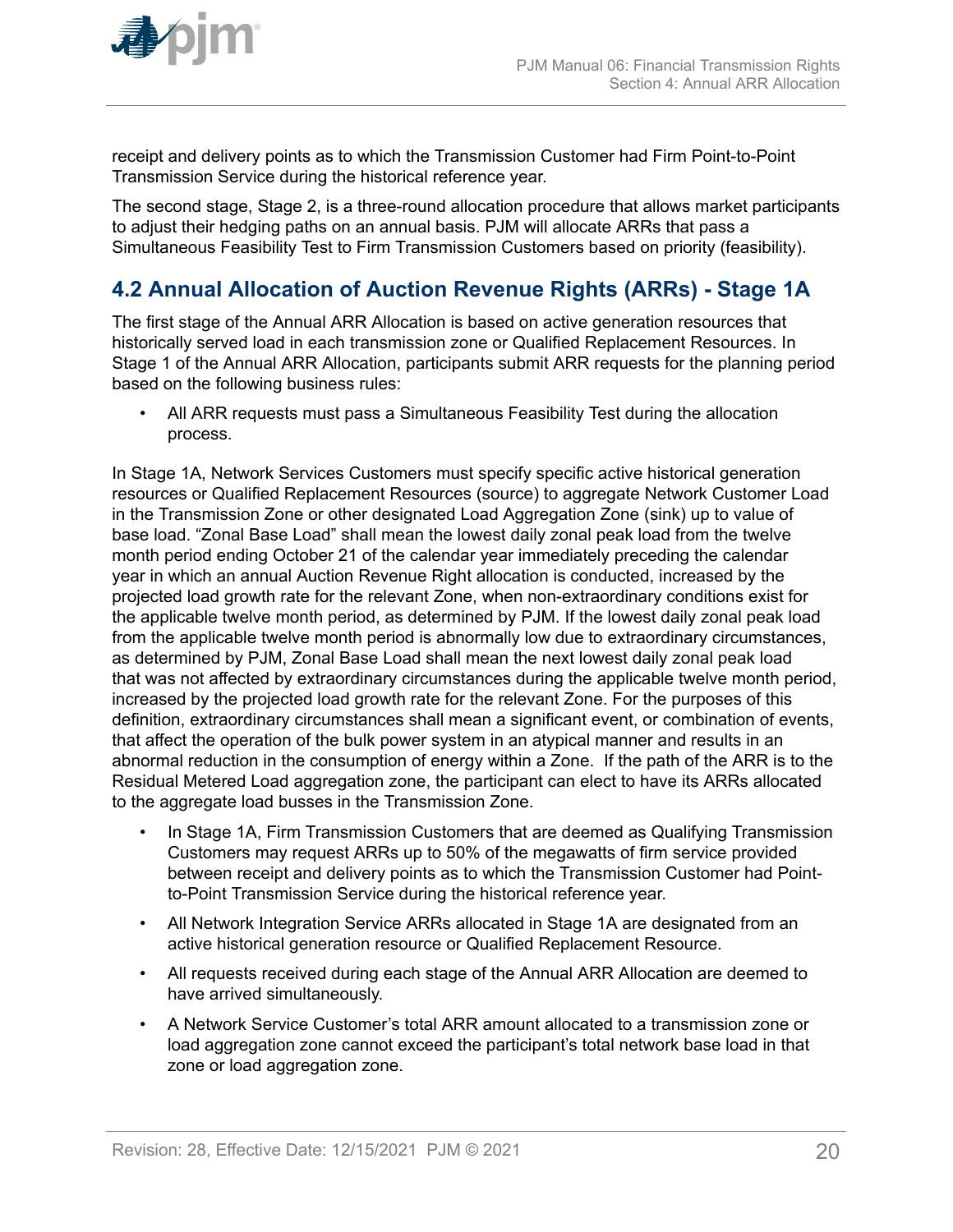

- The sum of a Qualifying Transmission Customers ARR amount must be equal to or less than 50% of the megawatts of Firm Point-to-Point Transmission Service provided between the receipt and delivery points as to which the Transmission Customer had Point-to-Point Transmission Service during the historical reference year.
- Qualifying Transmission Customers are any Firm Transmission Customers with an agreement for Long-Term Point-to-Point Transmission Service used to deliver energy from a designated network resource to load located either outside or within the PJM Region, and that was confirmed and in effect during the historical reference year for the zone in which the resource is located.
- Such agreement must also have remained in effect continuously following the historical reference year to continue in effect for the period addressed by the allocation, either by its term or by renewal.
- The megawatts of Auction Revenue Rights the Qualifying Transmission Customer may request in the Stage 1A of the allocation may not exceed the lesser of: (i)50% of the megawatts of firm service between the designated network resource and the load delivery point (or applicable point at the border of the PJM Region for load located outside such region) under contract during the historical reference year; and (ii)50% of the megawatts of firm service presently under contract between such historical reference year receipt and delivery points.
- A Qualifying Transmission Customer may request Auction Revenue Rights in either or both of the first stage or second stage of the allocation without regard to whether such customer is subject to a charge for firm Point-to-Point Transmission Service under Tariff, Attachment K-Appendix, section 7.1 ("Base Transmission Charge").
- PJM determines the set of eligible ARR sources for each transmission zone or for each historic load aggregation zone within a transmission zone based on the historical reference year that corresponds to the LMP-based market implementation for the transmission zone.
- A historic load aggregation zone is defined as a sub-region of a transmission zone that was served under a separate set of supply contracts and/or generation resources (i.e. by a municipal or cooperative utility) than the other non-municipal/cooperative load in the transmission zone.
- Only long-term supply contracts or historical capacity contracts that were in place during the reference year and have a contract term of ten (10) years or greater (or were contracts with renewable options that have been exercised, and such exercised option term(s) plus the original contract term were or will be equal to a term of ten (10) years or more prior to the reference year are eligible to be considered historical generation resources for the purposes of Stage 1 allocation. This would include generation that was owned by an LSE and later sold but retained under a supply contract such that the generation was designated to serve the load continuously for ten (10) years or greater.
- Prior to the end of each PJM Planning Period PJM will determine which Stage 1 Resources are no longer active for the next PJM Planning Period and then will replace such source points with Qualified Replacement Resources (i.e., Capacity Resources that pass the Simultaneous Feasibility Test and which are economic) as outlined in Tariff,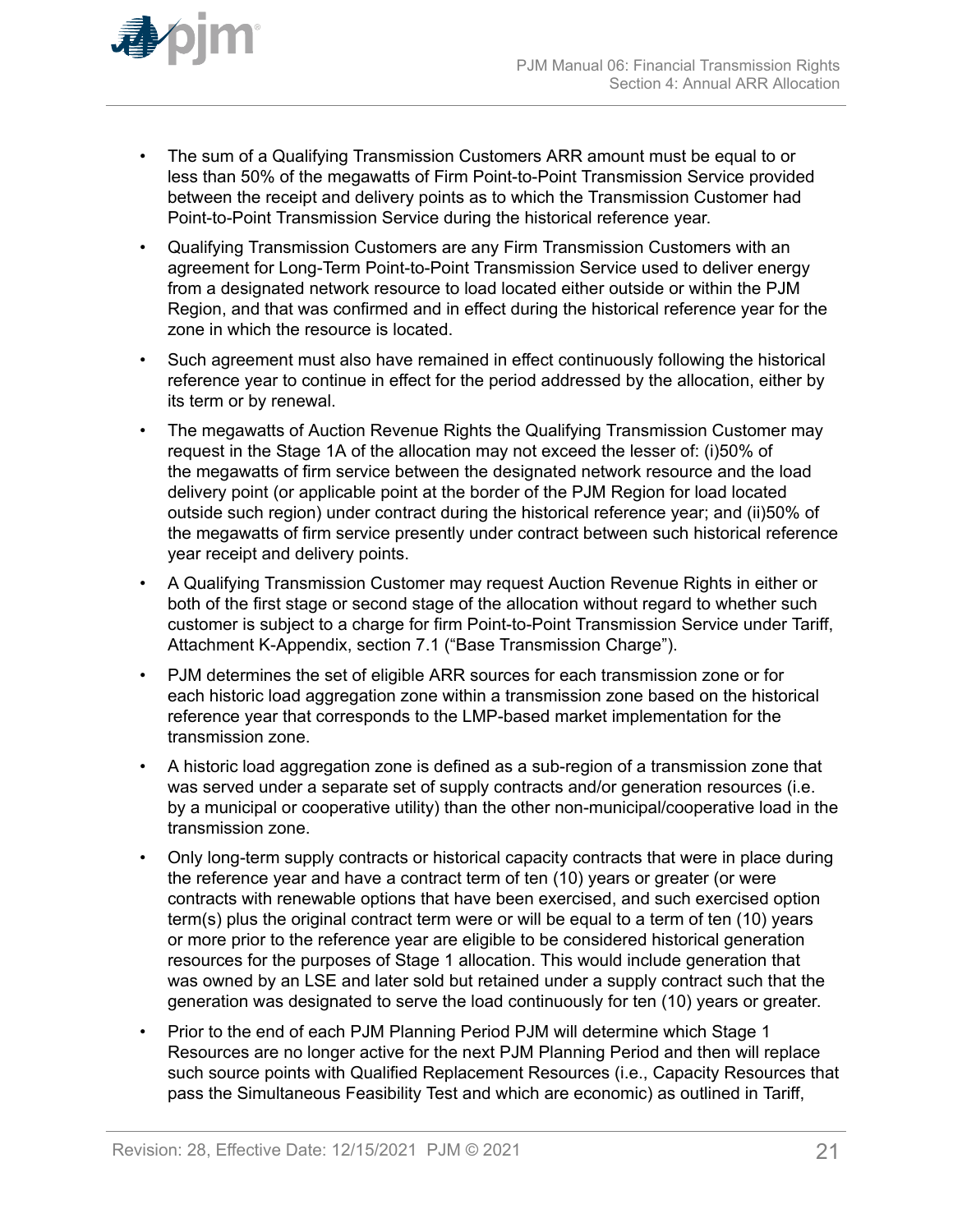

Attachment K-Appendix, section 7.4.2. A Stage 1 Resource will be considered no longer active if it was designated to be delivered to load based on the historical reference year, but has since been deactivated or the installed capacity value of such resource has been reduced as of the annual allocation of ARRs for the target PJM planning Period.

- Potential Qualified Replacement Resources will be categorized into rate-based and nonrate-based resources. Rate-based resources must meet the criteria specified in Tariff, Attachment K-Appendix, sections 7.6 and 7.7 concerning New Stage 1 Resources and Alternate Stage 1 Resources. Requests to classify rate-based resources as such must be sent to the PJM FTR Group with supporting documentation by the January 1st prior to the effective planning period.
- Each potential Qualified Replacement Resource will be ranked in economic order such that Qualified Replacement Resources that maximize ARR value will be tested for simultaneous feasibility first as outlined in Tariff, Attachment K-Appendix, section 4.

A potential Qualified Replacement Resource shall be considered to pass the simultaneous feasibility test if that resource does not cause an appreciable increase in the flow across any binding constraint as determined from the previous year's Stage 1 ARR flow, utilizing a model derived from the 10 year allocation model. If load within a historic load aggregation zone disaggregates, then active historic Stage 1 resources and Qualified Replacement Resources associated with the historic load aggregation zone will be allocated according to load ratio share unless a FERC-accepted agreement explicitly states some other method of Stage 1 resource allocation.

PJM will assign to each LSE a pro-rata amount of the MW capability from each generator that is designated to the transmission zone or load aggregation zone based on the LSE's percentage of the total peak load in the transmission zone or in the load aggregation zone. LSE is notified of the generation resource assignments. Each LSE chooses the set of ARRs that it wants to request based on the generator sources it was assigned. The requested ARRs must source at the designated generator and must sink at the LSEs aggregate load in the transmission zone or in the load aggregation zone. The ARR request is limited to an amount not greater than the designated MW amount.

PJM performs a Simultaneous Feasibility test to determine the set of ARRs that can be awarded to each Network customer. PJM notifies each LSE of the ARR awards resulting from the Stage 1 allocation process.

A participant may surrender any portion of the ARR awards resulting from Stage 1 of the Annual ARR Allocation process prior to the commencement of Stage 2 of the Annual ARR Allocation process provided that all remaining outstanding ARRs are simultaneously feasible following the return of such ARRs.

ARRs may be traded but trades must be made no later than the opening of the first round of the Annual FTR Auction and all trades are effective for the entire planning period. An LSE wishing to trade its ARRs must trade all of its ARRs associated with a particular zone. The LSE's zonal network service peak load is also automatically transferred to the new ARR owner for purposes of ARR allocation and reassignment. The new ARR owner is then subject to ARR reassignment associated with shifts in the original owners zonal network service peak load. Credit responsibility for an ARR that is traded within PJM's systems remains with the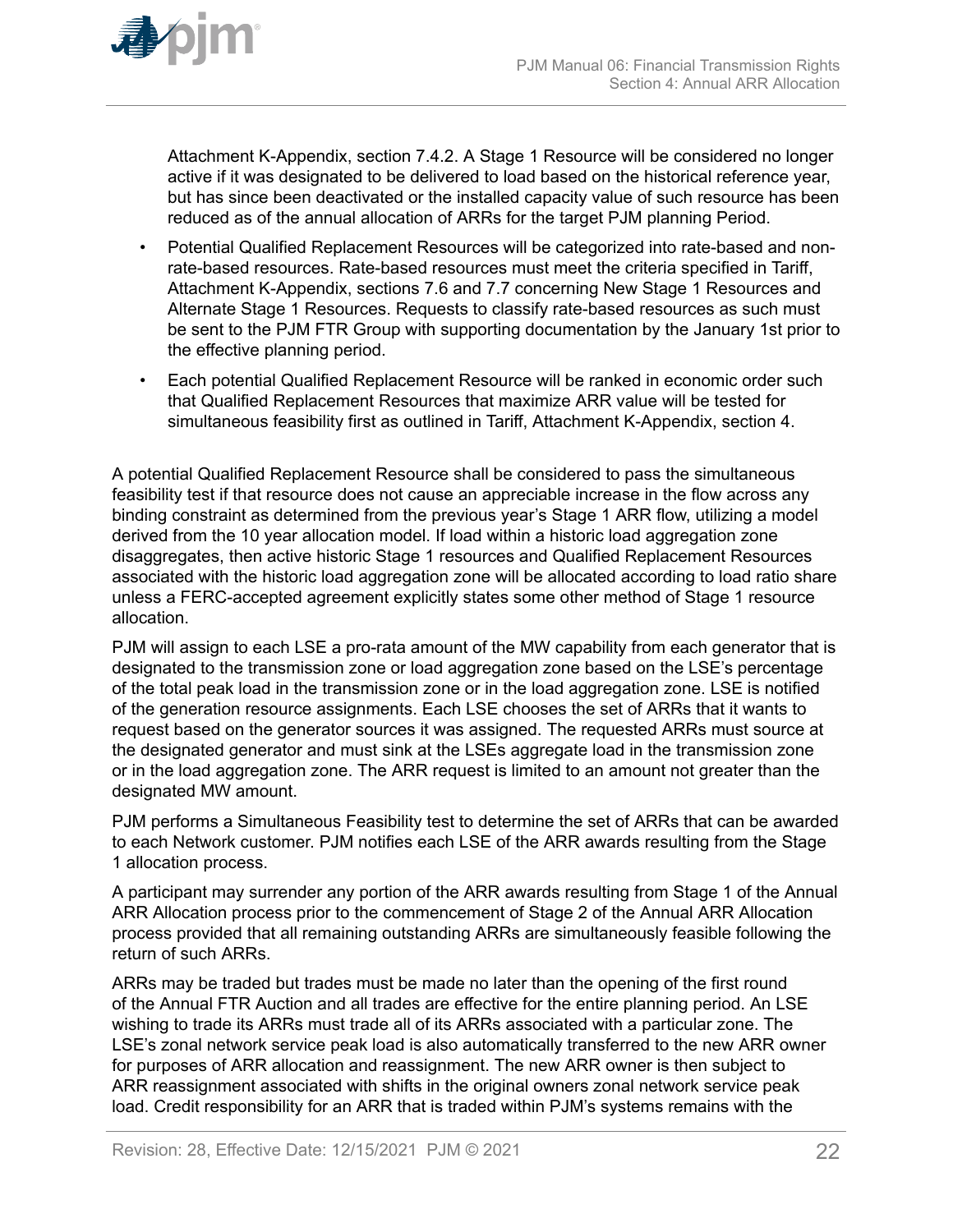original party unless/until the receiving party ("3rd party") establishes to PJM's satisfaction, and consistent with the PJM credit policy, that it has sufficient credit with PJM and agrees by providing written notice to the PJM Treasury Department that it will fully assume the credit responsibility associated with the traded ARR. Since ARR value is derived from the annual FTR auction clearing prices, the credit requirement associated with traded ARRs cannot be determined until after completion of the annual FTR auction.

PJM will include the ARR credit and FTR payments and revenue credits (for any FTRs generated by the self-scheduling of the ARR) on the 3rd party's bill each month, but the original party retains the obligation to pay for any net negative ARR portfolio obligation and the self-scheduled FTR (offset by associated FTR congestion credits) if the 3rd party defaults on its payment obligation to PJM prior to credit responsibility being transferred to the 3rd party. Once the 3rd party establishes sufficient credit acceptable to PJM for its new ARR obligation, then PJM will notify both parties that the 3rd party has assumed credit responsibility for the ARR, and the original party is released from its credit responsibility for the ARR. PJM cannot guarantee that a 3rd party will establish sufficient credit acceptable to PJM. Market Participants trading ARRs to 3rd parties may retain credit responsibility for those ARRs up to the full term of the ARR.

Within the planning period, as load changes from one LSE to another within a transmission zone, a proportionate share of the ARRs defined to sink into the zone are reassigned from the old LSE to the new LSE. The reassignment of ARRs must be initiated by a request made by the LSE gaining load as described in the "Reassignment of ARRs for Shifts in Load Responsibility" section.

The planning process described in this manual will be conducted on an annual basis to determine the transmission system adequacy needed to maintain the 10-year feasibility of Stage 1A ARRs. PJM shall develop transmission system upgrades to maintain the feasibility of Stage 1A ARRs.

If statutory or regulatory changes are introduced that affect the rights going forward, the Stage 1A ARRs are preserved for at least ten consecutive PJM Planning Periods, and the term of the rights would decrease by one PJM Planning Period during each annual ARR allocation process so that the rights expire at the end of the relevant period.

PJM will conduct an annual simultaneous feasibility analysis to determine if the transmission system can accommodate Stage 1A ARRs to cover base load for the next 10-year period. A zonal growth rate will be applied to each zone's base load to develop a zonal base load for years 2 through 10. A simultaneous feasibility test of Stage 1A ARRs to base load will be conducted for each year of the relevant 10-year period. The simultaneous feasibility analysis for Base Load ARRs will include all requested Stage 1A ARRs plus additional ARRs to cover zonal base load for which no Stage 1A ARRs were requested. For zonal base load not covered by Stage 1A ARR requests, additional ARR MWs will be assumed from capacity remaining on eligible Stage 1 resources which have a historical LMP which is lower than the historical zonal LMP. ARR MWs will be delivered from such Stage 1 resources up to the maximum MW capacity of the resource until the historical LMP of the next highest price resource exceeds the historical zonal LMP or until the zonal base load is met. If an SFT violation occurs in any year of the analysis, then a transmission upgrade or acceleration of a planned upgrade to resolve the violation will be identified by PJM and such upgrades will be recommended for inclusion into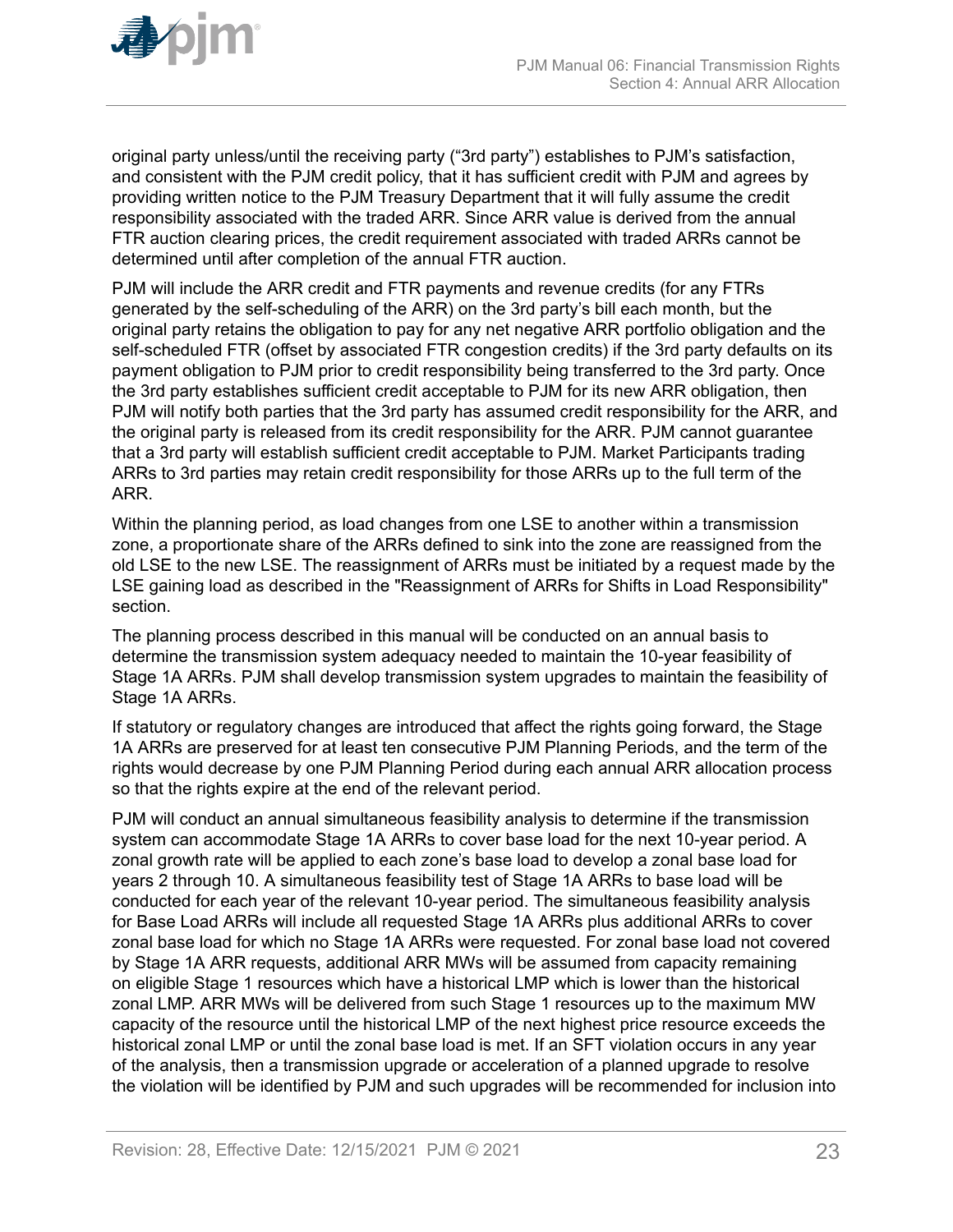<span id="page-23-0"></span>

the PJM RTEP. This recommendation will include an analysis of the economic benefits of the upgrade as additional information.

# **4.3 Annual Allocation of Auction Revenue Rights (ARRs) - Stage 1B**

The first stage of the Annual ARR Allocation is based on active generation resources that historically served load in each transmission zone or Qualified Replacement Resources. In Stage 1B of the Annual ARR Allocation, participants submit ARR requests for the planning period based on the following business rules:

- All ARR requests must pass a Simultaneous Feasibility Test during allocation process.
- In Stage 1B, Network Services Customers must specify specific active historical generation resources or Qualified Replacement Resources (source) to aggregate Energy Settlement Area in the Transmission Zone or other designated Load Aggregation Zone (sink) up to value of network service peak load minus awarded ARRs from Stage 1A. If the path of the ARR is to the Residual Metered Load aggregation zone, the participant can elect to have its ARRs allocated to the aggregate load busses in the Transmission Zone.
- In Stage 1B, Firm Transmission Customers that are deemed as Qualifying Transmission Customers may request ARRs up to the remainder of the megawatts of firm service not awarded in Stage 1A provided between receipt and delivery points as to which the Transmission Customer had Point-to-Point Transmission Service during the historical reference year.
- All Network Integration Service ARRs allocated in Stage 1B are designated from an active historical generation resource or Qualified Replacement Resource.
- All requests received during each stage of the Annual ARR Allocation are deemed to have arrived simultaneously.
- A Network Service Customer's total ARR amount allocated to a transmission zone or load aggregation zone cannot exceed the participant's total network peak load in that zone or load aggregation zone minus the awarded ARRs from Stage 1A.
- The sum of a Qualifying Transmission Customers ARR amount must be equal to or less than the remainder of megawatts of Firm Point-to-Point Transmission Service not awarded in Stage 1A provided between the receipt and delivery points as to which the Transmission Customer had Point-to-Point Transmission Service during the historical reference year.
- Qualifying Transmission Customers are any Firm Transmission Customers with an agreement for Long-Term Point-to-Point Transmission Service used to deliver energy from a designated network resource to load located either outside or within the PJM Region, and that was confirmed and in effect during the historical reference year for the zone in which the resource is located.
- Such agreement must also have remained in effect continuously following the historical reference year to continue in effect for the period addressed by the allocation, either by its term or by renewal.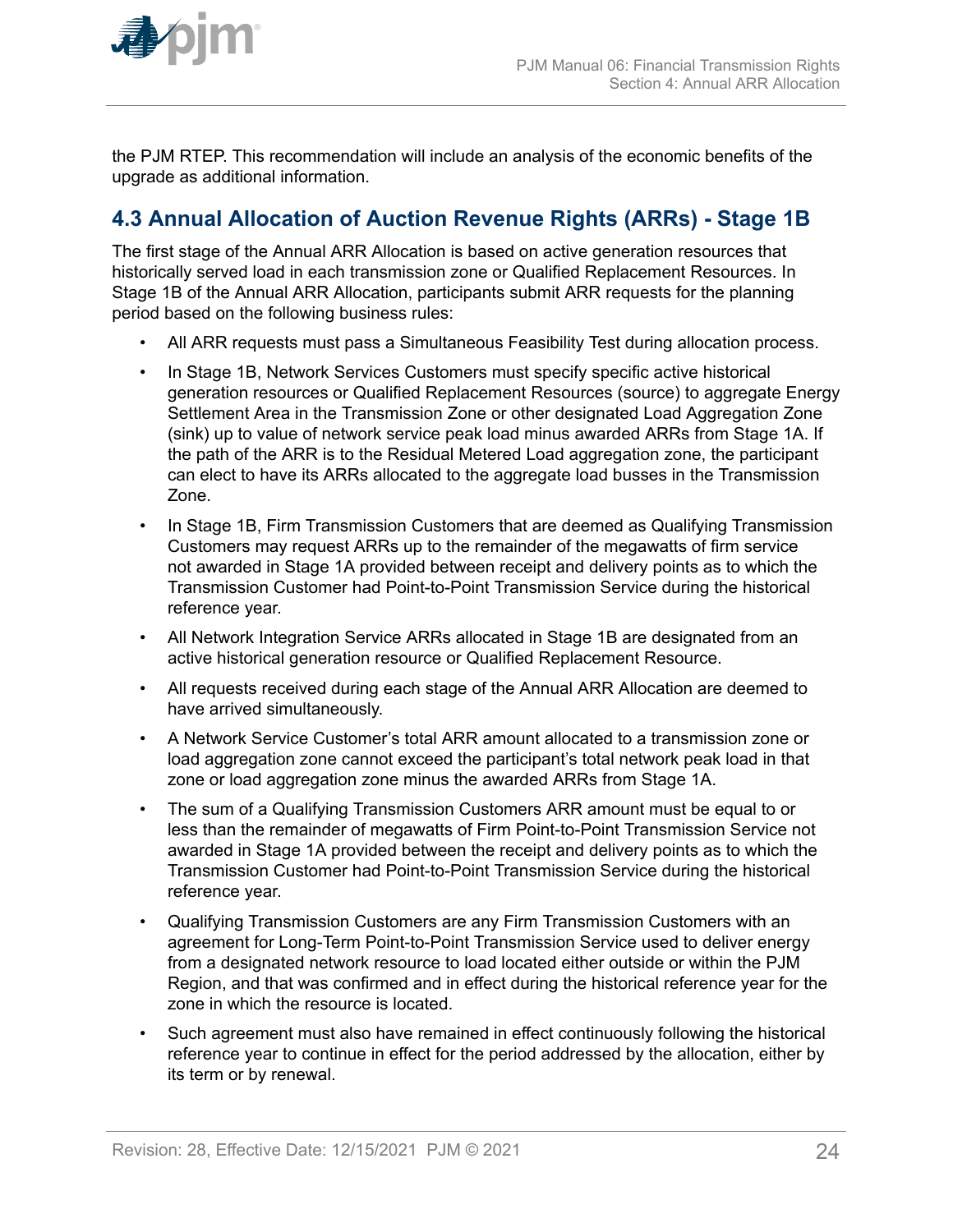

- The megawatts of Auction Revenue Rights the Qualifying Transmission Customer may request in Stage 1B of the allocation may not exceed the lesser of: (i) Remainder of megawatts not awarded in Stage 1A of firm service between the designated network resource and the load delivery point (or applicable point at the border of the PJM Region for load located outside such region) under contract during the historical reference year; and (ii) Remainder of the megawatts not awarded in Stage 1A of firm service presently under contract between such historical reference year receipt and delivery points.
- A Qualifying Transmission Customer may request Auction Revenue Rights in either or both of the first stage or second stage of the allocation without regard to whether such customer is subject to a charge for firm Point-to-Point Transmission Service under Tariff, Attachment K-Appendix, section 7.1 ("Base Transmission Charge").
- PJM determines the set of eligible ARR sources for each transmission zone or for each historic load aggregation zone within a transmission zone based on the historical reference year that corresponds to the LMP-based market implementation for the transmission zone.
- A historic load aggregation zone is defined as a sub-region of a transmission zone that was served under a separate set of supply contracts and/or generation resources (i.e. by a municipal or cooperative utility) than the other non-municipal/cooperative load in the transmission zone.
- Only long-term supply contracts or historical capacity contracts that were in place during the reference year and have a contract term of ten (10) years or greater (or were contracts with renewable options that have been exercised, and such exercised option term(s) plus the original contract term were or will be, equal to a term of ten (10) years or more prior to the reference year are eligible to be considered historical generation resources for the purposes of Stage 1 allocation. This would include generation that was owned by an LSE and later sold but retained under a supply contract such that the generation was designated to the serve the load continuously for ten (10) years or greater.
- Prior to the end of each PJM Planning Period PJM will determine which Stage 1 Resources are no longer active for the next PJM Planning Period and then will replace such source points with Qualified Replacement Resources (i.e., Capacity Resources that pass the Simultaneous Feasibility Test and which are economic) as outlined in Tariff, Attachment K-Appendix, section 7.4.2. A Stage 1 Resource will be considered no longer active if it was designated to be delivered to load based on the historical reference year, but has since been deactivated or the installed capacity value of such resource has been reduced as of the annual allocation of ARRs for the target PJM Planning Period.
- Potential Qualified Replacement Resources will be categorized into rate-based and nonrate-based resources. Rate-based resources must meet the criteria specified in Tariff, Attachment K-Appendix, sections 7.6 and 7.7 concerning New Stage 1 Resources and Alternate Stage 1 Resources. Requests to classify rate-based resources as such must be sent to the PJM FTR Group with supporting documentation by the January 1st prior to the effective planning period.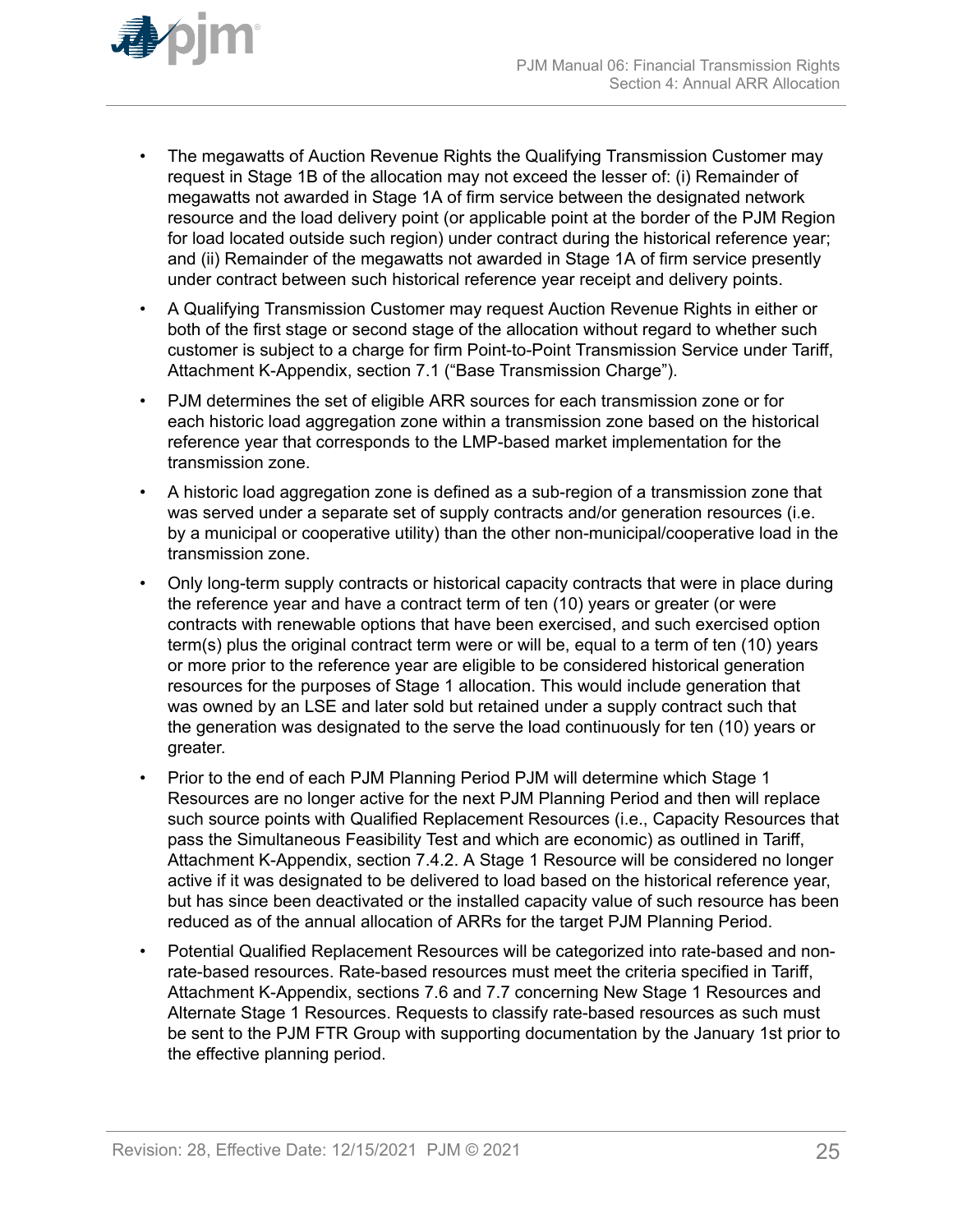<span id="page-25-0"></span>

- Each potential Qualified Replacement Resource will be ranked in economic order such that Qualified Replacement Resources that maximize ARR value will be tested for simultaneous feasibility first as outlined in Tariff, Attachment K-Appendix, section 7.4.
- A potential Qualified Replacement Resource shall be considered to pass the simultaneous feasibility test if that resource does not cause an appreciable increase in the flow across any binding constraint as determined from the previous year's Stage 1 ARR flow, utilizing a model derived from the 10 year allocation model.

PJM will assign to each LSE a pro-rata amount of the MW capability from each generator that is designated to the transmission zone or load aggregation zone based on the LSE's percentage of the total peak load in the transmission zone or in the load aggregation zone. LSE is notified of the generation resource assignments. Each LSE chooses the set of ARRs that it wants to request based on the generator sources it was assigned. The requested ARRs must source at the designated generator and must sink at the LSEs aggregate load in the transmission zone or in the load aggregation zone. The ARR request is limited to an amount not greater than the designated MW amount.

PJM performs a Simultaneous Feasibility test to determine the set of ARRs that can be awarded to each Network customer. PJM notifies each LSE of the ARR awards resulting from the Stage 1B allocation process.

A participant may surrender any portion of the ARR awards resulting from Stage 1B of the Annual ARR Allocation process prior to the commencement of Stage 2 of the Annual ARR Allocation process provided that all remaining outstanding ARRs are simultaneously feasible following the return of such ARRs.

ARRs may be traded but trades must be made no later than the opening of the first round of the Annual FTR Auction and all trades are effective for the entire planning period. An LSE wishing to trade its ARRs must trade all of its ARRs associated with a particular zone. The LSE's zonal network service peak load is also automatically transferred to the new ARR owner for purposes of ARR allocation and reassignment. The new ARR owner is then subject to ARR reassignment associated with shifts in the original owners zonal network service peak load.

Within the planning period, as load changes from one LSE to another within a transmission zone, a proportionate share of the ARRs defined to sink into the zone are reassigned from the old LSE to the new LSE. The reassignment of ARRs must be initiated by a request made by the LSE gaining load as described in the "Reassignment of ARRs for Shifts in Load Responsibility" section.

# **4.4 Stage 1 Participation for External Load Serving Entities**

Long-Term Firm Point-to-Point Transmission Service customers that are not Qualifying Transmission Customers and Network Service Users serving Non-Zone Network Load may participate in Stage 1 of the Annual Allocation of Auction Revenue Rights pursuant to Tariff, Attachment K-Appendix, section 7.4.2(a)-(c), subject to the following conditions:

The relevant transmission service shall be used to deliver energy from a designated network resource located either outside or within the PJM region to load located outside the PJM Region.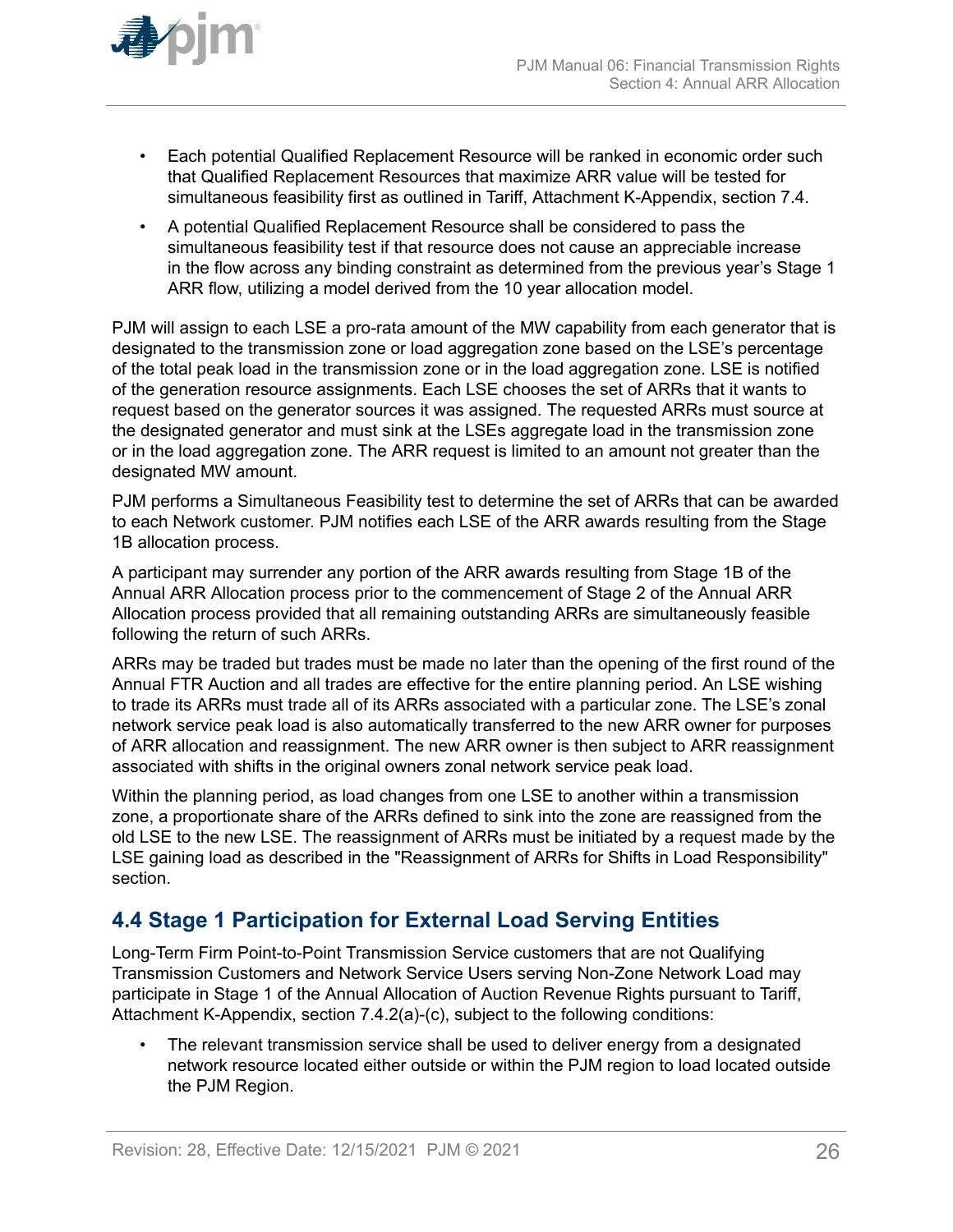

- To be eligible to participate in Stage 1A of the annual Auction Revenue Rights allocation: 1) the relevant transmission service shall remain in effect for the Stage 1A period addressed by the allocation; and 2) the control area in which the external load is located has similar rules for load external to the relevant control area.
- Source points for Stage 1 requests shall be limited to: 1) generation resources owned by the LSE serving the load located outside the PJM Region; or 2) generation resources subject to a bona fide firm energy and capacity supply contract executed by the LSE to meet its load obligations, provided that such contract remains in force and effect for a minimum term of ten (10) years from the first effective Planning Period that follows the initial Stage 1 request.
- For Long-Term Firm Point-to-Point Transmission customers requesting Stage 1 Auction Revenue Rights, the generation resource(s) designated as source points may not include any portion of the generating capacity of such resource(s) that, at the time of the request, is identified as a Capacity Resources.
- For Network Service Users requesting Stage 1 Auction Revenue Rights, the generation resource(s) designated as source points must either be committed into PJM's RPM market or be designated as part of the entity's FRR Capacity Plan for the purpose of serving the capacity requirement of the external load.
- All Stage 1 source point requests made shall not increase the MW flow on facilities binding in the relevant annual Auction Revenue Rights allocation or in future Stage 1A allocations and shall not cause MW flow to exceed applicable ratings on any other facilities in either set of conditions in the simultaneous feasibility test.
- To ensure the conditions are met, a simultaneous feasibility test shall be conducted: 1) based on next allocation year with all existing Stage 1 and Stage 2 Auction Revenue Rights modeled as fixed injection-withdrawal pairs; and 2) based on 10 year allocation model with all eligible Stage 1A Auction Revenue Rights for each year including base load growth for each year.
- Requests for Stage 1 Auction Revenue Rights that are received by PJM by November 1st of a Planning Period shall be processed for the next annual Auction Revenue Rights allocation. Requests received after November 1st shall not be considered for the upcoming annual Auction Revenue Rights allocation. If all requests are not simultaneously feasible then requests will be awarded on a pro-rata basis.
- Requests for new or alternate Stage 1 resources made by Network Service Users and External LSEs that are received by November 1st shall be evaluated at the same time. If all requests are not simultaneously feasible then requests will be awarded on a pro-rata basis.
- Stage 1 Auction Revenue Rights source points that qualify shall be eligible as Stage 1 Auction Revenue Rights source points in subsequent annual Auction Revenue Rights allocations.
- Long-Term Firm Point-to-Point Transmission customers requesting Stage 1 Auction Revenue Rights may request Auction Revenue Rights MWs up to the lesser of: 1) the customer's Long-Term Firm Point-to-Point Transmission service contract MW amount; or 2) the customer's Firm Transmission Withdrawal Rights.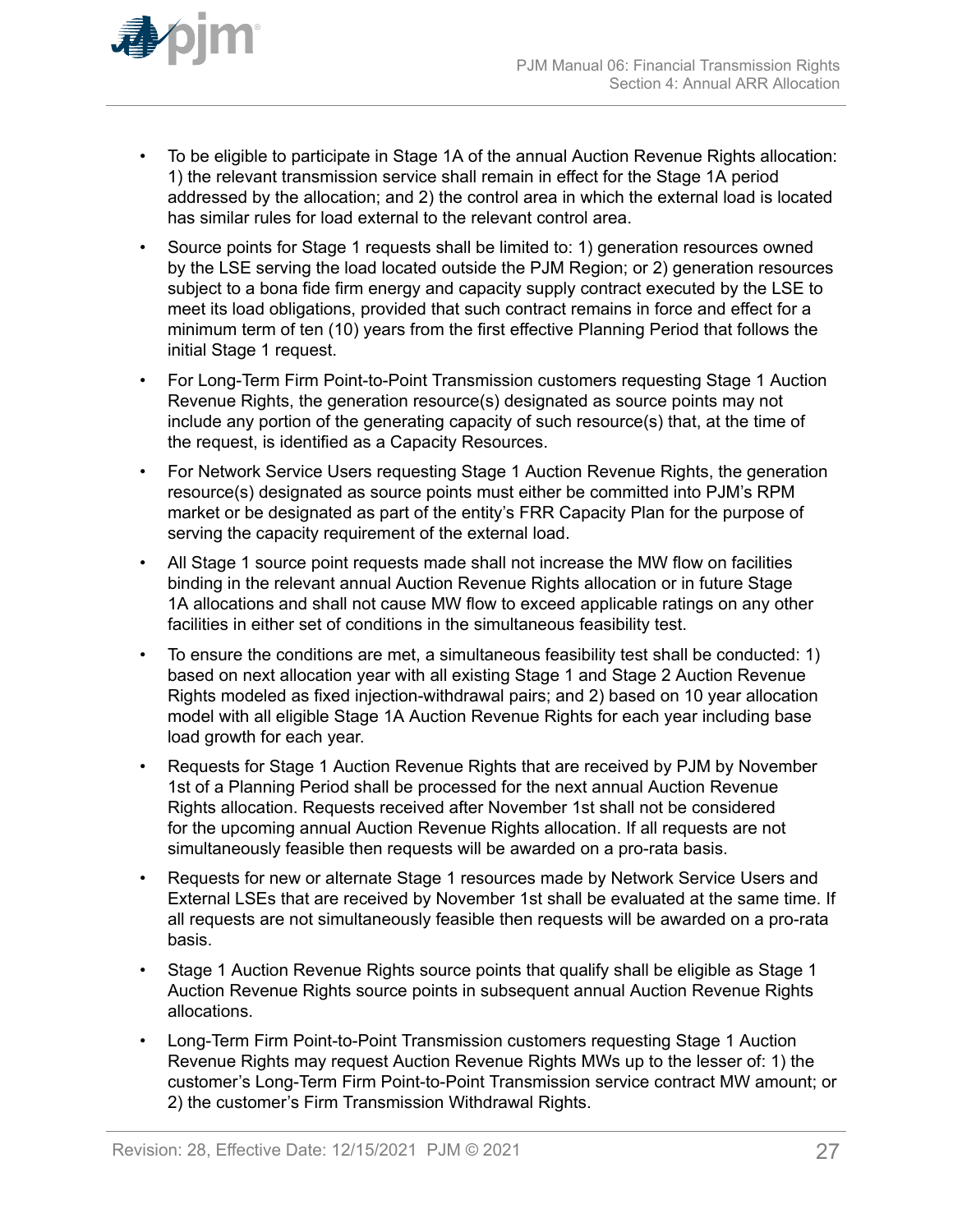<span id="page-27-0"></span>

- Network Service Users requesting Stage 1 Auction Revenue Rights may request Auction Revenue Rights MWs up to the lesser of: 1) the customer's network service peak load; or 2) the customer's Firm Transmission Withdrawal Rights.
- Stage 1A Auction Revenue Rights requests shall not exceed 50% of the maximum allowed MWs. Stage 1B Auction Revenue Rights requests shall not exceed the difference between the maximum allowed MWs authorized and the Auction Revenue Rights MWs granted in Stage 1A.
- In each round of Stage 2 of an annual allocation of Auction Revenue Rights MW requests shall be equal to or less than one third of the difference between the maximum allowed MWs authorized and the Auction Revenue Rights MW amount allocated in Stage 1.
- Stage 1 Auction Revenue Rights sources established and the associated Auction Revenue Rights MW amount may be replaced with an alternate resource pursuant to the process established in the Alternate Stage 1 Resources section of this manual.

# **4.5 Annual Allocation of Auction Revenue Rights (ARRs) – Stage 2**

The second stage, Stage 2, of the allocation is a three-round allocation procedure. In Stage 2 of the Annual ARR Allocation, participants submit ARR requests for the planning period based on the following business rules:

- All Network Service ARR requests must pass a Simultaneous Feasibility Test before being given PJM approval.
- PJM can approve all, part, or none of the ARR request based on the results of the Simultaneous Feasibility Test.
- The path for each Network Integration Service ARR is defined from a generator bus, hub, zone or interface to aggregate Energy Settlement Area or other designated Load Aggregation Zone. If the path of the ARR is to the Residual Metered Load aggregation zone, the participant can elect to have its ARRs allocated to the aggregate load buses in the Transmission Zone.
- A participant's total ARR amount to a transmission zone or load aggregation zone cannot exceed the participant's total network load in that zone or load aggregation zone.
- The source point of each ARR request may be any available generator bus, Hub or external interface or load zone for which PJM calculates and posts a Day-ahead Congestion Price value.
- The sink point of each ARR request must be the Network LSEs aggregate load in the Energy Settlement Area in the transmission zone or load aggregation zone if the path of the ARR is to the Residual Metered Load aggregation zone, the participant can elect to have its ARRs allocated to the aggregate load buses in the Transmission Zone.
- ARRs are specified to the nearest 0.1 MW.

PJM will perform an iterative allocation process that consists of three sequential rounds, with one third of the remaining system ARR capability allocated in each round. Network Service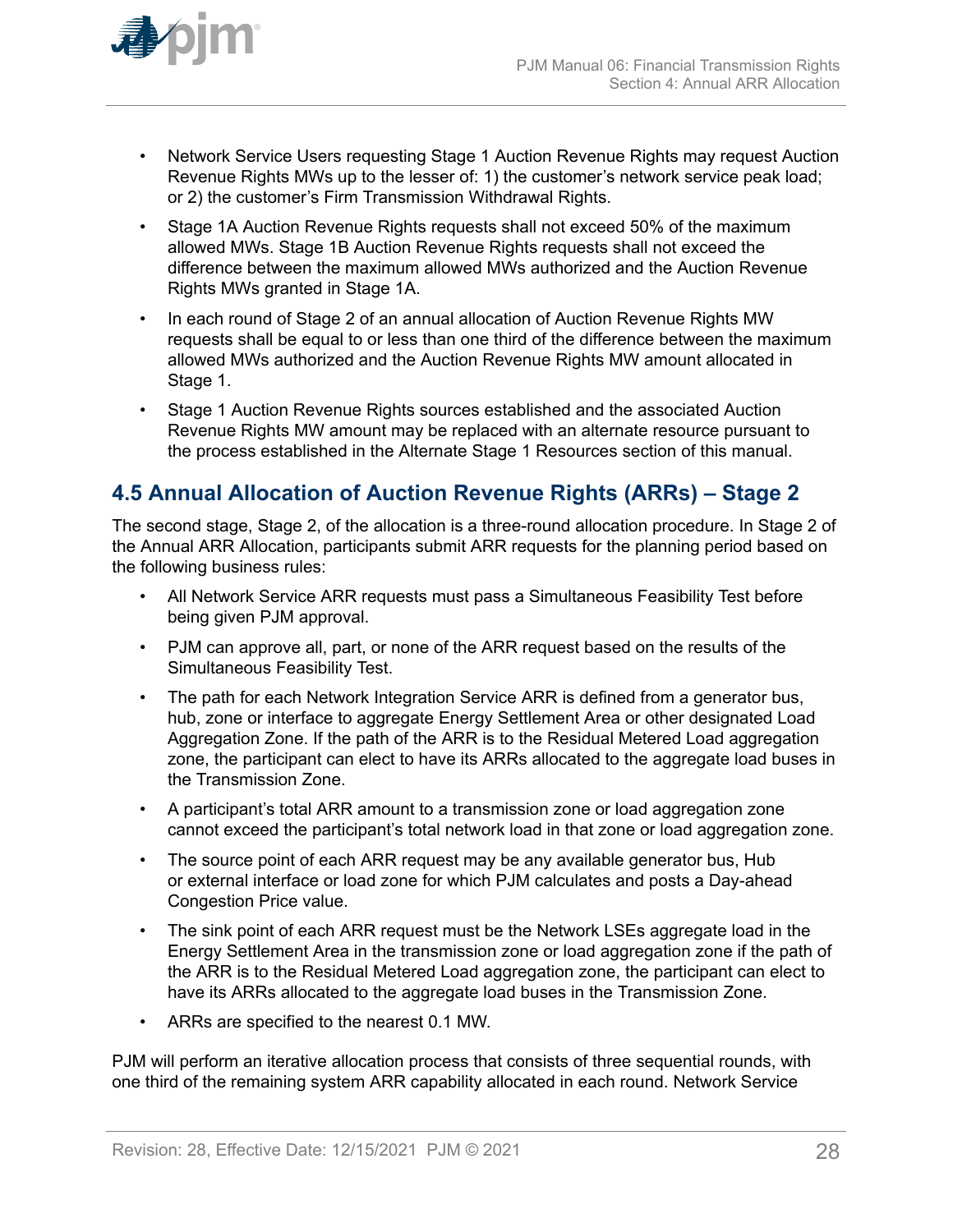<span id="page-28-0"></span>

customers and Firm Transmission customers can view the results of each allocation round before submitting their ARR requests for a subsequent round.

In every round of the three-round allocation process, the Network Customer's ARR requests are limited to one third of the Network customer's peak load remaining unallocated after the Stage 1 allocation process.

For example, if the Network customer's peak load is 100 MW and they had received 70 MW of ARRs in Stage 1, then the ARR requests in each round of Stage 2 are limited to (100-70)/3 = 10 MW.

A Firm Transmission Customer, that is deemed a Qualifying Transmission Customer, may request Auction Revenue Rights in each round of the second stage of the allocation process in a number of megawatts equal to or less than one third of the difference between the number of megawatts of firm service being provided between the receipt and delivery points as to which the Transmission Customer currently has firm Point-to-Point Transmission Service and its Auction Revenue Right Allocation from the first stage of the allocation process.

A Firm Transmission Customer, that is not deemed a Qualifying Transmission Customer, may request Auction Revenue Rights in the second stage of the allocation process, but only if it is subject to a Base Transmission Charge, or if it is expressly identified on a grandfathering schedule approved by FERC in connection with the elimination of such Base Transmission Charge. PJM transmission customers that serve load in MISO using service from non-historic sources may participate in Stage 2 but in no event can they receive an allocation of ARRs/FTRs from PJM greater than their firm service to loads in MISO. Requests for firm point-to-point ARRs must be associated with firm point-to-point service that spans the entire next planning period, either by its term or by renewal, and is confirmed by the opening of the Annual ARR Nomination period. Firm point-to-point requests are separated into thirds and each third is assigned to each round of Stage 2.

In each round, PJM staff performs the Simultaneous Feasibility test to determine the feasible set of ARRs that can be awarded. If all ARR requests are not simultaneously feasible, then proration is required. If ARR proration is required due to infeasibility then ARRs are allocated in proportion to the MW value requested and in inverse proportion to the effect on the binding constraint as illustrated in the following example:

Line A to B Capacity is 50 MW

Two ARR requests are submitted exceeding 50 MW capability of Line A-B:

|    | <b>ARR#</b> Requested ARRs | Path       | <b>Effect per MW on Line AB</b> | <b>Resulting Line AB Flow</b><br><b>Impact</b> |
|----|----------------------------|------------|---------------------------------|------------------------------------------------|
| #1 | 200 MW                     | A to B     | .50                             | 100 MW                                         |
| #2 | 200 MW                     | $C$ to $D$ | .25                             | 50 MW                                          |

### *Exhibit 1: ARR Proration Example*

Because the total flow impact on Line A-B resulting from the two ARR requests is 150 MW, proration is required because the capability of Line A-B is only 50 MW.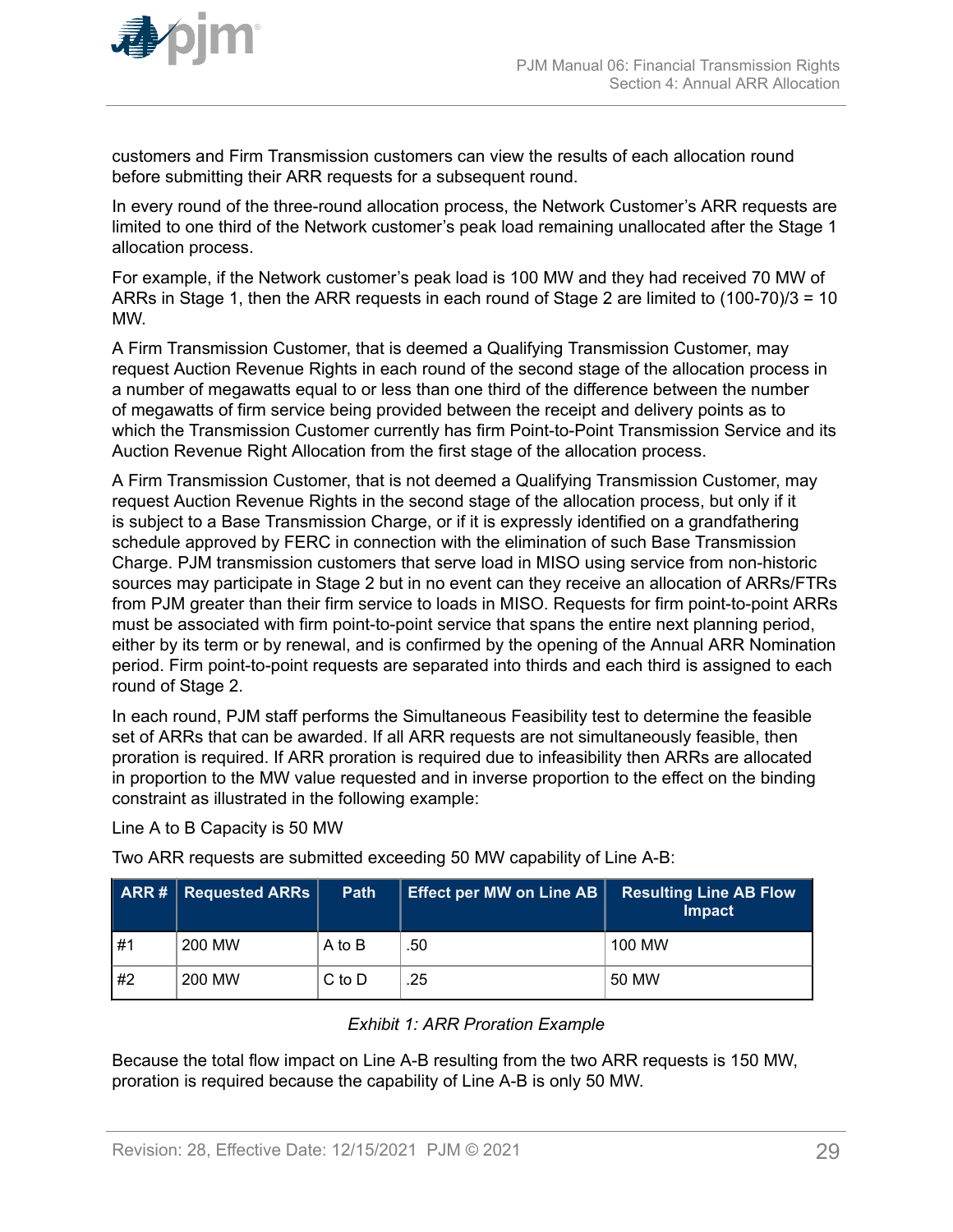<span id="page-29-0"></span>

Proration Calculation:

Prorated ARR Amount Awarded = (Line Capability MW) x (Requested MW / Total Requested ARR MW) x (1/ ARR Effect per MW on Line A-B)

ARR #1 Prorated MW Awarded =  $(50 \text{ MW}) \times (200 \text{ MW} / 400 \text{ MW}) \times (1/0.50) = 50 \text{ MW}$ 

ARR #2 Prorated MW Awarded = (50 MW) x (200 MW / 400 MW) x (1/.25) = 100 MW

At the end of each round PJM notifies each Network Customer or Firm Transmission Customer of the ARRs that they were awarded as a result of Round 1. After viewing the results, Network Customers or Firm Transmission Customer submit ARR requests for next round. The allocation process continues in an iterative manner for three rounds.

ARRs may be traded but trades must be made no later than the opening of the first round of the Annual FTR Auction and all trades are effective for the entire planning period. An LSE wishing to trade its ARRs must trade all of its ARRs associated with a particular zone. The LSE's zonal network service peak load is also automatically transferred to the new ARR owner for purposes of ARR allocation and reassignment. The new ARR owner is then subject to ARR reassignment associated with shifts in the original owners zonal network service peak load.

Within the planning period, as load changes from one LSE to another within a transmission zone, a proportionate share of the ARRs defined to sink into the zone are reassigned from the old LSE to the new LSE. The reassignment of ARRs must be initiated by a request made by the LSE gaining load as described in the "Reassignment of ARRs for Shifts in Load Responsibility" section.

# **4.6 Reassignment of Auction Revenue Rights (ARRs)**

ARRs allocated for the planning period will be reassigned on a proportional basis within a zone as load switches between within the planning period. As load shifts from one LSE to another within a transmission zone, a proportionate share of the ARRs defined to sink into the zone are reassigned from the old LSE to the new LSE. The reassignment of ARRs is an automatic process that is conducted on a daily basis.

ARRs are only reassigned from those LSEs that have lost load in a zone and have a net positive economic ARR position to that zone. An LSE that loses load will lose ARR MWs in proportion to the amount of load lost and this same proportion will reduce each individual ARR assigned to the LSE. ARRs are initially allocated to the nearest 0.1 MW but reassigned to the nearest .001 MW. The total set of ARRs to be forfeited by LSEs losing load in a zone will be reallocated to LSEs gaining load in the zone in proportion to each LSE's MW load gain relative to the total load shifted in the zone.

On a daily basis, Auction Revenue Rights are reassigned using the following procedure:

• PJM compares each LSE's Network Service Peak Load in a zone to the Network Service Peak Load of the previous day.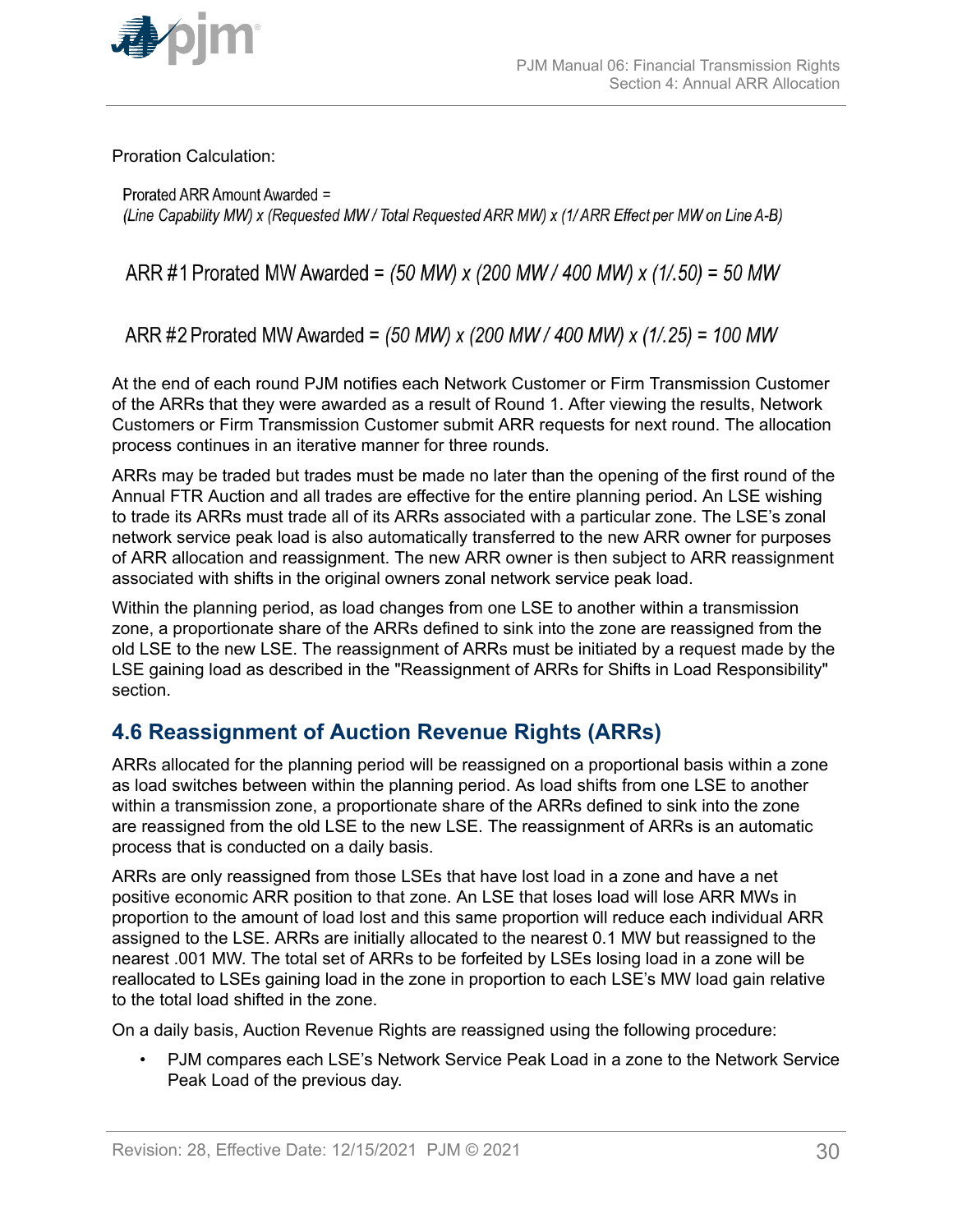<span id="page-30-0"></span>

- PJM analyzes each LSE's net economic ARR position. For each LSE losing load and having a net positive economic ARR position for that zone:
- The percentage of load lost for each LSE is determined,
- Each ARR owned by each LSE losing load is reduced by this same percentage
- PJM assigns the total set of forfeited ARRs to LSEs gaining load in the zone:
- The percentage of ARRs to be assigned to each LSE gaining load is determined. The percentage will be equal to the MW load gain by the LSE divided by the total MWs of load shifting in the zone.
- Each LSE gaining load is assigned a percentage of each ARR in this set of forfeited ARRs.

### **4.7 New Stage 1 Resources**

A Network Service User may request the addition of new Stage 1 resources to the Stage 1 resource list if the capacity of the historical resources for a zone is less than the zonal base load. Such requests are subject to the simultaneous feasibility tests described below and are limited to generation resources either owned by the requesting party or subject to ten-year or longer firm energy and capacity contracts that have been executed to serve load eligible for Stage 1A ARRs and remains in effect for a minimum term of ten years.

Simultaneous feasibility tests for new Stage 1 resource requests shall ensure that the requests for a new base resource does not increase the MW flow on facilities binding in the current ARR allocation or in future Stage 1A allocations and does not cause MW flow to exceed applicable ratings in either set of conditions. The most limiting set of conditions will be used as the limiting condition. A simultaneous feasibility test of new Stage 1 resource requests will assess the feasibility of the requests under the following conditions:

- Based on the next allocation year with all existing Stage 1 and Stage 2 ARRs modeled as fixed injection-withdrawal pairs.
- Based on the 10 year allocation model with all eligible Stage 1 ARRs for each year including base load growth for each year.

The amount of MWs that can be nominated from the new base resource will be the lower of the contract MW or 1.15 times the Network Service User's NSPL value minus the Network Service User's share of the existing Stage 1 MW capability for the zone. Requests for new Stage 1 resource that are received by PJM by November 1 will be processed for the next Annual ARR Allocation. Requests received after this date will not be considered for the upcoming Annual ARR Allocation. All requests for new or alternate Stage 1 resources that are received by November 1 will be deemed to have been submitted simultaneously and will be evaluated at the same time.

### **4.8 Alternate Stage 1 Resources**

A Network Service User may replace one or more of its existing Stage 1 resources and its associated MW amount of ARRs with an alternate resource. Such requests are subject to the simultaneous feasibility tests described below and are limited to generation resources either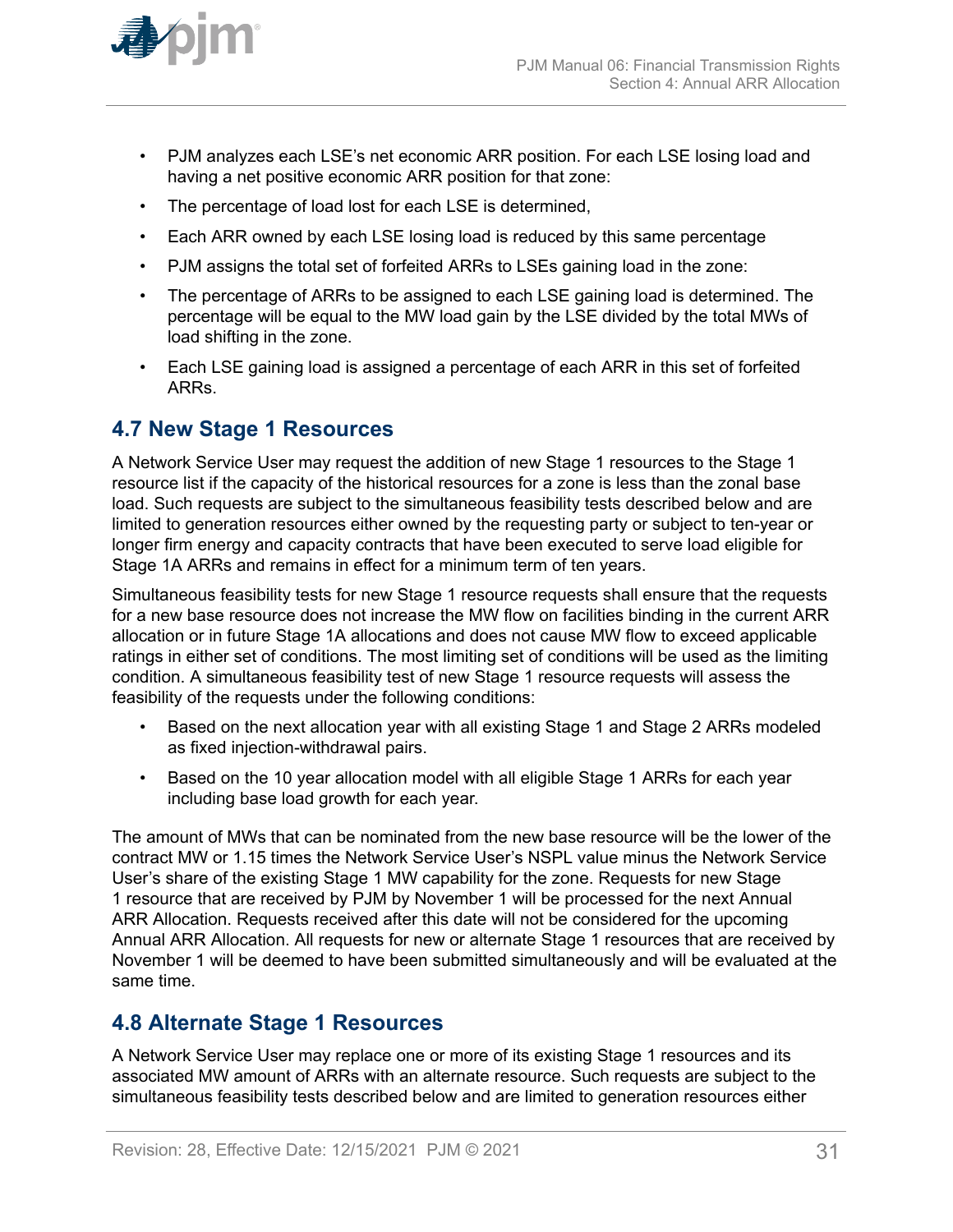<span id="page-31-0"></span>

owned by the requesting party or subject to ten-year or longer firm energy and capacity contracts that have been executed to serve load eligible for Stage 1A ARRs and remains in effect for a minimum term of ten years.

Simultaneous feasibility tests for alternate Stage 1 resource requests shall ensure that relative to the existing resource, the alternate base resource does not consume a greater amount of transmission capability on facilities binding in the current ARR allocation or future Stage 1A allocations, and does not allow MW flow(s) to exceed applicable ratings on any other facilities. A simultaneous feasibility test of alternate Stage 1 resource requests will assess the feasibility of the requests under the following conditions:

- Based on the next allocation year with all existing Stage 1 and Stage 2 ARRs modeled as fixed injection-withdrawal pairs.
- Based on the 10 year allocation model with all eligible Stage 1 ARRs for each year including base load growth for each year.

The amount of MWs that can be nominated from the alternate resource cannot exceed the original awarded Stage 1 MW amount of ARRs associated with the original Stage 1 resource. Requests for new Stage 1 resource that are received by PJM by November 1 will be processed for the next Annual ARR Allocation. Requests received after this date will not be considered for the next Annual ARR Allocation. All requests for new or alternate Stage 1 resources that are received by November 1 will be deemed to have been submitted simultaneously and will be evaluated at the same time.

If the Network Service User accepts the MW amount of ARRs associated with the alternate resource as established by the simultaneous feasibility test, the alternate resource will replace the relevant existing Stage 1 resource beginning with the next Annual ARR Allocation. If the Network Service User rejects the MW amount of ARRs associated with the alternate resource as established by the simultaneous feasibility test, the original Stage 1 resource will remain in effect.

# **4.9 Allocation of Incremental Auction Revenue Rights (IARRs)**

### **4.9.1 Merchant and Generation Interconnection IARRs**

Transmission expansion projects associated with new generation interconnection and Merchant Transmission Expansion projects will be allocated incremental ARRs in a three-round allocation process in which the customer requests incremental ARRs for three pairs of point-to-point combinations (one point-to-point combination is requested per round).

In each round, one-third of the Incremental ARRs made available by the expansion project will be assigned to the requester. After each of rounds one and two, the requester may accept the assigned Incremental ARRs or refuse them. Acceptance of the assignment will remove the assigned Incremental ARRs from availability in the next rounds. Refusal of the assignment will result in the Incremental ARR being available for the next round. The Incremental ARR assignment made in round three will be final and binding. The final and binding Incremental Auction Revenue Right assignment for a requested point-to-point combination in each round shall in no event be less than one third of 80% and no greater than one-third of 100% of the non-binding estimate of Incremental Auction Revenue Rights for that point-to-point combination that was provided to the New Service Customer.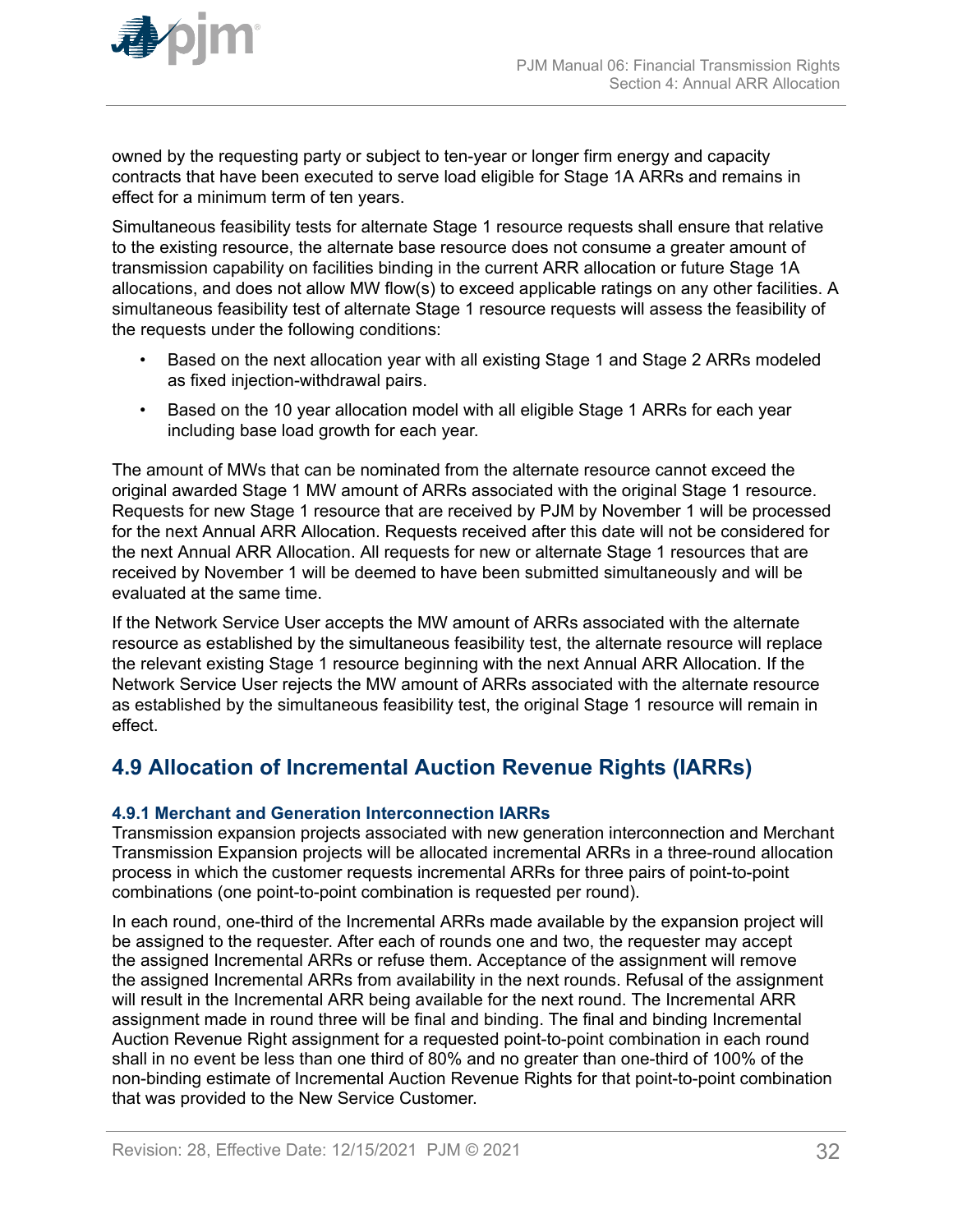<span id="page-32-0"></span>

Incremental ARRs will be effective for thirty years or the life of the facility or upgrade, whichever is less.

At any time during this thirty-year period, in lieu of continuing this thirty-year ARR, the Interconnection Customer shall have a one-time choice to switch to an optional mechanism, whereby, on an annual basis, the customer has the choice to request an ARR during the Annual ARR Allocation process between the same source and sink, subject to simultaneous feasibility. Once this option is chosen, the Interconnection Customer must request the Incremental ARR during each annual ARR enrollment window for the upcoming planning period. If no request is made, the Incremental ARR is forfeited for that planning period.

At any time during this thirty-year period, an Interconnection Customer may return Incremental ARRs that it no longer desires, provided that all remaining outstanding ARRs can be simultaneously accommodated following the return of such ARRs. In the event an Interconnection Customer returns Incremental ARRs, the Interconnection Customer shall have no further rights regarding such Incremental ARRs.

#### **4.9.2 Regional Transmission Expansion Plan (RTEP) IARRs**

RTEP Projects Eligible for Allocation of IARRs will be calculated for any RTEP upgrade the costs of which will be allocated on a regional basis. IARRs created by a project will be allocated to Responsible Customers in proportion to each Responsible Customers' share of the project cost. Responsible Customers as defined in Schedule 12 of the Tariff that are Network Customers, Transmission Customers with an agreement for Firm Point-To-Point Service, or Merchant Transmission Providers that are assigned cost responsibility for a Regional Facility or a Necessary Lower Voltage Facility ("Regionally Assigned Facility").

#### **RTEP IARR Calculation Method**

The source point of the IARR will be a new aggregate pricing point comprised of up to ten (10) generator buses having the largest positive distribution factor (DFAX) on the constraint being relieved by upgrade (i.e. – where increased generation increases the flow on the constraint being relieved).

The sink point of the IARR will be a new aggregate pricing point comprised of the load-weighted average of the transmission zone for which the aggregate DFAX on the constraint being relieved by upgrade is negative (i.e. – where increased load increases the flow on the constraint being relieved).

IARRs associated with an upgrade are calculated by determining the incremental ARR capability between the source and sink points created by the project.

- Using the base network topology, ARR capability between the specified source-sink combination is measured by increasing MW transfers from the specified source to the specified sink until a transmission limit is encountered.
- Using a network topology which includes the expansion project, the ARR capability between the specified source-sink combination is measured by increasing MW transfers from the specified source to the specified sink until a transmission limit is encountered.
- The incremental ARR (IARR) capability between the source-sink combination created by the expansion project is the difference between the ARR capability in the base system and the ARR capability in the system which include the project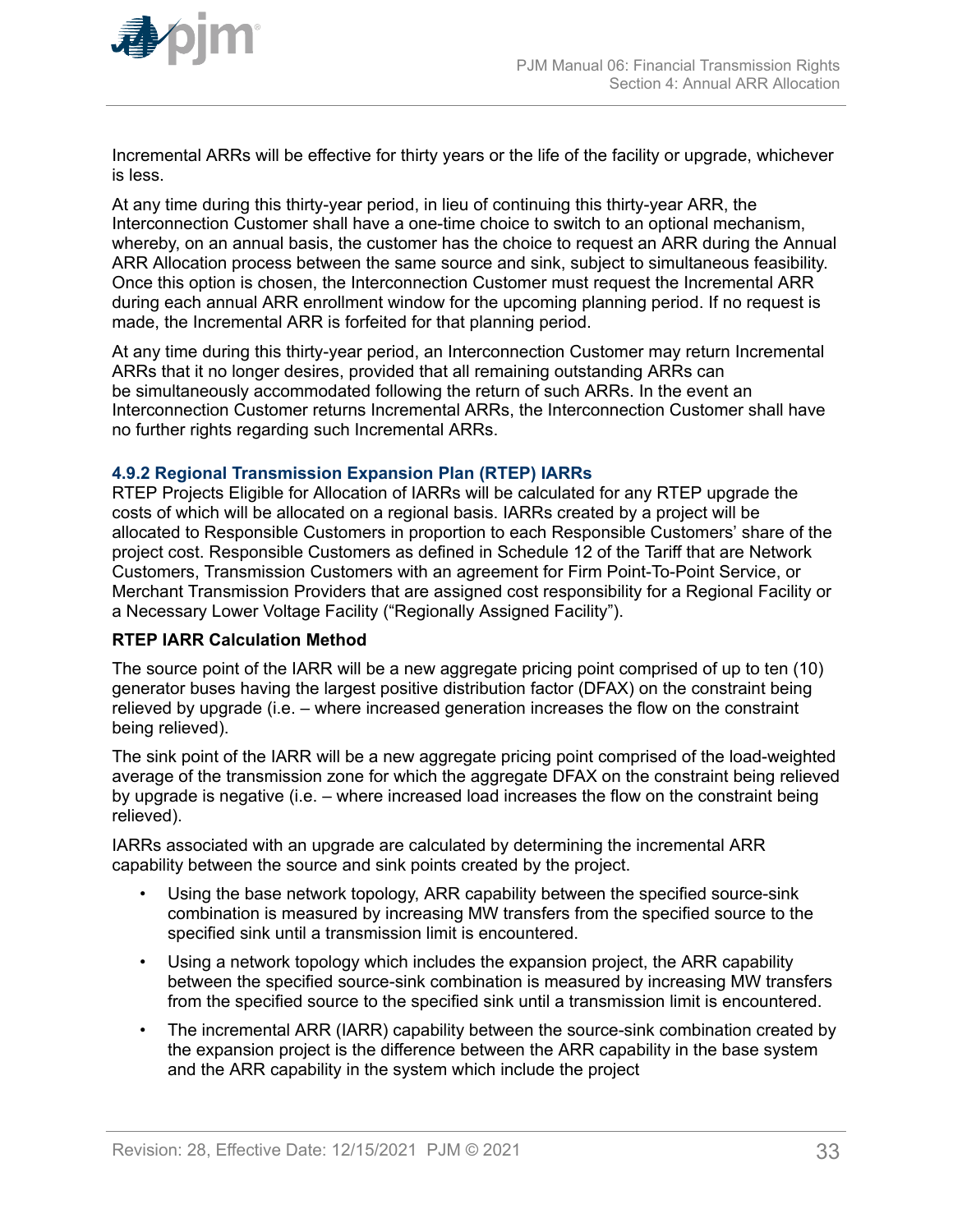<span id="page-33-0"></span>

PJM will determine the quantity of IARRs to be allocated within three months prior to the actual in-service date of the upgrade.

#### **RTEP IARR Allocation Method**

Each Responsible Customer will be allocated IARR MWs in proportion to the Responsible Customers' share of the project cost.

Within each zone, each network customer will be allocated a share of the zone's IARRs in proportion to the customer's share of the zonal NSPL.

Allocation of the IARRs will occur for each identified RTEP upgrade for each of the 30-years following implementation of the upgrade. Potential recipients of the rights will be determined on an annual basis according to shares of the zonal NSPL for the upcoming Planning Year. Identified recipients will then have the opportunity to turn down the allocated rights prior to the initiation of the annual ARR allocation process.

#### **4.9.3 Elective Upgrade IARRs**

Section 7.8 of Schedule 1 of the Operating Agreement sets forth provisions to permit any party to request and obtain Incremental ARRs by agreeing to fund upgrades necessary to support the requested rights. Attachment EE to the PJM Tariff is the form for the upgrade request. Requests must specify a source, sink and MW amount.

PJM will assess the simultaneous feasibility of the requested Incremental ARRs and all outstanding ARRs against the base system ARR capability and Stage 1A ARR capability for the future 10 year period. Based on this preliminary assessment, PJM will conduct studies to determine the upgrades required to accommodate the requested Incremental ARRs and ensure that all outstanding ARRs are simultaneously feasible. If a party elects to fund the upgrades PJM will notify the party of the actual amount of Incremental ARRs that will be awarded based on the allocation process established pursuant to Section 231 of Part VI of the Tariff.

#### **4.9.4 Duration and Value of IARRs**

IARRs will become effective on the first day of the first month that the upgrade is included in the transmission system model for the monthly FTR auction.

Incremental ARRs will be effective for thirty years or the life of the facility or upgrade, whichever is less.

For IARRs that become effective at the beginning of a planning year, their value will be determined identically to that of annually allocated ARRs, based on the nodal prices resulting from the annual FTR auction. If IARRs become effective during a planning year, then their value for each month remaining in that planning year will be based on the results of the prompt-month FTR auctions. For each planning year thereafter, the value of IARRs will be determined identically to that of annually allocated ARRs, based on the nodal prices resulting from the annual FTR auction.

### **4.10 Residual Auction Revenue Rights**

Residual Auction Revenue rights (ARRs) are defined as Network Service or Firm Point-to-Point Auction Revenue rights that were made available as a result of transmission upgrades that occur after the Annual ARR Allocation. Residual ARRs are defined for transmission upgrades or other increased transmission system capability that was not modeled in the Annual ARR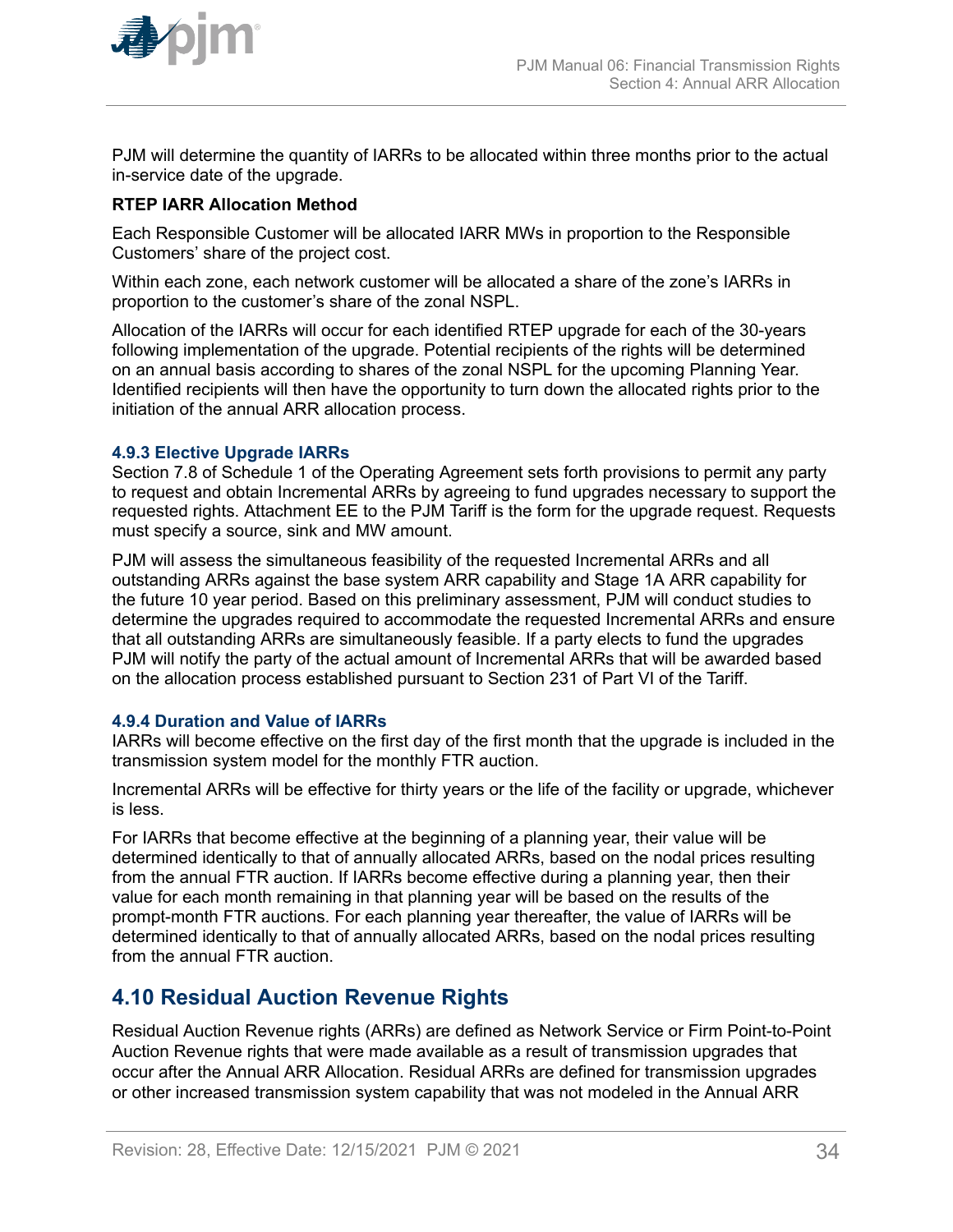

Allocation, and if such increased capability had been modeled, a greater amount of ARRs would have been allocated in Stage 1. Residual ARRs available for allocation will be only those rights in excess of rights allocated directly to entities to whom cost responsibility for the same upgrades has been assigned. PJM will calculate the Residual ARRs made available by the increased transmission capability for paths which were pro-rated in Stage 1 of the Annual ARR Allocation. This calculation will be made prior to when the increase in the transmission capability occurs. Firm Transmission Customers that had ARRs pro-rated in Stage 1 of the Annual ARR Allocation would be eligible for Residual ARRs. Residual ARR MWs plus previously awarded Stage 1 and Stage 2 MWs cannot exceed the Network Service Peak Load value for a particular participant. Residual ARRs become effective the first month that the increased transmission capability is included in the SFT of the Monthly FTR Auction and terminate at the end of the current Planning Period. Residual ARRs values will be determined for participants whose Stage 1 requests were prorated and then shifted to reflect load shifts occurring between June 1st of the current planning year and the effective month. The economic value of each Residual ARR is a monthly quantity based on the MW amount and on the nodal clearing price difference between the source and sink nodes for FTR Obligations resulting from each Monthly FTR Auction of the effective period of the Residual ARR. (For example the economic value of a Residual ARR that becomes effective in April, is based on April clearing prices from April FTR Auction). Prior to the effective month, PJM will remove all negatively valued Residual ARRs resulting from the corresponding Monthly FTR Auction and recalculate the Residual ARRs made available by the increased transmission capability for paths which were pro-rated in Stage 1 of the Annual ARR Allocation. PJM will allocate positively valued Residual ARRs only.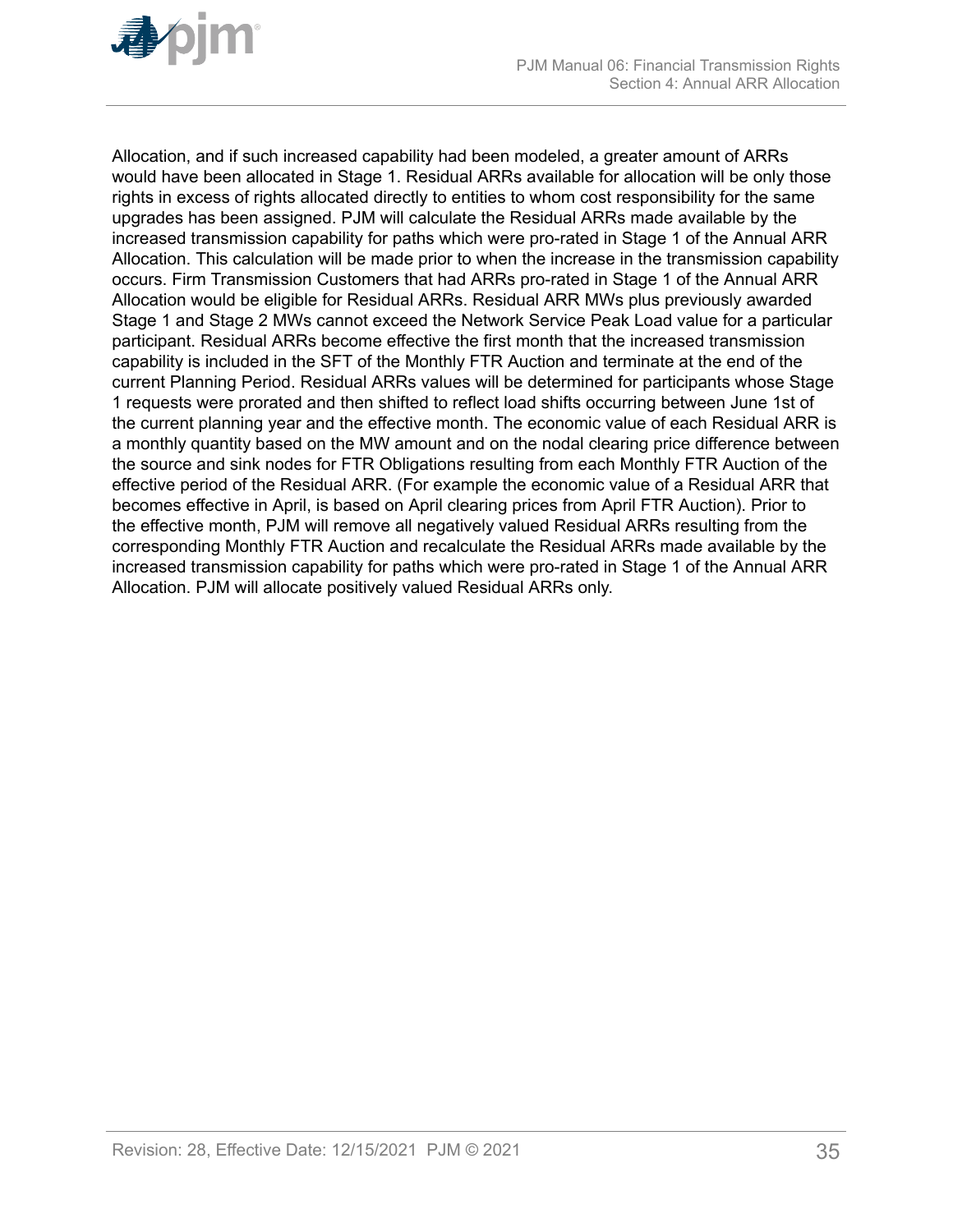<span id="page-35-0"></span>

## **Section 5: Financial Transmission Rights (FTRs) for New Load in Zones Associated with Market Growth**

Welcome to the Financial Transmission Rights (FTRs) for New Load in Zones Associated with Market Growth section of the **PJM Manual for Financial Transmission Rights**. In this section, you will find the following information:

- An overview of the FTR Allocation Process for New Load in Zones Associated with Market Growth (see "FTR Allocation Process for New Load in Zones Associated with Market Growth").
- How participants request Network Integration Service FTRs for New Load in Zones Associated with Market Growth and how PJM processes those requests (see "Network Integration Service Financial Transmission Rights (FTRs) for New Load in Zones Associated with Market Growth").
- How FTRs for Firm Point-to-Point Service are awarded by PJM (see "Firm Point-to-Point Transmission Financial Transmission Rights (FTRs)").
- How FTRs are reassigned for Shifts in Load Responsibility (see "Reassignment of FTRs")

# **5.1 FTR Allocation Process for New Load in Zones Associated with Market Growth**

A transitional FTR Allocation will be conducted for a new zone load being added as a result of market growth. This transitional allocation of FTRs will cover the period of time between the implementation of the new zone added as a result of market growth and the next Annual ARR Allocation.

For a transitional period, Network Service Users and those Firm Transmission Customers that receive, and pay for, that take service that sinks or sources, in new PJM zones, at their election, may receive a direct allocation of Financial Transmission Rights instead of an allocation of Auction Revenue Rights. This transitional period covers the succeeding two Annual FTR Auctions after the integration of the new zone into the PJM interchange energy market. The election of a direct FTR Allocation shall be made prior to the commencement of each Annual FTR Auction.

- 1. Network Service Users and Firm Transmission Customers in new PJM zones that elect not to receive direct allocations of Financial Transmission Rights, may receive allocations of Auction Revenue Rights. Network Service Users and Firm Transmission Customers in new PJM zones must choose to receive either an FTR Allocation or an ARR Allocation. A Network Service User or Firm Transmission Customer cannot choose to receive both an FTR Allocation and an ARR Allocation.
- 2. All FTR requests in new zones made during these transition periods will be subject to the same allocation procedures as those set forth in the Annual ARR Allocation process as described in the "Annual ARR Allocation" section (Section 4). As part of the integration of new zones into the PJM Market, PJM will identify the set of eligible FTR sources for the Stage 1 allocation process based on historic and contractual delivery patterns.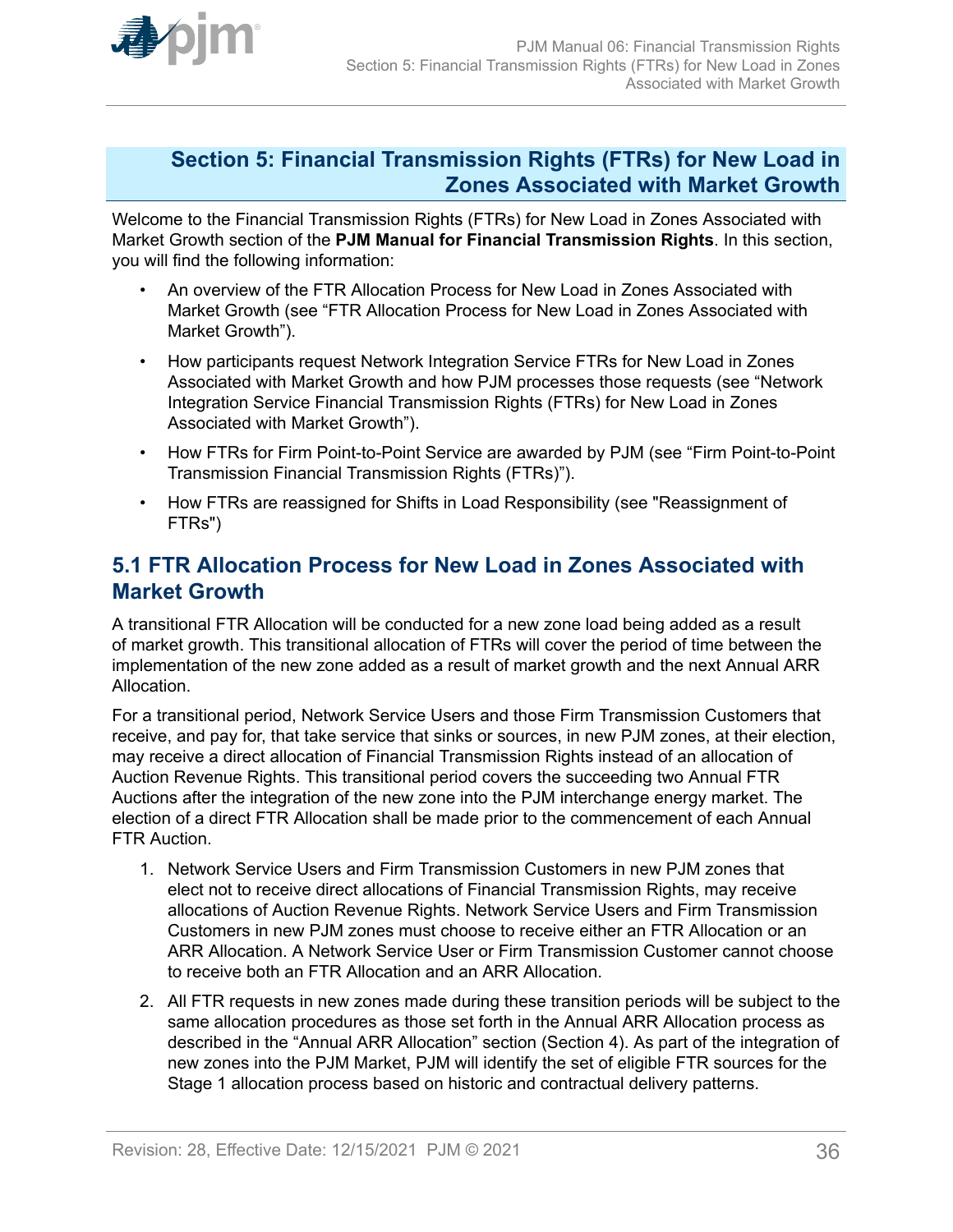<span id="page-36-0"></span>

3. These FTR requests must satisfy the same requirements as mentioned above for Annual ARR requests. The Annual FTR Allocation process for new zones will be conducted simultaneously with the Annual ARR Allocation process for the other zones to ensure Simultaneous Feasibility of all rights.

# **5.2 Network Integration Service Financial Transmission Rights (FTRs)**

The following procedure is used in requesting and processing Network Integration Service FTRs:

- The Network Service Customer submits requests to Network Integration Service FTRs using FTR Center.
- PJM enters accepted FTRs into the PJM FTR database.

### **5.2.1 Rules and Guidelines**

The following is a list of business rules and guidelines to follow when requesting Network Integration Service FTRs:

- All Network Integration Service FTR requests must pass a Simultaneous Feasibility Test before being given PJM approval.
- PJM can approve all, part, or none of the FTR request based on the results of the Simultaneous Feasibility Test.
- The path for each Network Integration Service FTR is defined from specific historical generation resources to aggregate Network Customer Load in the Transmission Zone or other designated Load Aggregation Zone.
- The total FTRs for a historical generation resource to the LSE load cannot be greater than the MW amount of the resource that was assigned to the LSEs on a pro-rata basis.
- A participant's total FTR amount to a transmission zone or load aggregation zone cannot exceed the participant's total network load in that zone or load aggregation zone.
- FTRs are specified to the nearest 0.1 MW.
- FTR requests are time-stamped and processed in the order in which they are received.

# **5.3 Firm Point-to-Point Transmission Financial Transmission Rights (FTRs)**

To qualify for an allocation of FTRs, firm point-to-point FTR requests must be associated with firm point-to-point service that spans the entire next planning period and is confirmed by the opening of the Annual FTR Allocation window.

The following procedure is used in processing Firm Point-to-Point FTRs outside of the Annual FTR Allocation window:

• The Firm Point-to-Point Transmission Customer submits Transmission Service Requests (TSRs) via OASIS according to the procedure outlined in the PJM Manual for Transmission Service Request (M-02) and the PJM OASIS Users Guide.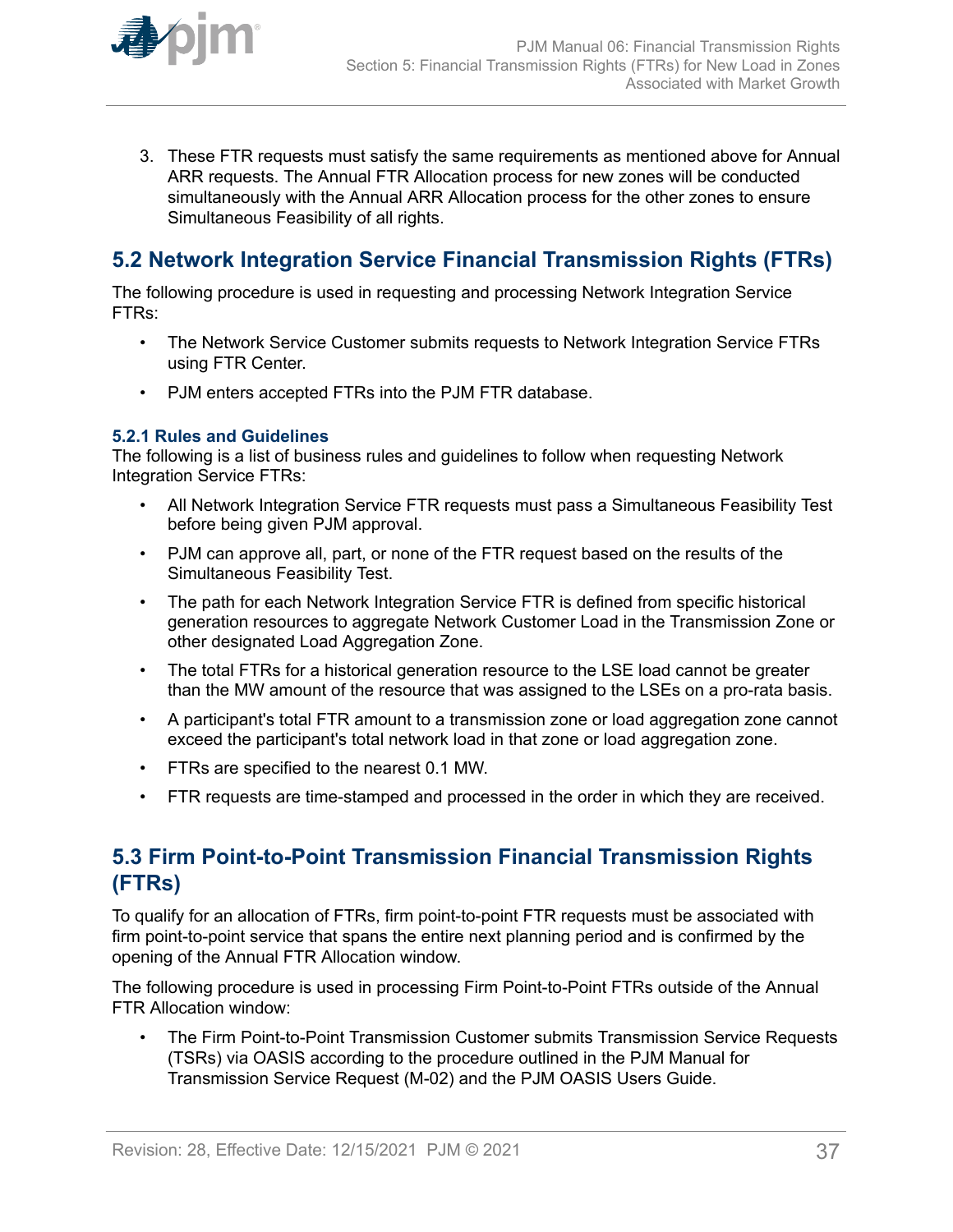<span id="page-37-0"></span>

- If the FTR associated with the Transmission Service Request is desired, the Firm Pointto-Point Transmission Customer notifies PJM of the FTR request.
- PJM conducts a Simultaneous Feasibility Study of the FTR request and notifies the Transmission Customer of TSR and FTR status via email.
- Firm Point-to-Point Transmission Customers notify PJM of acceptance or rejection of TSRs and their associated FTRs via email.

### **5.3.1 Rules and Guidelines**

The following is a list of business rules and guidelines concerning Firm Point-to-Point FTRs:

- All Point-to-Point FTR requests must pass a Simultaneous Feasibility Test before being given PJM approval.
- PJM can approve all, part, or none of the FTR request based on the results of the Simultaneous Feasibility Test.
- The path for each Point-to-Point FTR is defined from the source to the sink, as specified in the TSR.
- The MW value of each Firm Point-to-Point FTR may be up to the megawatts of the Firm Transmission Service being provided.
- Firm Point-to-Point Transmission Service Customers must notify PJM of the amount of FTRs they desire. This value is considered an "up to" amount. Therefore, a Transmission Customer should request the maximum amount of the FTRs that they desire, not to exceed the capacity value of the transaction.
- Communication should be sent to FTRGroup@pjm.com.
- For Firm Point-to-Point Transmission Service out of or through the PJM RTO, the Source is either the generation resource within the PJM RTO or the interconnection with the sending Control Area; and the sink of delivery is the point of interconnection with the receiving Control Area.
- The duration of each Firm Point-to-Point FTR is the same as the associated Firm Transmission Service, which may be one year (starting at the beginning of any month), one month (starting the first day of the month), one week (Monday through Sunday), or one day (hours 1 through 24).
- If an approved FTR spans multiple planning periods, the FTR is technically only approved until the end of the first Planning Period. Prior to each new Planning Period, PJM re-evaluates all FTRs for feasibility. If FTR reductions are required due to infeasibility, then the FTRs are reduced in proportion to their MW value and level of impact on the binding constraint in the Simultaneous Feasibility Test.
- An FTR associated with long term (1 year or more) Firm Point-to-Point Transmission Service will be allocated on a first come first served basis if the request falls outside the Annual open enrollment window. If the request can be considered within the annual open enrollment window, then the request will be processed on the same priority as Network Integration Service-based requests.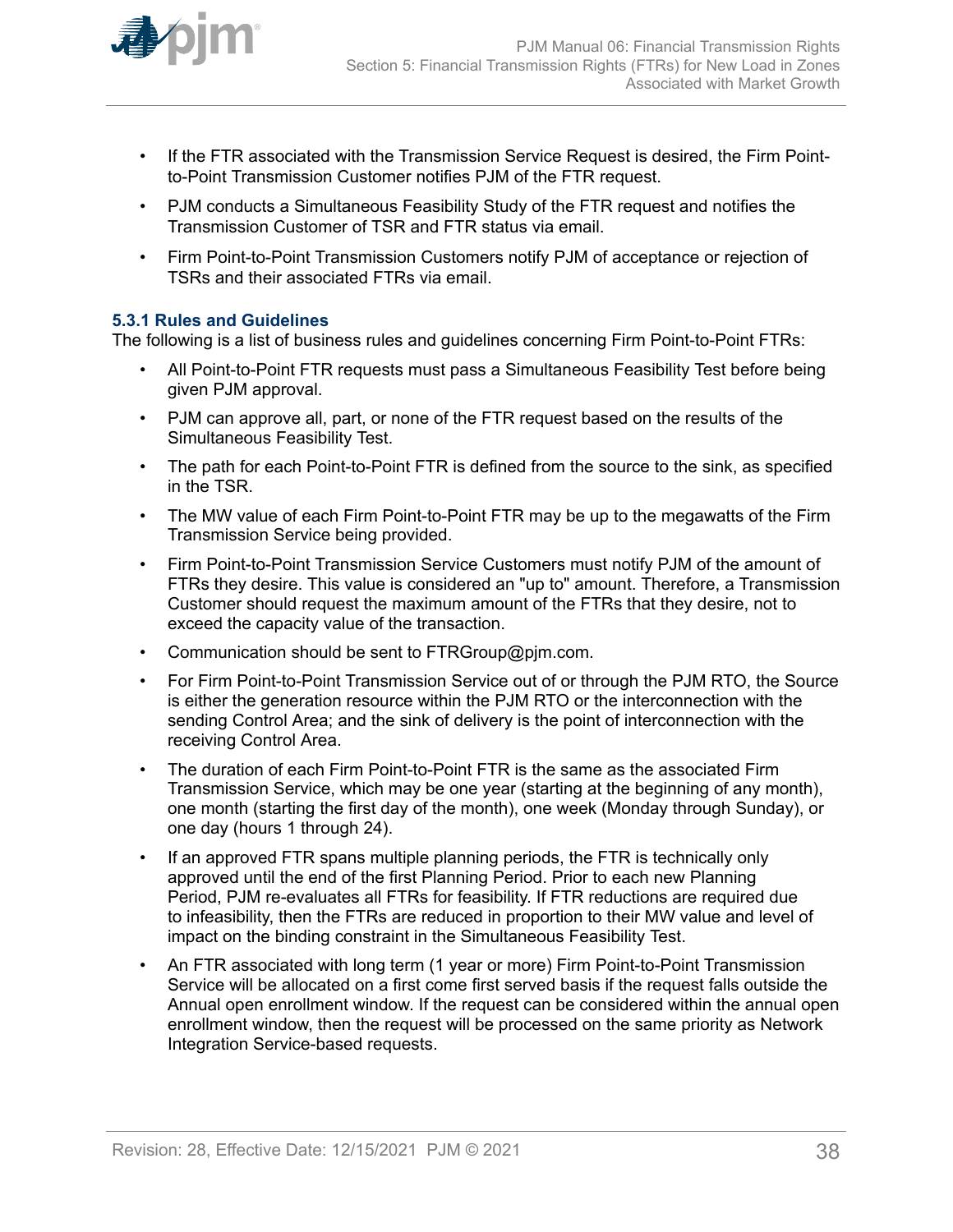<span id="page-38-0"></span>

# **5.4 Reassignment of Financial Transmission Rights (FTRs)**

During this transitional period, if load shifts within the transmission zone, FTRs will be reallocated. As load shifts from one LSE to another within a transmission zone, a proportionate share of the FTRs defined to sink into the zone are forfeited by the LSE that loses load.

FTRs allocated for the transition period will be reassigned on a proportional basis within a transmission zone or load aggregation zone as load switches between LSEs within the transition period. The reassignment of FTRs is an automatic process, which is conducted by PJM as frequently as necessary. An LSE that loses load will lose a pro-rata share of their FTRs in proportion to the amount of load lost.

The total set of FTRs lost by LSEs losing load in a transmission zone or load aggregation zone will be reallocated to LSEs gaining load in the zone or load aggregation zone in proportion to each LSE's MW load gain relative to the total load shifted in the zone or load aggregation zone. The FTRs are awarded to the LSE subject to simultaneous feasibility.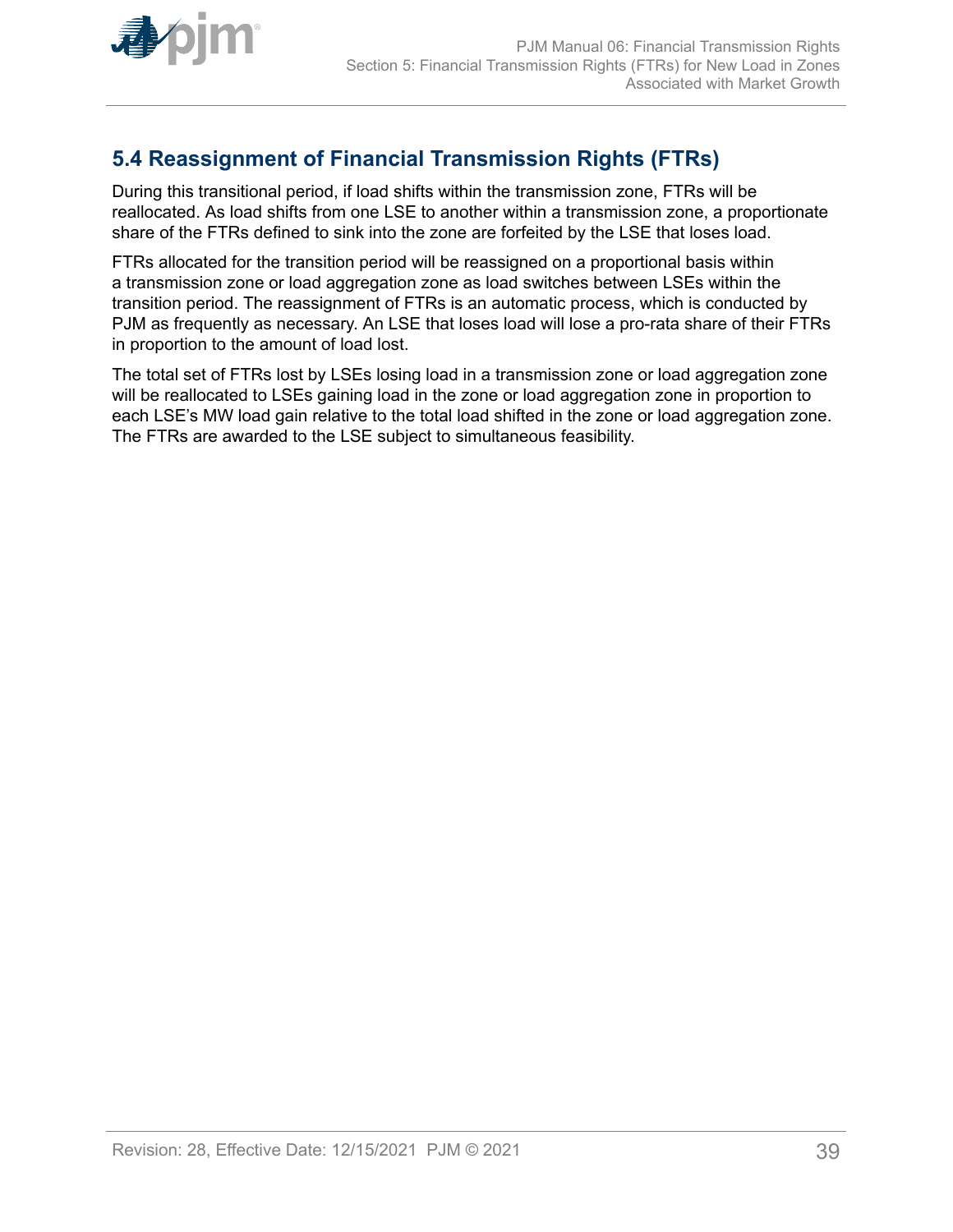<span id="page-39-0"></span>

## **Section 6: FTR Auctions**

Welcome to the *FTR Auctions* section of the *PJM Manual for Financial Transmission Rights*. In this section, you will find the following information:

- A general overview of the PJM FTR Auctions (see "FTR Auctions Overview").
- How the winning quotes are determined (see "Determining the Winning Quotes").
- A description of the Long-term FTR Auction timeline (see "Long-term FTR Auction Timeline").
- A description of the Annual FTR Auction timeline (see "Annual FTR Auction Timeline").
- A description of the Monthly FTR Auction timeline (see "Monthly FTR Auction Timeline").
- A description of the FTR Auctions business rules (see "FTR Auctions Business Rules").
- A description of the credit requirements for PJM's FTR Auctions (see "FTR Auctions Credit Business Rules").
- A description of the process for Terminating FTR Positions for Credit Defaults (see "FTR Termination").

### **6.1 FTR Auctions Overview**

Throughout the year, PJM oversees the process of selling and buying FTRs through FTR Auctions. Market Participants purchase FTRs by participating in Long-term, Annual and Monthly FTR Auctions.

• Long-term FTR Auction – PJM conducts a Long-term FTR process of selling and buying FTRs through a multi-round process for FTRs for three consecutive Planning periods immediately subsequent to the Planning Period during which the Long-term FTR Auction is conducted. The capacity offered for sale in Long-term FTR Auctions shall be the residual system capability after the assumption that all Auction Revenue Rights allocated in the immediately prior Annual Auction Revenue Rights allocation process, including additional Auction Revenue Rights that become available through an offline annual allocation without the modeling of transmission outages, are self-scheduled into FTRs, which shall be modeled as fixed injections and withdrawals in the Long-term FTR Auction. The Long-term FTR Auction is a multi-round auction consisting of five rounds. In each round 20 percent of the feasible FTR available capability is awarded. FTRs that are purchased in one round may be offered for sale in later rounds. Auction Revenue Rights that become available through the offline annual allocation are determined only for modeling purposes and will not be allocated to market participants. Additionally, residual Stage 1 and Stage 2 Annual Auction Revenue Rights that become available through incremental capability created by future transmission upgrades shall be modeled as fixed injections and withdrawals in the long-term Financial Transmission Rights auction. The long-term Financial Transmission Rights auction model shall include all upgrades planned to be placed into service on or before June 30th of the first Planning Period within the three year period covered by the auction. The transmission upgrades to be modeled for this purpose shall only include those upgrades that, individually, or together, have 10% or more impact on the transmission congestion on an individual constraint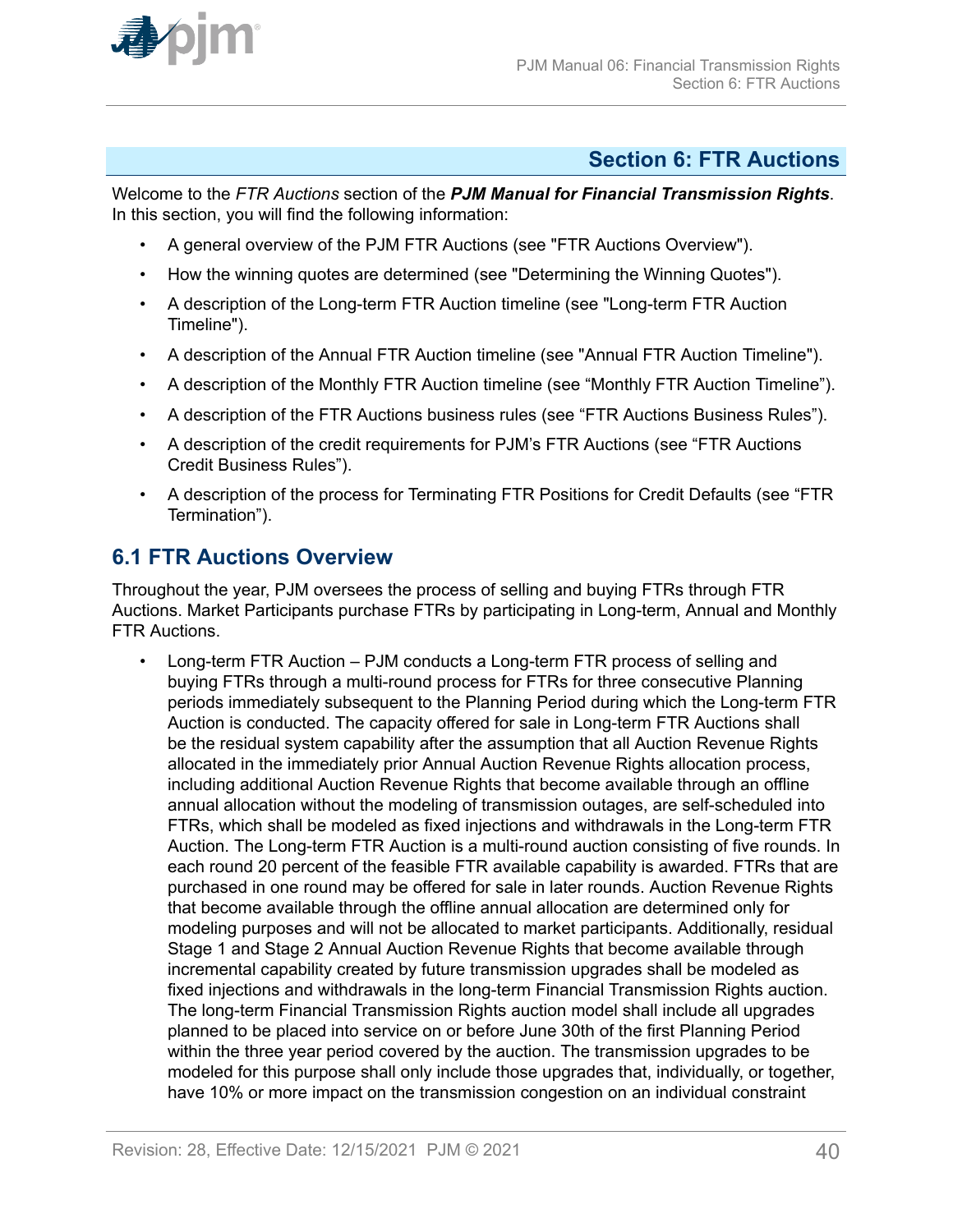

or constraints with congestion of \$5 million or more affecting a common congestion path. Transmission upgrades modeled for this purpose also will be modeled in the subsequent long-term Financial Transmission Rights auction. Residual Auction Revenue Rights created by an increase in transmission capability due to future transmission upgrades, as specified above, are determined only for modeling purposes and will not be allocated to market participants.

- Annual FTR Auction The Annual FTR Auction offers for sale the entire transmission entitlement that is available on the PJM system on an annual basis. The Annual FTR Auction is a multi-round auction consisting of four rounds. In each of the four rounds, 25% of the feasible FTR capability of the entire PJM system is awarded. FTRs that are purchased in one round may be offered for sale in subsequent rounds.
- Monthly FTR Auctions In each calendar month, Monthly FTR Auctions provide a method of auctioning the residual FTR capability that remains on the PJM Transmission System after the Long-term and Annual FTR Auction is conducted. The Monthly FTR Auctions are single-round auctions, where the residual FTR capability is awarded. The Monthly FTR Auctions also allow Market Participants an opportunity to offer for sale any FTRs that they currently hold. An auction participant must own any FTR that is offered for sale. In the Monthly FTR Auctions, Market Participants may bid to buy or offer to sell FTRs that have the following terms:
	- o Any single calendar month remaining in the Planning Period.

The clearing mechanism of the FTR Auctions will maximize the quote-based value of FTRs awarded in each auction. Auction Revenue Rights (ARRs) are the mechanism by which the proceeds from the FTR Auctions are allocated. The proceeds from the Annual FTR Auction are distributed to ARR holders. All Long-term and monthly auction revenues are first allocated among ARR holders in proportion to the holder's deficiencies from the Annual FTR Auction. Any monthly auction revenues remaining after this allocation are treated as excess congestion charges and are distributed starting with Stage Two as described in the "Market Settlements" section.

FTRs are awarded in the FTR Auctions for the following products:

- FTRs can be either options or obligations for the Annual and monthly FTR Auctions and obligations only for the Long-term FTR Auctions.
- An on-peak FTR product is valid for hours ending 0800 to 2300 weekdays, except NERC holidays.
- An off-peak FTR product is valid for hours ending 2400 to 0700 on weekdays and for hours ending 0100 to 2400 on weekends and NERC holidays.
- A 24-hour FTR product is valid for hours ending 0100 to 2400 on all days.

FTRs that are awarded in FTR Auctions have the following characteristics:

- FTRs hedge the FTR holder against congestion payments to PJM when energy delivery is consistent with the FTR's definition.
- FTRs do not hedge the FTR owner against payment for losses.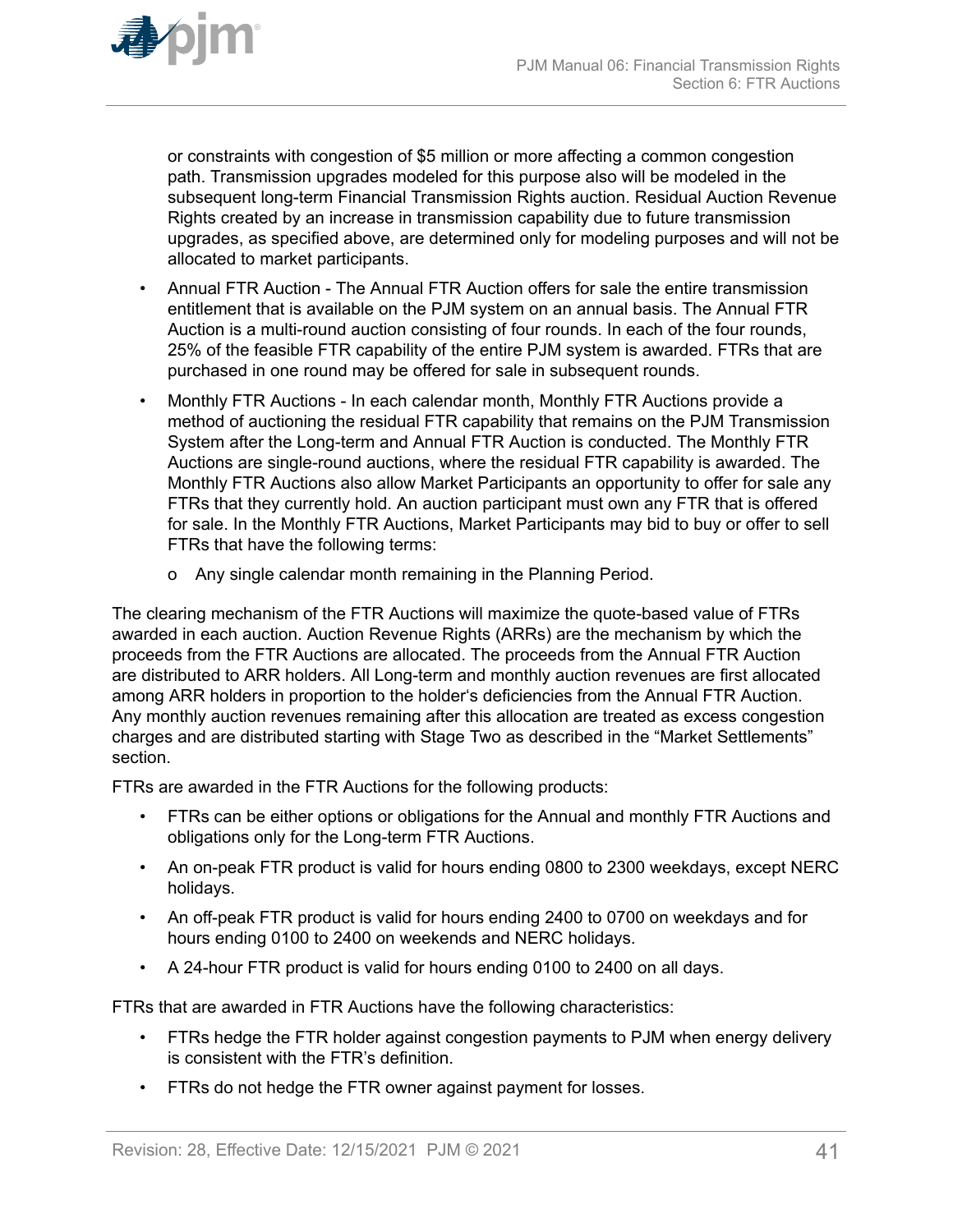

- FTRs acquired in the Long-term FTR Auctions have a term of one year.
- FTRs acquired in the Annual FTR Auction have a term of one year.
- FTRs acquired in the Monthly FTR Auctions have a term of one month for any of individual months remaining in the Planning Period
	- o Prompt-month period refers to the first calendar month addressed by each Monthly FTR Auction.
- FTRs acquired in the FTR Auctions entitle the holder to credits for transmission congestion charges for the term of the purchased FTR.
- Valid FTR sources and sinks in the Long-term and Annual FTR Auctions are limited to available hubs, zones, aggregates, generators, and interface buses (subject to simultaneous feasibility).
- Valid FTR sources and sinks in the Monthly FTR Auction are limited to available hubs, zones, aggregates, generators, and interface buses for bids that cover any month beyond the next month. Valid FTR sources and sinks in the Monthly FTR Auctions for bids that cover the single calendar month period immediately following the month in which the monthly auction is conducted are any available single bus or combination of buses for which an LMP is calculated and posted(subject to simultaneous feasibility). The list of buses includes available hubs, zones, aggregates, interface buses and single generator and load buses. The list of available sources and sinks for each auction will be posted before the start of the bidding window.
- Only a subset of paths will be eligible for FTR Option bids in the Annual and Monthly FTR Auctions in order to prevent potential auction clearing performance issues. FTR Option bids are not available in the Long-term FTR Auctions.
- FTRs in all FTR Auctions may be designated from injection buses outside PJM and withdrawal locations outside PJM or buses with injections and withdrawals within PJM.
- In the Annual FTR Auction, an ARR holder may self-schedule an FTR Obligation (up to the ARR MW reservation amount) into the Annual FTR auction as a "price-taker" auction buy bid. The self-scheduled FTR must have exactly the same source and sink points as the ARR. This feature can only be used in Round 1 and must be for a 24-hour FTR Obligation product. 25% of the MW amount self-scheduled in Round 1 will clear in each round.
- In all FTR Auctions, FTRs can be reconfigured, meaning that the FTR auction not only allows Market Participants to purchase the FTRs offered into the auction by sellers, but also enables buyers to purchase FTRs that are different from any of the FTRs offered into the auction by sellers.
- Quotes in the Auctions with a \$0 bid price are allowed in the auctions. However, because such bids can cause serious performance degradation to the FTR software and have no impact on the algorithm's objective function, the following rule will be applied: \$0 bids will not be awarded on paths with a clearing price of \$0.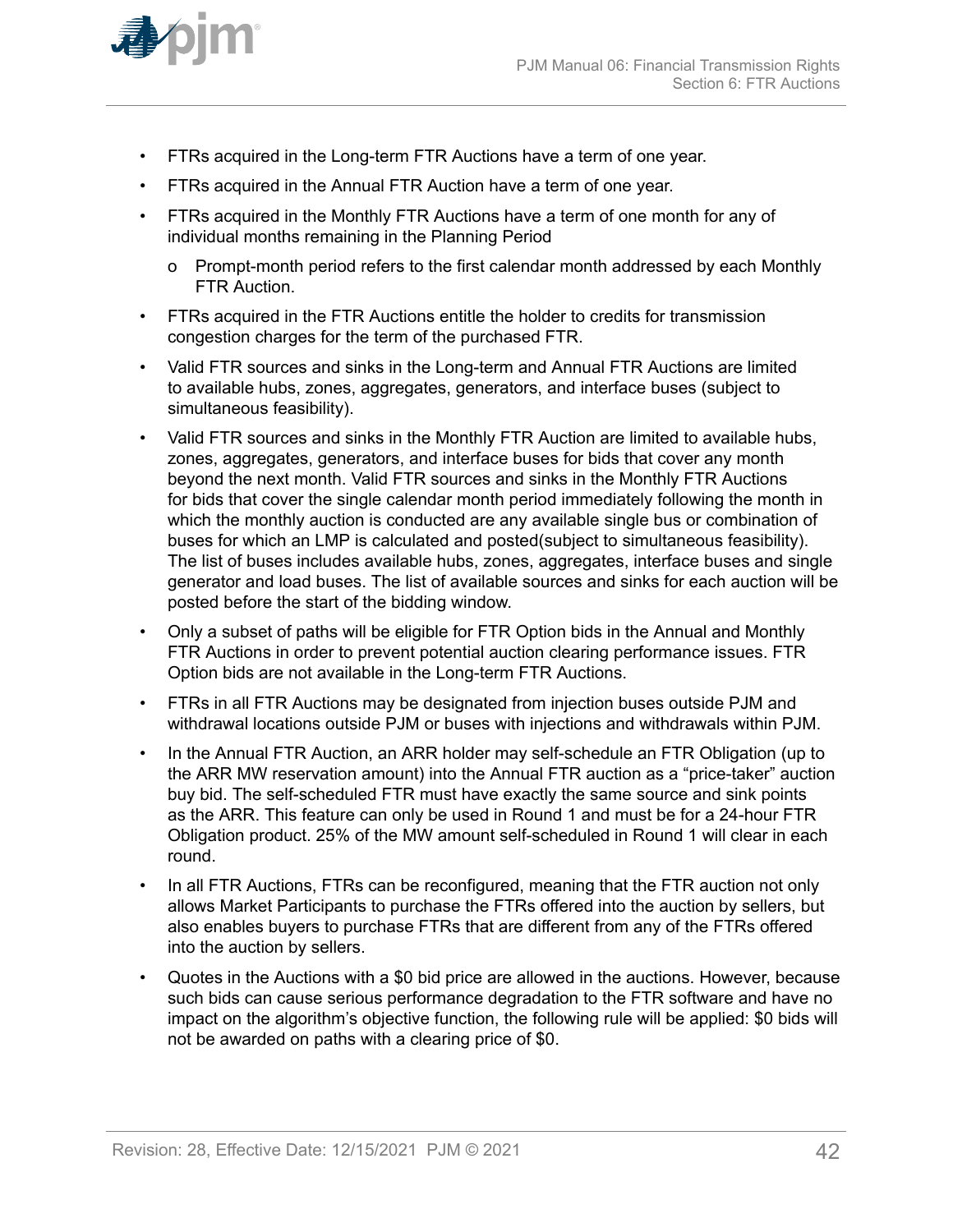

<span id="page-42-0"></span>

# **6.2 Determining the Winning Quotes**

The winning quotes are determined by the set of simultaneously feasible FTRs with the highest total auction value, as determine by the bids of the buyers and taking into account the reservation prices of the sellers.

- The valuation of the awarded FTRs during the auction is based on the quotes submitted into each FTR Auction. Therefore, the set of quotes that maximizes the quote-based value of the awarded FTRs to the Market Participants that would receive them is the winning set.
- This ensures that PJM awards the set of FTRs and allocates them among auction participants in such a way that the value-based transmission utilization is maximized.

The FTR Auctions will calculate the clearing prices for all FTR Obligations at all buses, regardless of whether they are bought or sold in the auction. The FTR Auctions will calculate the clearing prices of FTR Options for all valid FTR Option paths, regardless of whether they are bought or sold in the auction.

- The clearing price of any FTR Obligation can be computed directly from the nodal prices.
- The clearing price of an A-to-B FTR Obligation is equal to the negative of the clearing price of a B-to-A FTR Obligation. This is not true for the FTR Options since the clearing prices of FTR Options are never negative.
- The clearing price of an FTR Option Buy Bid will never be less than zero.
- The clearing price of an FTR Option will always be greater than or equal to the clearing price of an FTR Obligation for the same path.
- The clearing price of an FTR Option is a function of the shadow price of each binding constraint and cannot be computed directly from the nodal prices.
- To ensure feasibility, each constraint is monitored for limit violation by the worst case combination of awarded FTR Options. Counterflow created by an FTR Option is ignored.

The major steps performed to determine the winning quotes include:

- *Step One* Downloading data for the FTR market user database.
- *Step Two* Solving the linear program problem.
- *Step Three* Checking the simultaneous feasibility of the FTR auction solution.
- *Step Four* Repeating Steps 2 and 3.
- *Step Five Uploading the results to the FTR MUI. After determining the winning quotes,* settlements occur. Winning bidders pay market price for FTRs acquired in the auction; FTR sellers are paid market price for the FTRs they surrender to PJM. This settlement is separate from the transmission congestion settlements.

### **6.3 Long-term FTR Auction Timeline**

• PJM initiates, directs, and oversees the following process for the Long-term FTR Auction. The Long-term FTR Auction consists of five rounds. The first round shall be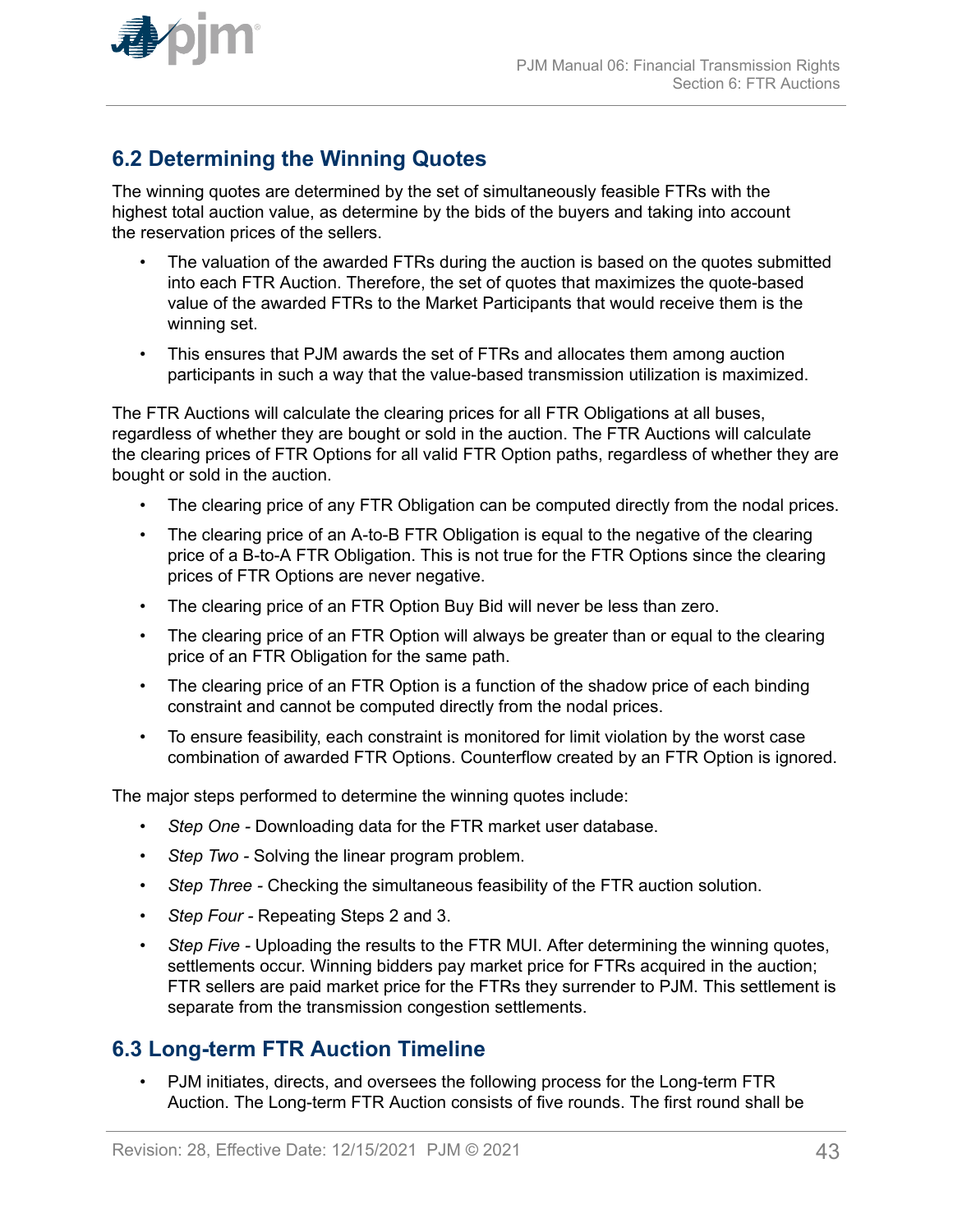<span id="page-43-0"></span>

conducted approximately 11 months prior to the start of the three planning period term covered by the relevant Long-term FTR Auction. The second round shall be conducted approximately 2 months after the first round. The third round shall be conducted approximately 2 months after the second round. The fourth round shall be conducted approximately 2 months after the third round, and the fifth round shall be conducted approximately 3 months after the fourth round. In each round 20 percent of total capability available in the Long-term FTR Auction shall be offered for sale.

- o Prior to the opening of each round, PJM will conduct an additional offline residual Annual Auction Right allocation consisting of Stage 1B through Stage 2 Round 3 to determine additional ARR capability created by transmission upgrades modeled in the corresponding Long Term FTR Auction, as outlined in section 9.1. Specific to these allocations, ARR capability will not be awarded. The sole purpose of these allocations is to preserve additional ARR capability as fixed injections and withdrawals in the Long Term FTR model, but will not be allocated to ARR holders. Additionally, specific to these allocations, each ARR holder's NSPL will be increased by the corresponding load growth rate.
- o Once a year, coincident with the timing of the annual Auction Revenue Rights allocation, PJM will conduct an additional offline Annual Auction Right allocation consisting of Stage 1B through Stage 2 Round 3, utilizing the same topology as the normal allocation with the exception that all transmission outages will be removed. In each round, the FTR group will perform the Simultaneous Feasibility test to determine the feasible set of ARRs. If all ARR requests are not simultaneously feasible then proration will be required. The resulting, additional ARRs that are created by this change in topology will be carved out of the long-term auction model.
- PJM opens the Bidding Period for each round and Market Participants may submit bids to purchase and offers to sell FTRs.
- The Bidding Period for each round of the Long-term FTR Auction will be open for three business days, closing at 1700 (Eastern Prevailing Time) on the last day.
- PJM performs the FTR auction clearing analysis.
- Within five business days of the Bidding Period closing, PJM posts FTR auction results on the MUI, unless circumstances beyond PJM's control prevent PJM from meeting the applicable deadline. Under such circumstances, PJM will post the auction results at the earliest possible opportunity.

### **6.4 Annual FTR Auction Timeline**

- PJM initiates, directs, and oversees the following process for the Annual FTR Auction. The Annual FTR Auction must be conducted prior to the June Monthly FTR Auction. Annually, PJM conducts a multi-round auction that consists of four (4) rounds:
- PJM opens the Bidding Period for each round and Market Participants may submit bids to purchase and offers to sell FTRs.
- The Bidding Period for each round of the Annual FTR Auction will be open for three business days, closing at 1700 (Eastern Prevailing Time) on the last day.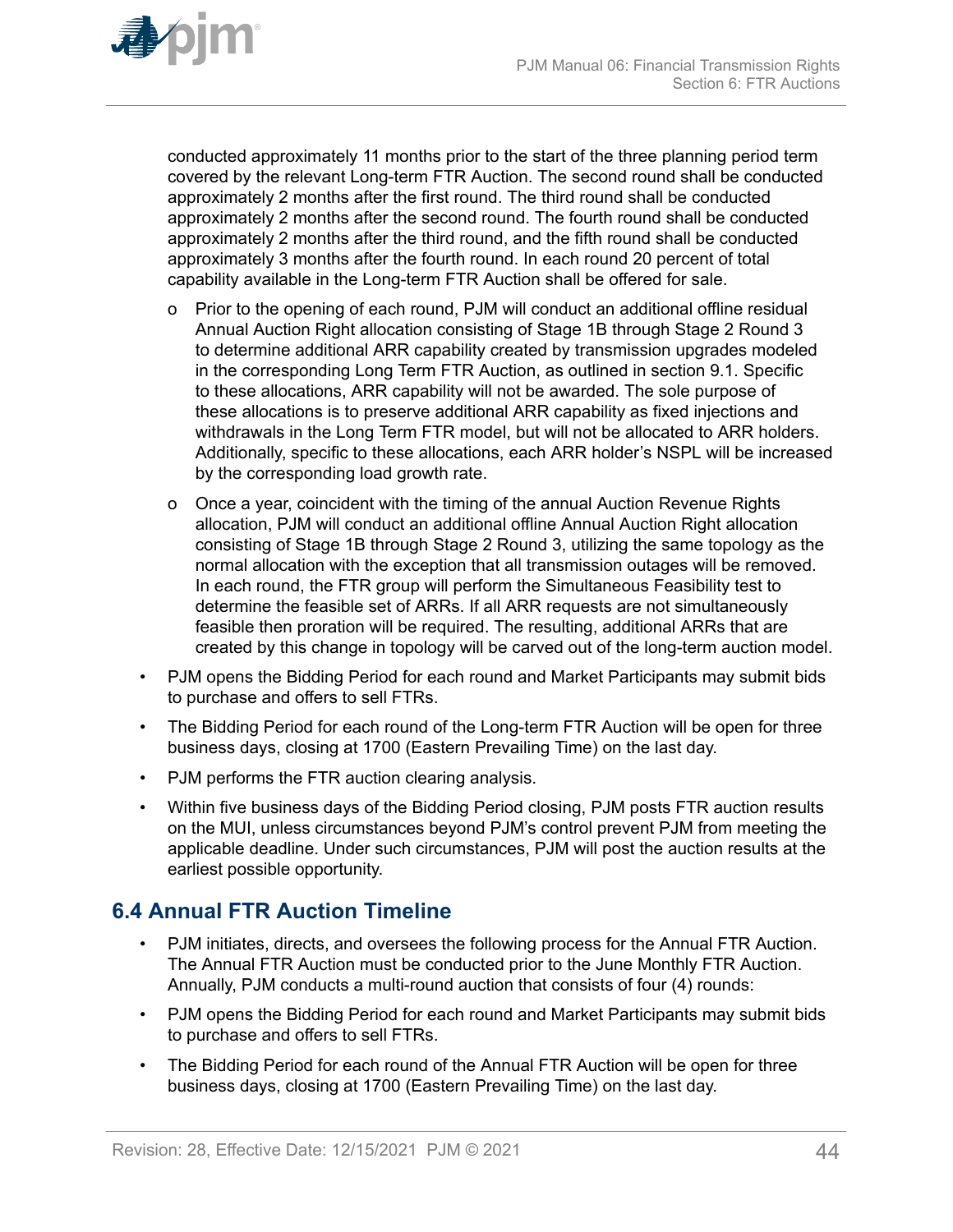<span id="page-44-0"></span>

- PJM performs the FTR auction clearing analysis.
- Within two business days after the close of the Bidding Period for each round PJM posts FTR auction results on the MUI, unless circumstances beyond PJM's control prevent PJM from meeting the applicable deadline. Under such circumstances, PJM will post the auction results at the earliest possible opportunity

# **6.5 Monthly FTR Auction Timeline**

PJM initiates, directs, and oversees the Monthly FTR Auctions. In each calendar month, PJM conducts a single round auction. The following timeline defines open, close and clearing dates for all Monthly FTR Auctions.

- The bid and offer period for monthly FTR auctions shall be open for three consecutive business days in the month preceding the first month for which FTRs are being auctioned, closing the third day at 1700 (Eastern Prevailing Time).
- PJM performs the FTR auction clearing analysis.
- Within five business days of the Bidding Period closing, PJM posts FTR auction results on the MUI, unless circumstances beyond PJM's control prevent PJM from meeting the applicable deadline. Under such circumstances, PJM will post the auction results at the earliest possible opportunity

# **6.6 FTR Auctions Business Rules**

The following information summarizes the business rules for PJM's FTR Auctions:

- Market Participants must be a PJM Member to be eligible to submit bids or offers into FTR Auctions.
- Market Participants cannot submit offers to sell FTRs that they do not own at the time of the submittal.
- Invalid quotes into the auction are rejected. These quotes may be resubmitted and if time stamped as received by PJM before the close of the Bidding Period are included in the auction.
- In all FTR Auctions, for each applicable auction round, total quotes (inclusive of buy bids, sell offers, and self-scheduled bids) for each Effective FTR Holder are limited to 15,000 for each available auction period.

### **6.7 FTR Auctions Credit Business Rules**

The business rules for credit requirements for PJM's FTR Auctions are provided in PJM Tariff, Attachment Q and Credit Overview and Supplement to the PJM Credit Policy. A copy of Credit Overview and Supplement to the PJM Credit Policy is available at PJM.com under the Billing, Settlements & Credit section.

# **6.8 Addressing Defaulting Member's Financial Transmission Rights**

In the event a Member fails to meet creditworthiness requirements or make timely payments when due pursuant to the Operating Agreement or Tariff, the Office of the Interconnection shall,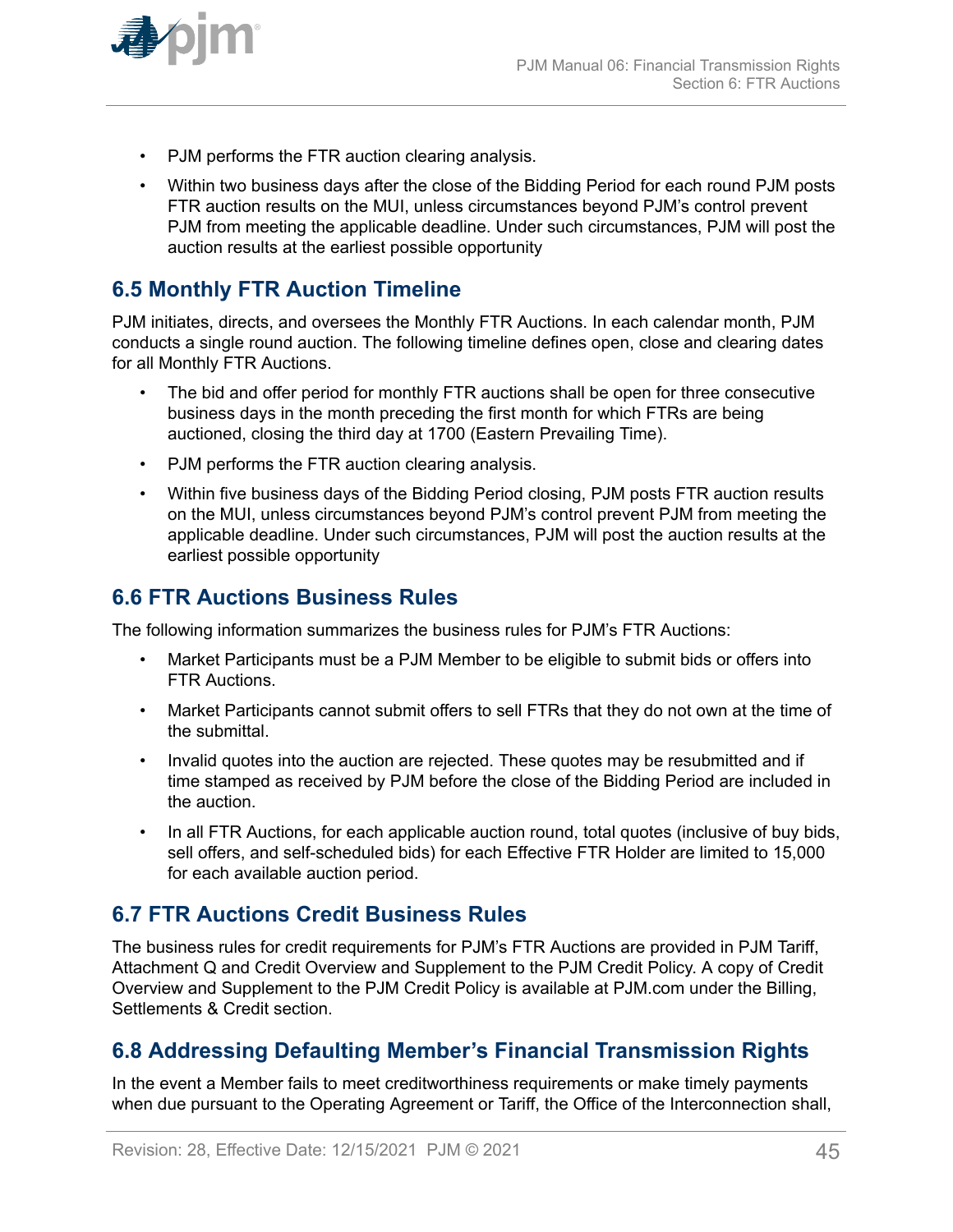

as soon as practicable after declaring the Member to be in default as provided in Operating Agreement, section 15.1.5, use reasonable efforts to initiate within two applicable auctions the following procedures to settle, liquidate or otherwise resolve each Financial Transmission Rights position held by the defaulting Member:

a) The Office of the Interconnection shall unilaterally terminate all of the defaulting Member's rights with respect to forward Financial Transmission Rights positions as of the date of the Member's default.

b) As to each Financial Transmission Rights position held by the defaulting Member immediately prior to the termination of the defaulting Member's rights under subsection (a) above, the Office of the Interconnection shall determine and execute an appropriate course of action for addressing such Financial Transmission Rights position, based on the specific circumstances of the default as determined by the Office of the Interconnection in exercise of its reasonable judgment, such as (1) liquidating the position by offering it for sale in an upcoming applicable Financial Transmission Rights auction, (2) liquidating the position by offering it for sale in an auction called and scheduled for the specific purpose of liquidating one or more positions held by the defaulting Member ("Special Auction"), (3) allowing the position to go to settlement, or (4) another course of action the Office of the Interconnection determines to be appropriate under the circumstances that is designed to minimize potential losses to PJM Members. The Office of the Interconnection will provide reasonable advance notice to PJM Members of the approach or course of action it has determined to be appropriate prior to implementing that approach or course of action. The Office of the Interconnection is not required to apply a single approach to the defaulting Member's entire Financial Transmission Rights portfolio, and may determine that the appropriate course of action for addressing a defaulting Member's portfolio includes a combination of the above approaches as applied to different positions within the defaulting Member's overall Financial Transmission Rights portfolio.

c) The Office of the Interconnection will seek to minimize the losses to PJM Members associated with settling, liquidating or otherwise resolving the defaulting Member's Financial Transmission Rights portfolio and may base its determination in subsection (b) above on several factors, including but not limited to, the following:

- 1. the Office of the Interconnection's assessment of which approach will provide the greatest degree of protection to the financial integrity of the PJM Markets;
- 2. the size of the defaulting Member's Financial Transmission Rights portfolio, both in absolute terms and relative to overall market volume;
- 3. the term of the Financial Transmission Rights positions held by the defaulting Member as considered for a single position or on a portfolio basis;
- 4. whether liquidation is feasible or not, and on what timeline, due to the cessation or curtailment of trading at PJM for all Financial Transmission Rights or a subset of Financial Transmission Rights positions;
- 5. prevailing market conditions, such as but not limited to market liquidity and volatility; and
- 6. timing of the default and the actions taken to address the default.

d) Special Auctions. The Office of the Interconnection shall administer each Special Auction provided for in subsection (b)(2) above according to the procedures set forth in the Tariff and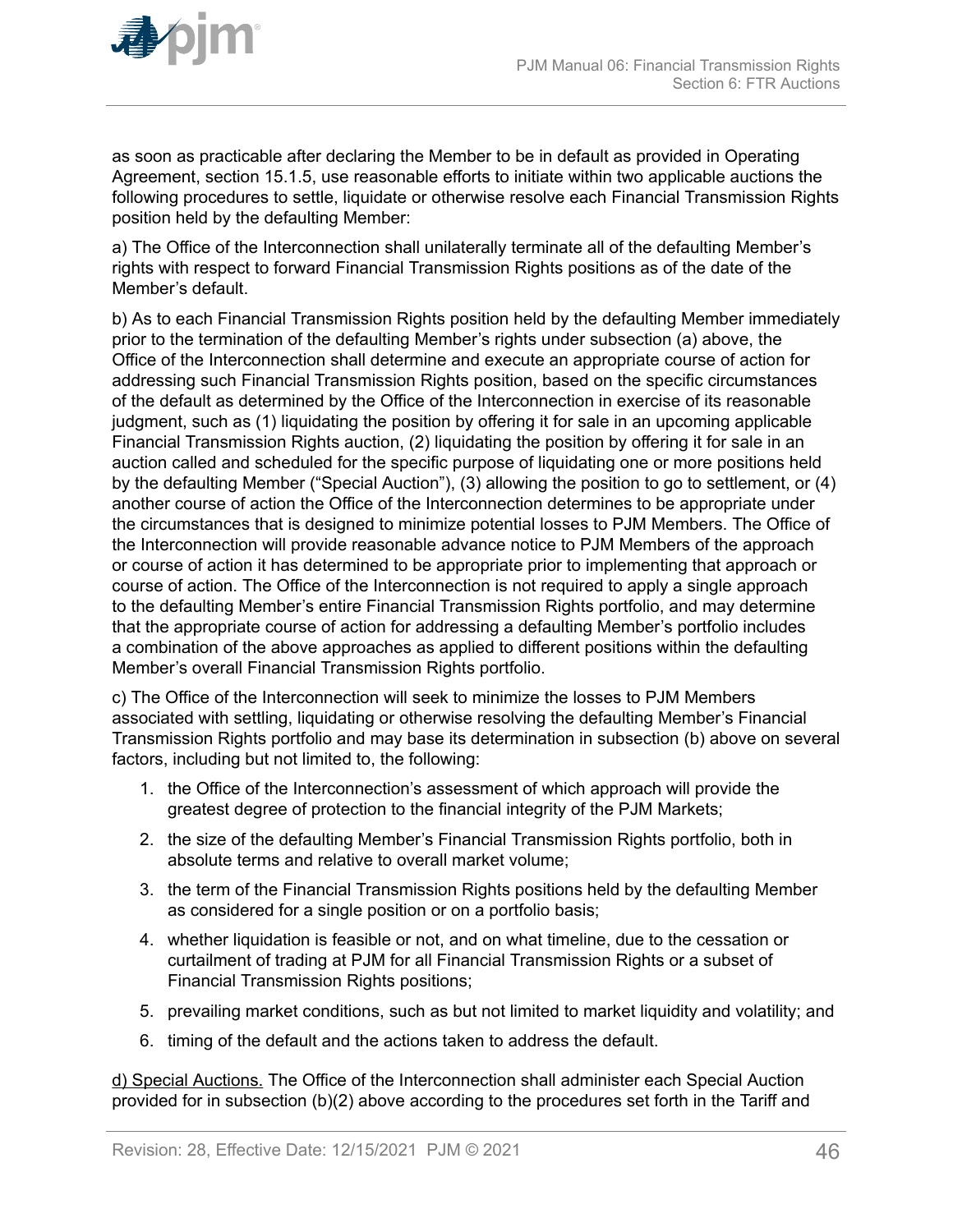

PJM Manuals for FTR auctions to the extent appropriate in the Office of the Interconnection's sole discretion, and may adopt special rules for each Special Auction to accommodate the unique circumstances underlying the particular default and particular Financial Transmission Rights positions being liquidated, with the terms and conditions of such auction being determined with the goal of facilitating a successful auction in light of the particular positions to be auctioned, the prevailing market conditions for such open positions (including the depth, scope, and nature of participation in such markets), and such other factors as the Office of the Interconnection determines appropriate, including those factors enumerated in subsection (c) above. The Office of the Interconnection shall provide reasonable advance notice to FTR Participants of a Special Auction and the terms and conditions under which it will be conducted.

e) All liquidations made pursuant to subsection (b) above shall be for the account of the defaulting Member (and all amounts owed PJM in respect thereof shall be included in amounts owed by the defaulting Member as part of its default).

f) Notwithstanding subsections 7.3.9(a) and (b) of the PJM Tariff Attachment K Appendix, the actual net charges or credits resulting from the defaulting Member's Financial Transmission Rights positions for which PJMSettlement acted as counterparty as calculated through the normal settlement processes shall be included in calculating the Default Allocation Assessment charges as described in Operating Agreement, section 15.2.2.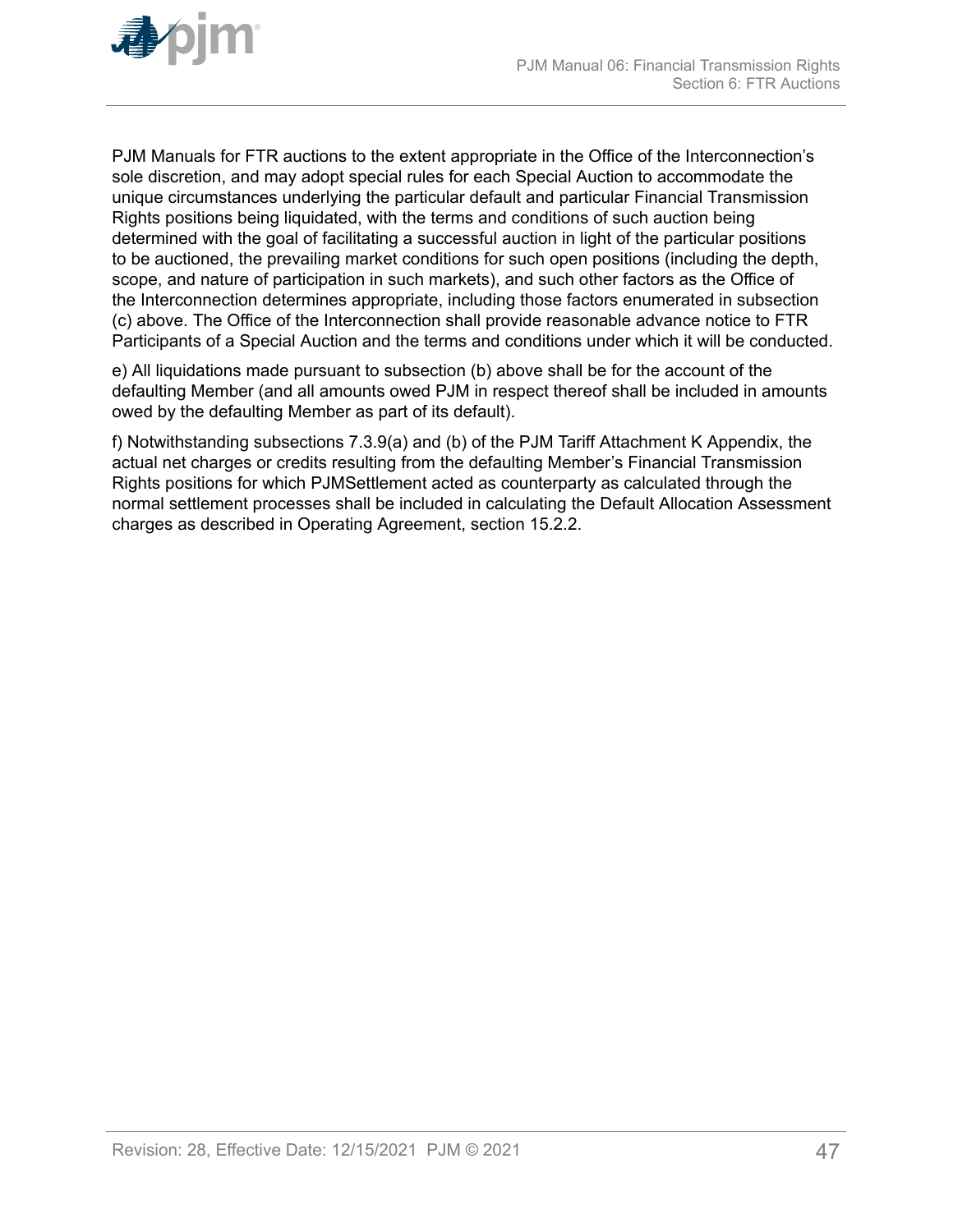<span id="page-47-0"></span>

### **Section 7: FTR Secondary Market**

Welcome to the *FTR Secondary Market* section of the *PJM Manual for Financial Transmission Rights*. In this section, you will find the following information:

- An overview of the secondary markets for FTRs (see "FTR Secondary Markets Overview").
- A description of PJM's computer application for trading FTRs (see "The PJM FTR Center's Secondary Trading Center").
- A description of the secondary trading business rules (see "FTR Secondary Trading Business Rules").

### **7.1 FTR Secondary Markets Overview**

In the PJM FTR secondary trading market, FTR Center facilitates the trading of existing FTRs between PJM Members. The FTR secondary market allows trading of existing FTRs only. FTRs cannot be reconfigured in the secondary market.

• For FTR trades entered through FTR Center, PJM automatically transfers ownership and adjusts the PJM Members' monthly billing statements accordingly.

•

# **7.2 The PJM FTR Center's Secondary Trading Center**

Using PJM's *FTR Center*, Market Participants can buy and sell FTRs directly with other Market Participants. Market Participants specify trades by transmission paths. An FTR can be split into multiple FTRs on the same path with different MW amounts and different start and end dates.

The *FTR Center* allows you to:

- *View FTR Postings* You view FTRs that are posted using the Secondary Trading Center web page.
- *Post FTRs For Resale* When FTRs are initially awarded by PJM, PJM enters the data into the FTR database and posts the FTRs on *FTR Center*. Subsequently, the owner of the FTR is able to post the FTR for resale via *FTR Center*.
- *Buy and Sell FTRs FTR Center* provides a web page called the Secondary Trading Center that allows traders to post a secondary trade and confirm or deny the quotes.

You can find detailed instructions for participating in the secondary market in the FTR Auction User's Guide (available on the PJM Web Site).

# **7.3 FTR Secondary Trading Business Rules**

To buy and sell FTRs through *FTR Center*, you must be a PJM Member. To register, use the *FTR Center* User Registration Page, which is available on the PJM Web Site.

• When an FTR is traded, the associated firm transmission capacity is not reassigned, just the financial entitlements.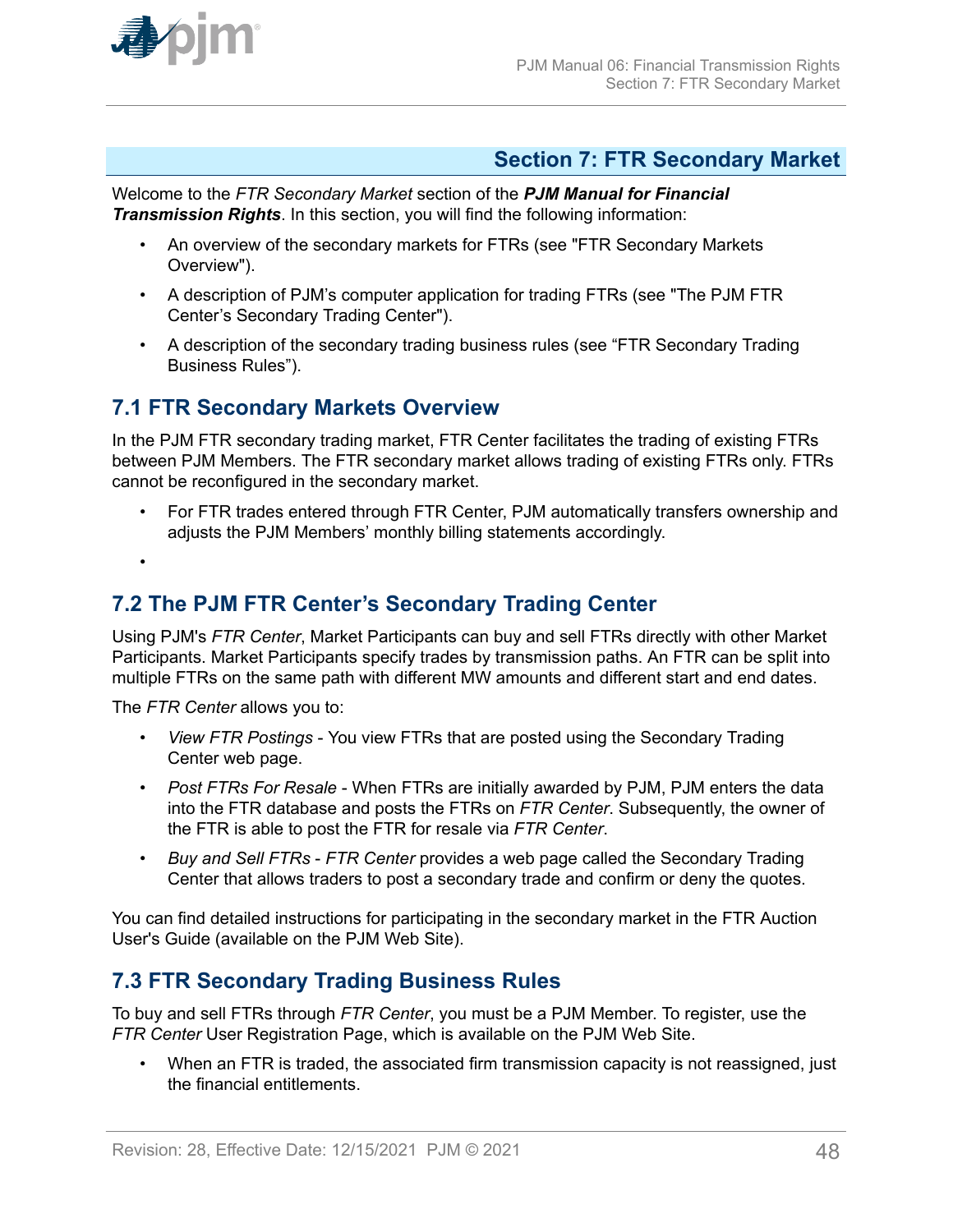

- Credit requirements for traded FTRs will be calculated within the FTR Center system.
- On the secondary market, an FTR can be split into multiple FTRs with different MW amounts and different start and end times than the original FTR. However, an FTR cannot be reconfigured into FTRs with a larger total MW value, earlier start time, later end time, or different path.
- On the FTR secondary market, an FTR Obligation can only be traded as an FTR Obligation and an FTR Option can only be traded as an FTR Option. An FTR Obligation cannot be reconfigured as an FTR Option and an FTR Option cannot be reconfigured as an FTR Obligation.
- FTR MW values can be split in 0.1 MW increments.
- All FTR trades for a given day are locked out at midnight of the current day.
- Once per day, FTR Center database sends updated FTR information reflecting the previous day's trades to the PJM Market Settlements system for use in preparing reports and monthly billing statements.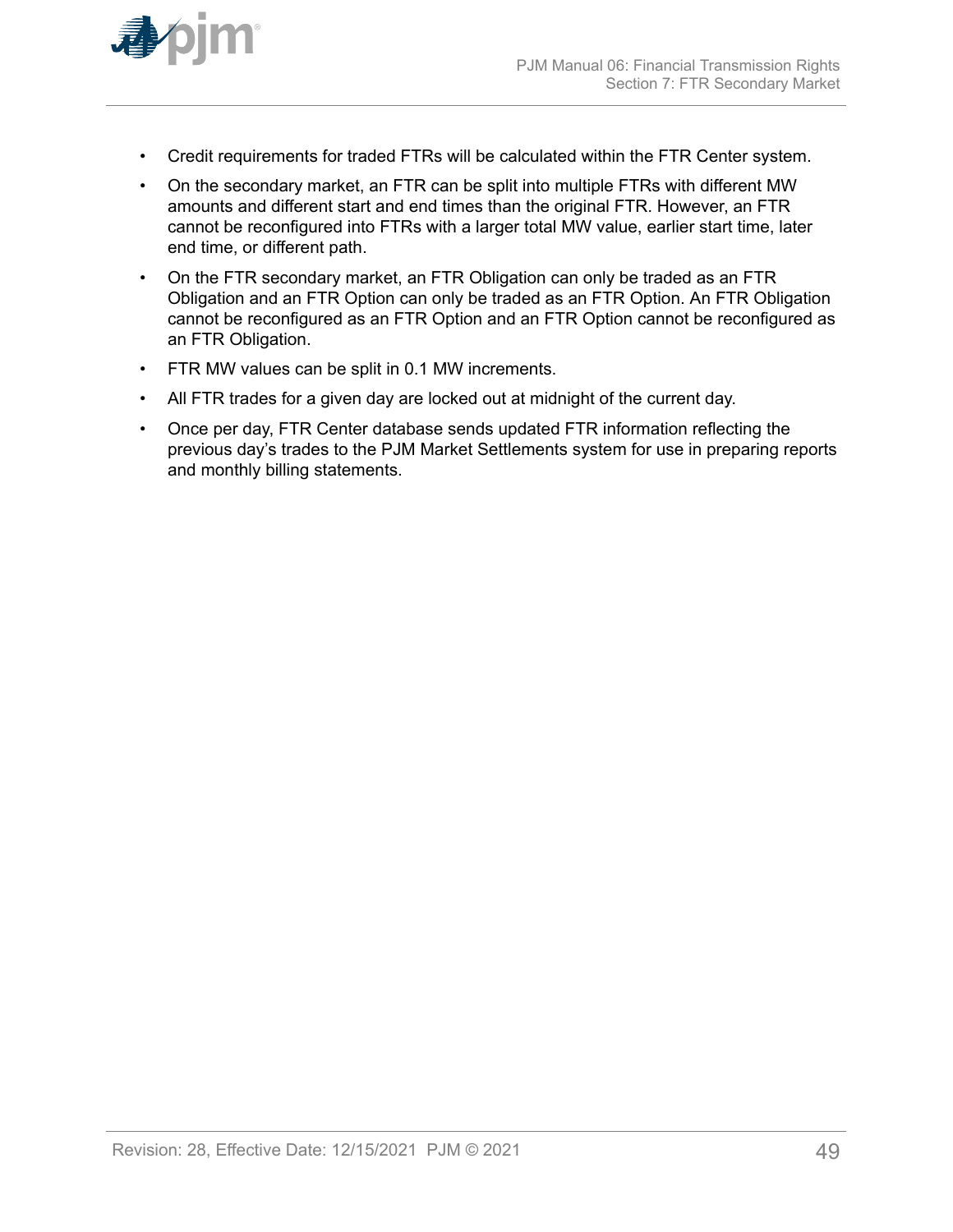<span id="page-49-0"></span>

### **Section 8: Market Settlements**

Welcome to the *Market Settlements* section of the *PJM Manual for Financial Transmission Rights*. In this section, you will find the following information:

- How the proceeds from the Annual FTR Auction are distributed to Auction Revenue Rights holders *(see "Distribution of Annual FTR Auction Revenues").*
- How PJM calculates the settlement of Auction Revenue Rights *(see "Auction Revenue Rights (ARR) Settlement").*
- How PJM calculates Transmission Congestion Credit target allocations for FTR holders *(see "FTR Settlement - Calculating Transmission Congestion Credit Target Allocations").*
- How PJM calculates Transmission Congestion Credits *(see "FTR Settlement - Calculating Transmission Congestion Credits").*
- How excess Transmission Congestion Charges are distributed to FTR holders at the end of each month *(see "Distributing Excess Transmission Congestion Charges").*

# **8.1 Distribution of FTR Auction Revenues**

Long-term, Annual and Monthly FTR Auction revenues are distributed to Auction Revenue Rights holders in proportion to (but not to exceed) the economic value of the ARRs when compared to the Annual FTR Auction clearing prices for FTR Obligations from each round proportionately.

Long-term FTR auction revenues associated with FTRs that cover multiple Planning Years shall be distributed equally across each planning period in the effective term of the FTR.

Excess revenues after distribution to ARR holders will be used to fund any shortfall in FTR Target Allocations over the Planning Period.

These funds are accounted for on a monthly basis as Excess Congestion Charges and they are distributed with other Excess Congestion Charges as described in the Section entitled "Distributing Excess Transmission Congestion Charges".

For additional information, refer to the PJM Manual for *[Billing \(M-29\)](http://www.pjm.com/~/media/documents/manuals/m29.ashx)* and the PJM Manual for *[Operating Agreement Accounting \(M-28\)](http://www.pjm.com/~/media/documents/manuals/m28.ashx)*.

# **8.2 Auction Revenue Rights (ARR) Settlement**

The settlements for Auction Revenue Rights will be based on the clearing prices from each round of the Annual FTR Auction. The amount of the credit that the ARR holder should receive for each round is equal to the MW amount of the ARR (divided by the number of rounds) times the price difference from the ARR delivery point to the ARR source point as shown in the

ARR Target Allocation = ARR MWs / # of Rounds \* (LMP<sub>Delivery</sub> – LMP<sub>Source</sub>)

following formula:

### **Note:**

The LMP values in the above equation are results for FTR Obligations from the appropriate round of the Annual FTR Auction.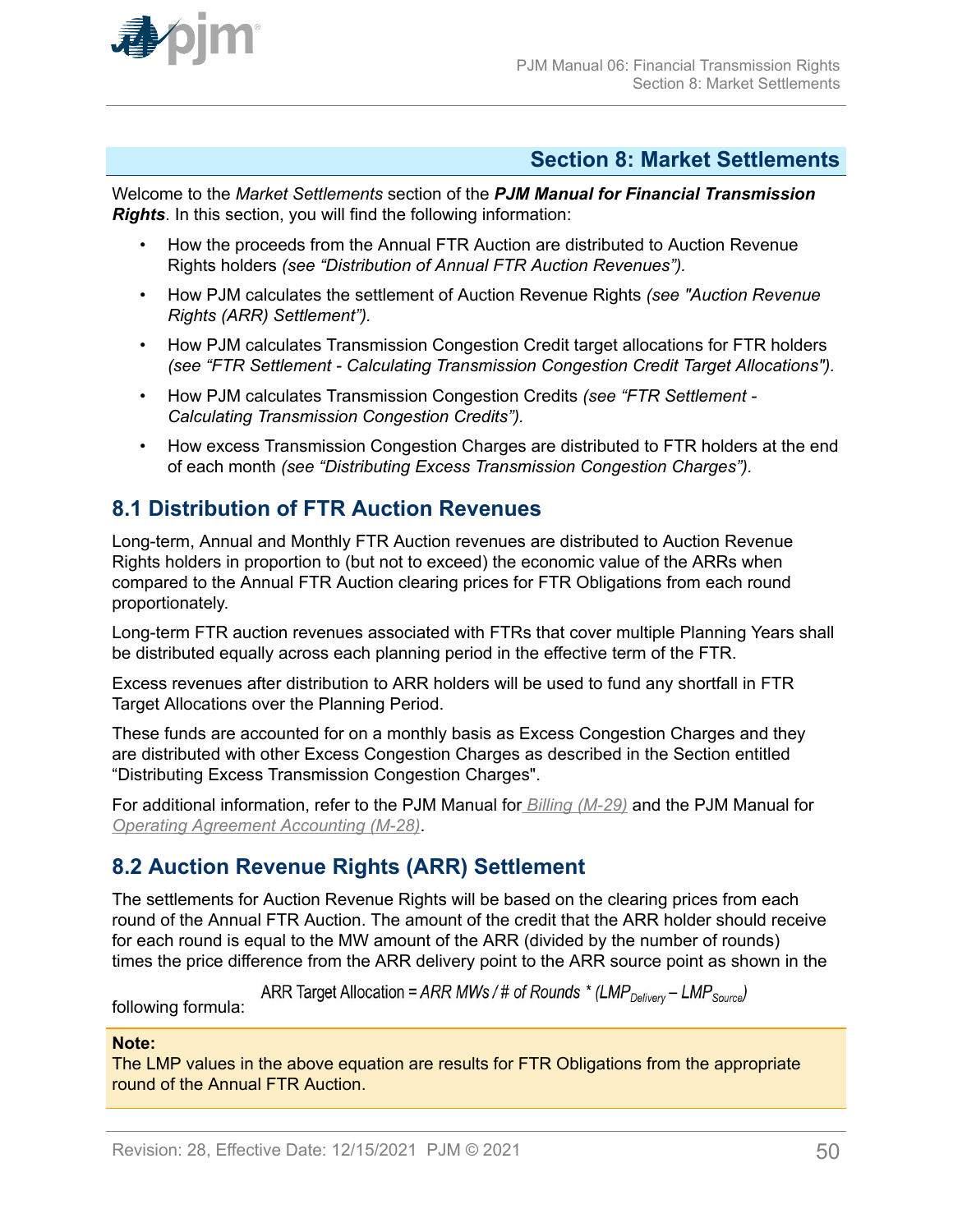<span id="page-50-0"></span>

The ARR Target Allocation can be positive or negative. An ARR can be either a benefit or liability to the holder depending on the direction of transmission congestion in the annual auction analysis.

- If sufficient funds are collected in the Annual and Monthly FTR Auctions to satisfy all ARR Target Allocations then the ARR Credits = ARR Target Allocations for all ARR holders.
- The ARR Credits may be prorated proportionately if there are insufficient Annual and Monthly FTR auction revenues collected to cover all of the ARR credits.
- If the ARR Credits are prorated, the difference between ARR Target Allocations and ARR Credits are called ARR Deficiencies. The ARR Deficiencies may be funded by Annual Excess Congestion Charges as explained in the "FTR Settlements" Section.

The settlements for the Annual FTR Auction and the corresponding ARR settlements will be performed on a daily basis.

For additional information, refer to the PJM Manual for *[Billing \(M-29\)](http://www.pjm.com/~/media/documents/manuals/m29.ashx)* and the PJM Manual for *[Operating Agreement Accounting \(M-28\)](http://www.pjm.com/~/media/documents/manuals/m28.ashx)*.

# **8.3 FTR Settlement – Calculating Transmission Congestion Credit Target Allocations**

The Transmission Congestion Credit Target Allocation is the amount of credit the FTR holder should receive in each constrained hour due to the value of an FTR.

The PJM OI determines a target allocation of Transmission Congestion Credits for each hour for each FTR by using the following formula:

$$
Target \; Allocation = FTR * (DALMP_{Delivery} - DALMP_{Receipt})
$$

**where:**

| <b>FTR</b>                 | Financial Transmission Rights between the<br>designated load bus and the designated generation<br>bus, in megawatts |
|----------------------------|---------------------------------------------------------------------------------------------------------------------|
| DA LMP <sub>Delivery</sub> | The Day-ahead Congestion LMP during the hour at<br>the Point of Delivery designated in the FTR                      |
| DA LMP <sub>Receipt</sub>  | The Day-ahead Congestion LMP during the hour at<br>the Point of Receipt designated in the FTR                       |

The total target allocation for a Market Participant for each hour is then the sum of the target allocations for all of the Market Participant's FTRs.

Note, if the *DA LMPDelivery* or the *DA LMPReceipt* is an aggregate zone, the following formula is used:

 $Target = FTR * \Sigma Load Percentage_i * (DALMP_{Delivery - i} - DALMP_{Receipt})$ 

**where**: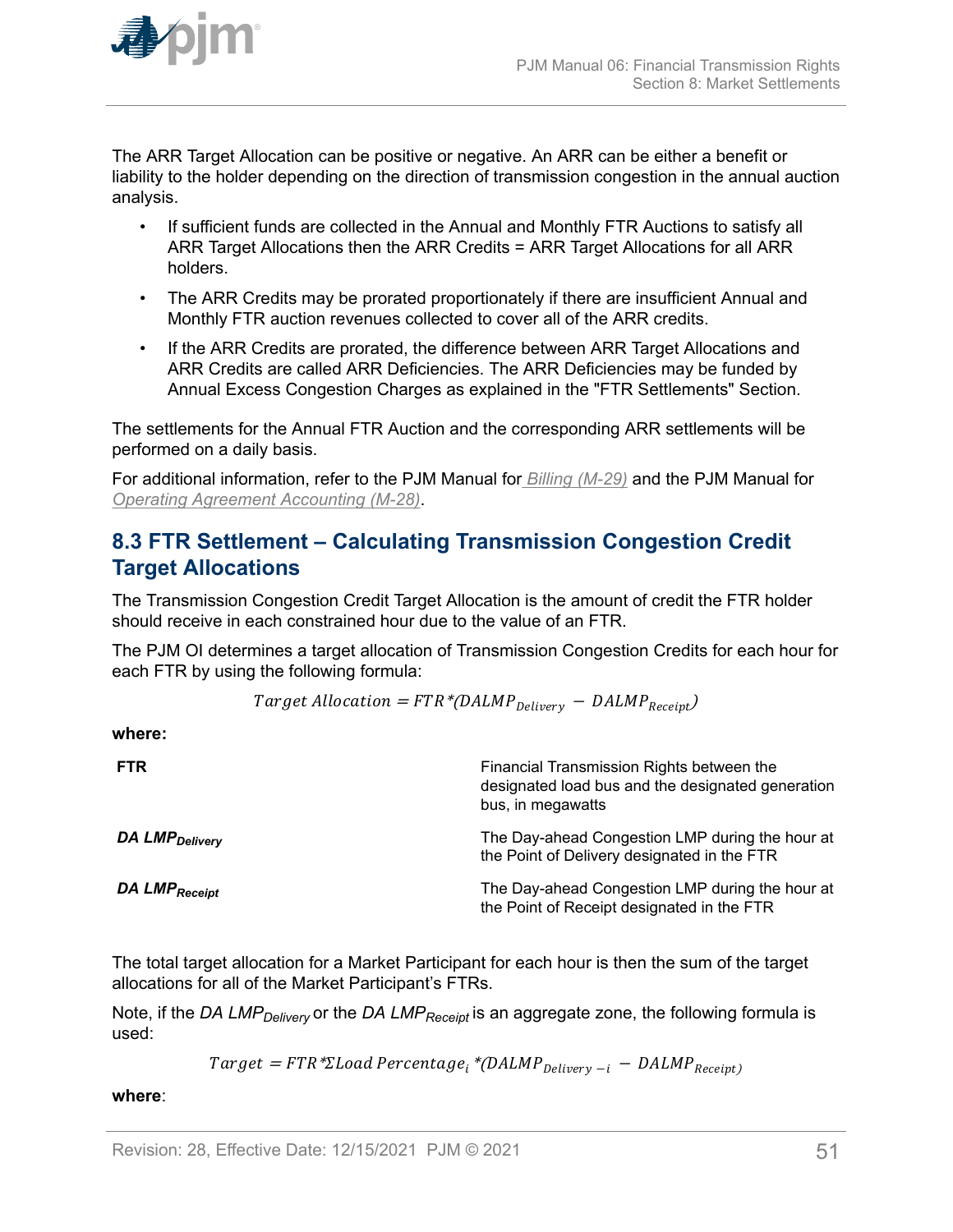<span id="page-51-0"></span>

**FTR** FINE **FINE EXAMPLE TRANSMISS** Financial Transmission Rights between the designated Load Aggregation Zone and the designated bus, in megawatts

**Load Percentage** The percentage of the load at time of annual peak associated with each individual load bus in the Load Aggregation Zone designated in the FTR

For additional information, refer to the PJM Manual for *[Billing \(M-29\)](http://www.pjm.com/~/media/documents/manuals/m29.ashx)* and the PJM Manual for *[Operating Agreement Accounting \(M-28\)](http://www.pjm.com/~/media/documents/manuals/m28.ashx)*.

# **8.4 FTR Settlement - Calculating Day-Ahead Transmission Congestion Credits**

The PJM OI compares the total of all Transmission Congestion Credit target allocations to the total Transmission Congestion Charges for the PJM Control Area in each hour resulting from the Day-ahead Market.

- If the total of the target allocations is less than the total Day-Ahead Transmission Congestion Charges, the Day-Ahead Transmission Congestion Credit for each FTR is equal to its *target* allocation. All excess Day-Ahead Transmission Congestion Charges are distributed at the end of the month as described later in this section.
- If the total of the target allocations is equal to the total Day-Ahead Transmission Congestion Charges, the Day-Ahead Transmission Congestion Credit for each FTR is equal to its target allocation.
- If the total of the target allocations is greater than the total Day-Ahead Transmission Congestion Charges, the Day-Ahead Transmission Congestion Credit for each FTR is equal to its target allocation only for those customer accounts whose total target allocation position for their FTR portfolio is net negative for the hour. Customer accounts whose total target allocation position for their FTR portfolio is net positive for the hour will receive a share of the total Day-Ahead Transmission Congestion Charges (including revenues resulting from the collection of the net negative target allocation positions) in proportion to its target allocation. The shortfalls in hourly Day-Ahead Transmission Congestion Credits compared to target allocations may be offset by excess charges from other hours in the end of the month accounting, as described in the next section.
- If the total Day-Ahead Transmission Congestion Charges is negative, the Day-Ahead Transmission Congestion Credit for each FTR is equal to its target allocation only for those customer accounts whose total target allocation position for their FTR portfolio is net negative for the hour. If the revenues resulting from the collection of the net negative target allocation positions is more than enough to cover the negative Day-Ahead Transmission Congestion Charge, then any remaining revenues will be distributed as Day-Ahead Transmission Congestion Credits to customer accounts whose total target allocation position for their FTR portfolio is net positive for the hour, in proportion to their target allocations. If the revenues resulting from the collection of the net negative target allocation positions is not enough to cover the negative Day-Ahead Transmission Congestion Charge, then no Day-Ahead Transmission Congestion Credits will be awarded to customer accounts whose total target allocation position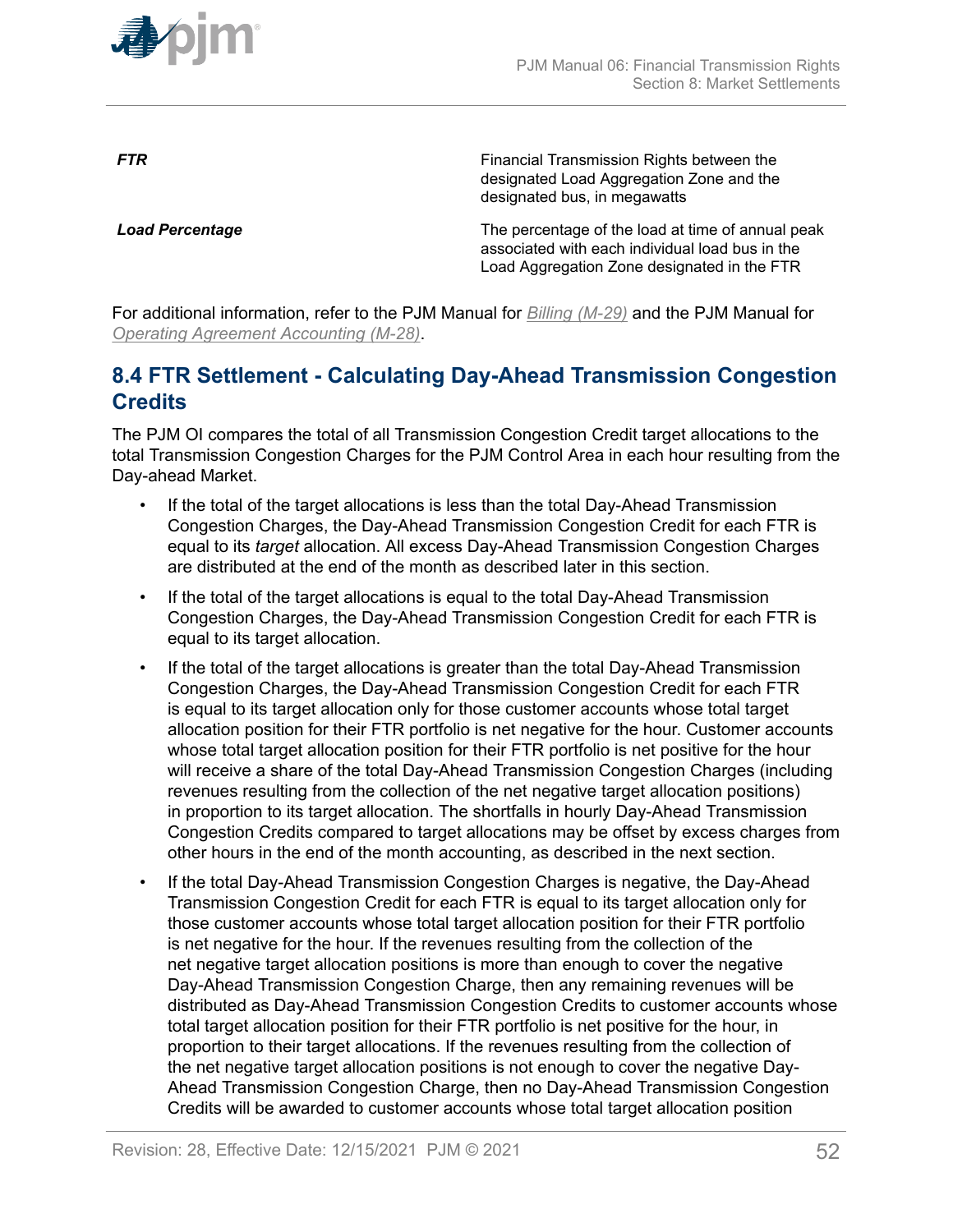<span id="page-52-0"></span>

for their FTR portfolio is net positive, and the remaining Day-Ahead Transmission Congestion Charge liability will be subtracted from the total monthly excess prior to the month-end distribution described in the next section. The shortfalls in hourly Day-Ahead Transmission Congestion Credits compared to target allocations may be offset by excess charges from other hours in the end of the month accounting, as described in the next section.

For additional information, refer to the PJM Manual for *[Billing \(M-29\)](http://www.pjm.com/contributions/pjm-manuals/pdf/m28v24.pdf)* and the PJM Manual for *[Operating Agreement Accounting \(M-28\)](http://www.pjm.com/~/media/documents/manuals/m28.ashx)*.

# **8.5 Distributing Excess Transmission Congestion Charges**

The objective of the monthly excess Transmission Congestion Charge distribution is to cover any deficiency in the share of Day-Ahead Transmission Congestion Credits received by each FTR holder during the month as compared to their target allocations for the month.

- Stage One The PJM OI distributes excess Transmission Congestion Charges accumulated during the month to each holder of FTRs in proportion to, but not greater than, any deficiency in the share of Transmission Congestion Charges received by the holder during that month as compared to its total target allocations for the month.
- Stage Two Any remaining excess after the stage one distribution will be used to satisfy any FTR deficiency from previous months within the Planning Period on a pro-rata basis up to the full FTR Target Allocation value.
- Stage Three Any remaining excess after the stage Two distribution will be carried forward to the next month as excess congestion charges.
- Stage Four At the end of the Planning Period, any remaining Excess Congestion Charges will first be used to satisfy any ARR deficiency that may exist. If insufficient funds exist to honor all ARR revenue shortfalls then the funds would be distributed by ratio of the ARR deficiency.
- Stage Five The PJM OI distributes any excess Transmission Congestion Charges remaining after the Stage Four distribution to all ARR holders on a pro-rata basis according to their net ARR target allocation position for all ARRs held at any time during the relevant Planning Period. An entity with a net negative ARR target allocation position is not subject to this excess distribution.

Any revenue deficient transmission rights (ARRs or FTRs) remaining at the end of the Planning Period are satisfied through a transmission rights uplift credit, the costs of which are allocated as charges to FTR holders on a pro-rata basis according to their net FTR target allocation position, relative to the total net FTR target allocation positions of all FTR holders in the PJM Interchange Energy Market. An entity with a net negative FTR target allocation position is not subject to transmission rights uplift allocation charges and are excluded from the uplift charge calculations.

For additional information, refer to the PJM Manual for *[Billing \(M-29\)](http://www.pjm.com/~/media/documents/manuals/m29.ashx)* and the PJM Manual for *[Operating Agreement Accounting \(M-28\)](http://www.pjm.com/~/media/documents/manuals/m28.ashx)*.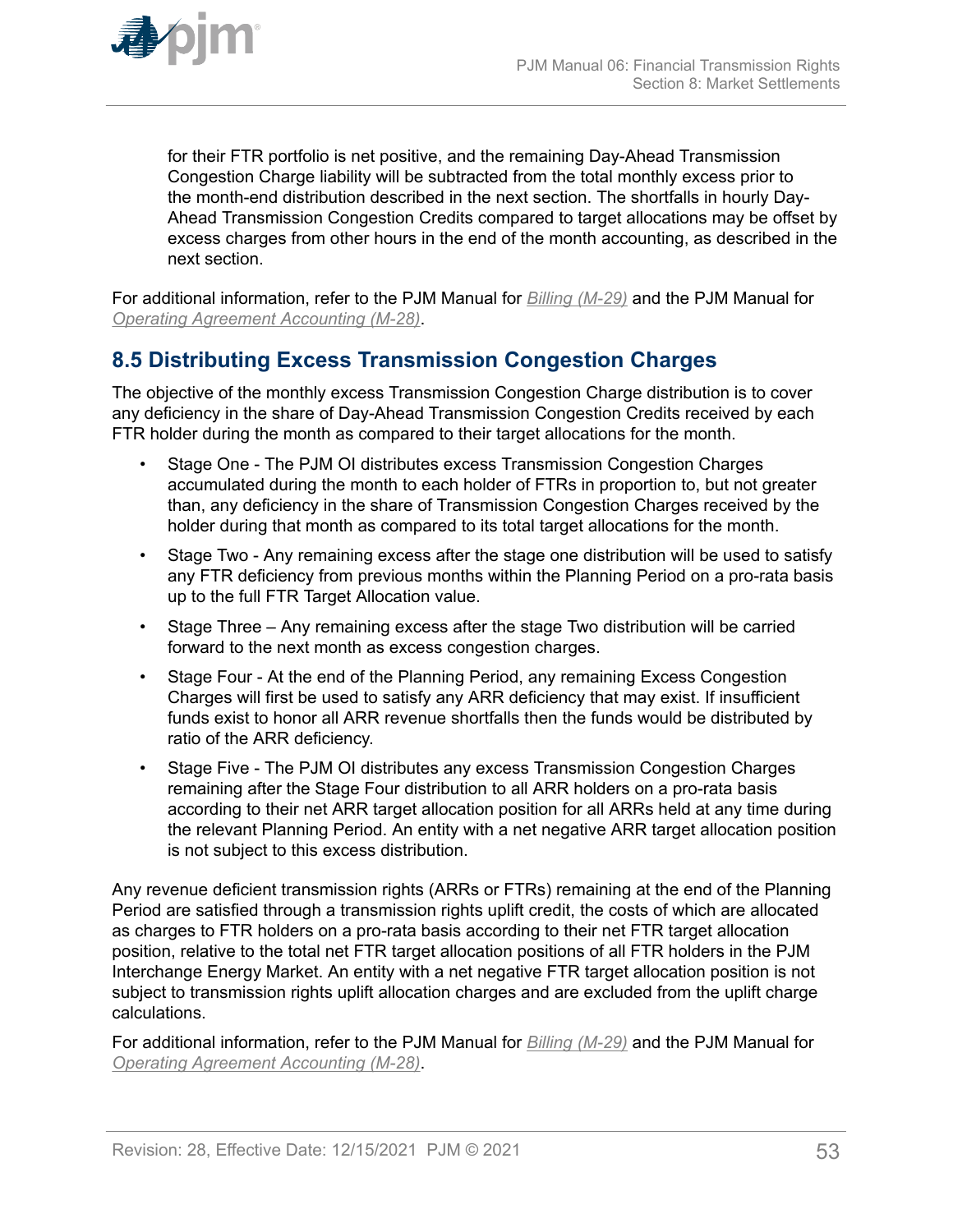<span id="page-53-0"></span>

# **8.6 FTR Forfeiture Rule**

Section 5.2.1 (b) of Schedule 1 of the PJM Operating Agreement requires that if an Effective FTR Holder of a Financial Transmission Right between specified delivery and receipt buses increases the value of their FTR positions through a portfolio of virtual transactions, including Increment Offers and/or Decrement Bids and/or Up-to Congestion Transactions that was accepted by the Office of the Interconnection for an applicable hour in the Day-ahead Energy Market, then the Market Participant shall not receive any Transmission Congestion Credit, associated with such Financial Transmission Right in such hour, in excess of one divided by the number of hours in the applicable period multiplied by the amount that the Market Participant paid for the Financial Transmission Right in the Financial Transmission Rights Auction.

Section 5.2.1 (c) of Schedule 1 of the PJM Operating Agreement defines the criteria used to determine if an Effective FTR Holder's virtual transaction portfolio increases the value of their FTR positions.

The FTR Forfeiture rule is implemented as follows in hours where the difference in Locational Marginal Prices in the Day-ahead Energy Market between such delivery and receipt buses is greater than the difference in Locational Marginal Prices between such delivery and receipt buses in the Real-time Energy Market and where the Effective FTR Holder's net MW position between such delivery and receipt buses is positive:

- An Effective FTR Holder's virtual transaction portfolio net flow is greater of 10% or 0.1MW, or such other threshold as determined by PJM, as described below; and
- The Day-ahead binding constraint has a \$0.01 or greater effect (i.e. the product of the constraint's shadow price times the shift factor) on the absolute value of the difference between the Financial Transmission Right delivery and receipt buses.

In general, the threshold noted above will be set at the greater of 10% or 0.1MW. However, the Office of the Interconnection may utilize different percentage thresholds under certain circumstances. Some of these circumstances may include but are not limited to the Day-ahead binding constraint voltage level (i.e. low vs. high voltage) or outage conditions that may isolate an FTR path (i.e. radial path). If a percentage below 10% is utilized, the Office of the Interconnection will notify the membership at the earliest possible opportunity.

When the above conditions exists, the product of the constraint's shadow price times the net shift factor from the FTR sink and source owned by the Effective FTR Holder was greater than zero, and the Effective FTR Holder's virtual transaction portfolio flow on an identified Day-ahead binding constraint is consistent with the flow of congestion, the participant forfeits an amount equal to the hourly FTR Target Allocation minus the hourly FTR Auction clearing price times the FTR MWh for that FTR path.

When the above conditions exists, the product of the constraint's shadow price times the net shift factor from the FTR sink and source owned by the Effective FTR Holder was less than zero, and the Effective FTR Holder's virtual transaction portfolio flow on an identified Day-ahead binding constraint is counter to the flow of congestion, the participant forfeits an amount equal to the hourly FTR Target Allocation minus the hourly FTR Auction clearing price times the FTR MWh for that FTR path.

In no case will the forfeit amount be less than \$0.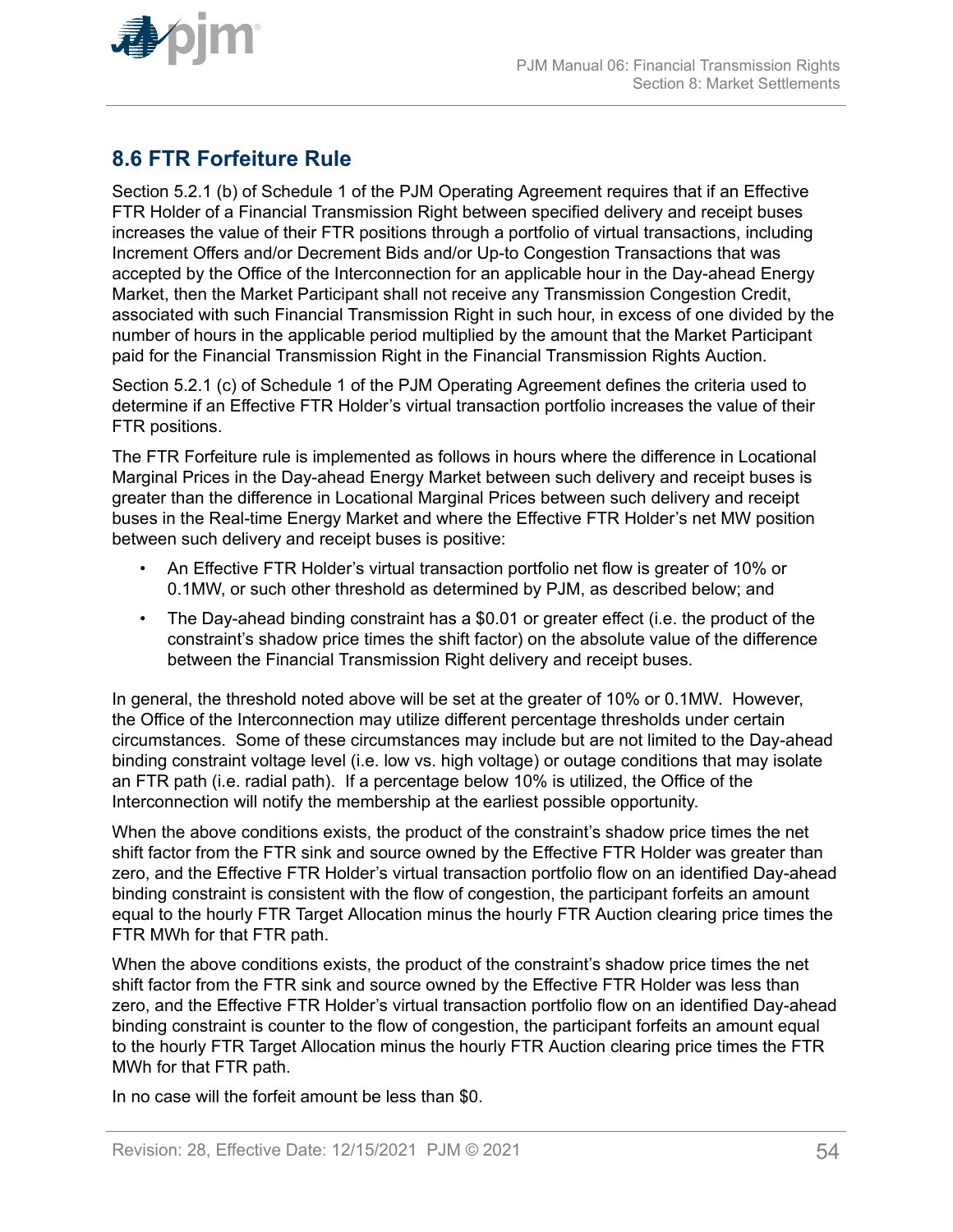<span id="page-54-0"></span>

# **8.7 FTR Nodal Remapping**

As a result of an LMP Bus Model update, effective FTR source or sink points may be deleted or renamed and must be remapped. Prior to each LMP Bus Model effective date, PJM will post a list of impacted FTR pnodes and the corresponding replacement pnode. For deleted pnodes, electrically equivalent replacement pnodes will be determined using engineering judgement through analysis of geographic proximity and historical Day-ahead congestion pricing. If a reasonable electrically equivalent pnode is not available for remapping, the FTR group will create a dummy pnode purely for FTR pricing. For purposes of this new dummy pnode, only sell offers for these pnodes would be allowed in the FTR auctions. When all outstanding FTRs at a dummy pnode expired (or were sold) the pnode would be terminated. Note in cases where effective Incremental Auction Revenue Rights (IARRs) pnodes are deleted, a dummy pnode will always be created following the same logic as above. For renamed pnodes, the replacement pnode will be the new name in the LMP Bus Model update. Affected FTR source or sink points will be changed to the replacement pnode on the effective day of the LMP Bus Model update.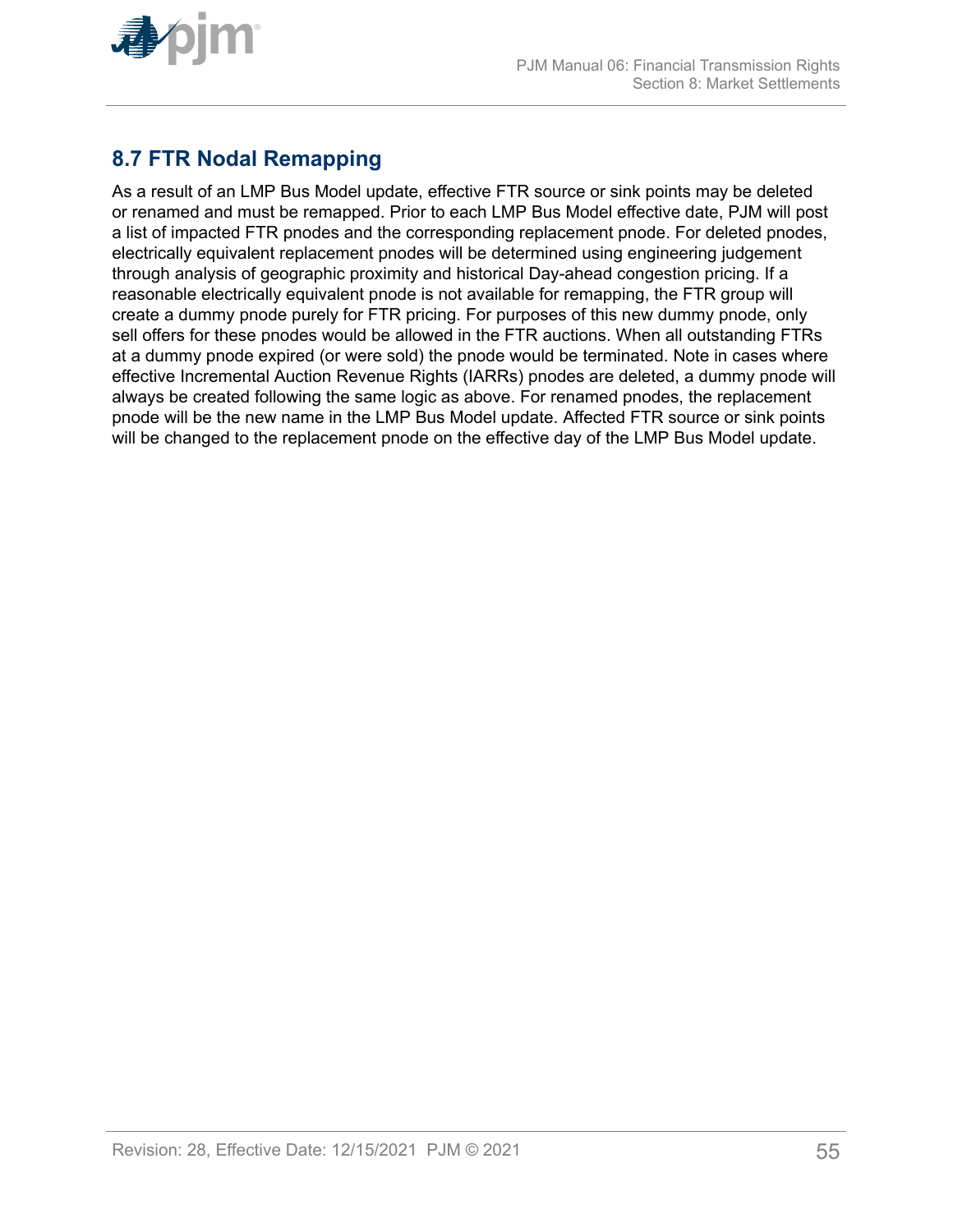<span id="page-55-0"></span>

### **Section 9: Simultaneous Feasibility Test**

Welcome to the *Simultaneous Feasibility Test* section of the *PJM Manual for Financial Transmission Rights*. In this section, you will find the following information:

• A description of the Simultaneous Feasibility Test (SFT) and how it is performed by the PJM OI (see "Simultaneous Feasibility Test Overview").

# **9.1 Simultaneous Feasibility Test Overview**

The Simultaneous Feasibility Test (SFT) is a market feasibility test run by PJM that provides revenue adequacy by ensuring that the Transmission System can support the subscribed set of FTRs or ARRs during normal system conditions. If the FTRs or ARRs can be supported under normal system conditions and congestion occurs, PJM will be collecting enough congestion charges to cover the FTRs or ARR credits, thus becoming revenue adequate. The purpose of the SFT is to preserve the economic value of FTRs or ARRs to the holders by ensuring that all FTRs or ARRs awarded can be honored. An SFT is run for each ARR or FTR requested.

The SFT uses a DC power flow model that models the requested firm transmission reservations and expected network topology during the period being analyzed. It is not a system reliability test and is not intended to model actual system operating conditions. FTRs and ARRs for Firm Point-to-Point Service are modeled as generation at the receipt (source) point(s) and load at the delivery (sink) point(s). FTRs and ARRs for Network Integration Service are modeled as a set of generators at the receipt (source) point and a network load at the delivery (sink) point. SFTs are run for yearly and monthly analysis periods, when network resource changes are submitted and during the determination of the winning quotes for the Annual FTR Auction and the Monthly FTR auction.

Inputs to the SFT model include:

- all newly-requested FTRs and ARRs for the study period,
- all existing FTRs and ARRs for the study period,
- transmission line outage schedules, thermal operating limits for transmission lines, that are expected to last for 2 months or more will be included in the determination of simultaneous feasibility for the Annual PJM FTR Auction and outages of five days or more shall be included in the determination of simultaneous feasibility for monthly PJM FTR auctions as well as outages of shorter duration that are determined through PJM analysis to be likely to cause FTR revenue inadequacy if not modeled. Simultaneous Feasibility determinations shall take into account outages based on reasonable assumptions about configuration and availability of transmission capability.
- PJM reactive interface limits that are valid for the study period, and
- estimates of uncompensated power flow circulation through the PJM Control Area from other Control Areas.

Specific to residual ARR allocations and long-term FTR auctions pursuant to section 6.3, the model will include any transmission upgrade that meets the following criteria:

• Approved to be in service by June 30 of the following year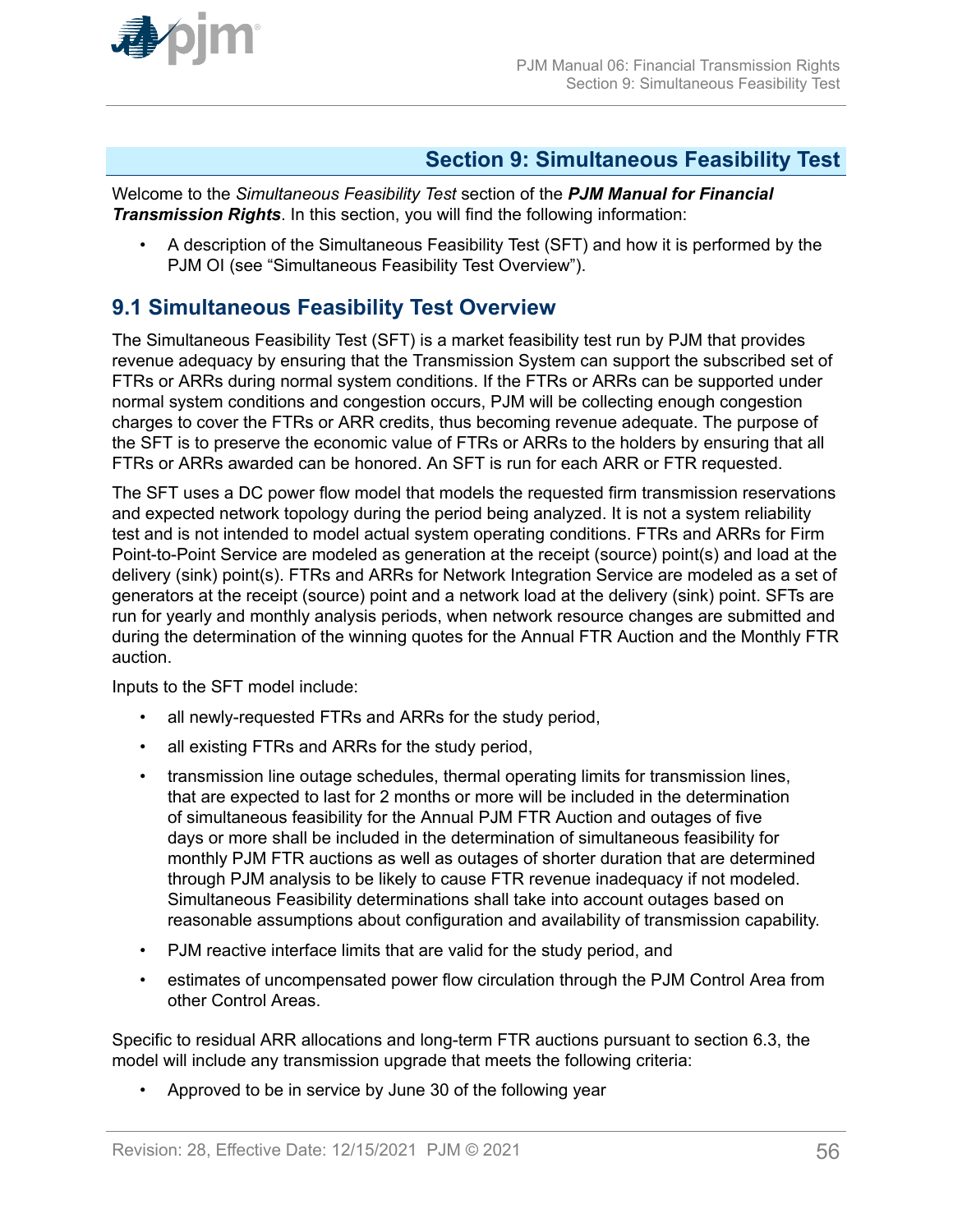

• Determined to individually, or together, have 10% or more impact on the transmission congestion on an individual constraint or constraints with congestion of \$5 million or more affecting a common congestion path.

Consistent with PJM Operating and Planning criteria, the SFT evaluates the ability of all system facilities to remain within normal ratings during normal, extended-period operation, while maintaining an acceptable bulk system voltage profile. The system must also be able to sustain any single contingency event with all system facilities remaining within applicable short-term, emergency ratings while maintaining an acceptable bulk system voltage profile and a maximum bulk system voltage drop of five percent. To ensure feasibility, each constraint is monitored for limit violation by the worst-case scenario combination of awarded FTR options and obligations. Counterflow created by an FTR option is ignored.

PJM may use normal capability limits instead of the increased ARR Stage 1A capability limits in FTR Auctions for all ARR Stage 1A infeasible facilities if ARR funding is not impacted, requested Self Scheduled FTRs are fully cleared, and net FTR Auction revenue is positive. If normal capability limits cannot be achieved then the lowest achievable limit may be used by decreasing capability limits below Stage 1A increased capability limits pro-rata based on the MWs of ARR Stage 1A infeasibility. PJM will only reduce infeasibilities on facilities in which there are auction bids available to reduce infeasibilities.

Before the start of each planning period, PJM will post a list of future transmission outages that are anticipated to cause monthly auction base case infeasibilities. The posted list may include outages that meet the following criteria:

- Transmission outages that have historically caused FTR underfunding.
- Transmission outages on the High Voltage system.
- Transmission outages that create an infeasibility of at least 10%.

PJM may attempt to remove or reduce infeasibilities in FTR Auctions caused by selected modeled transmission outages only if ARR funding is not impacted and net FTR Auction revenues are positive. PJM will only reduce infeasibilities on facilities in which there are auction bids available to reduce infeasibilities. PJM will update the posted list of transmission outages that are anticipated to cause infeasibilities as necessary throughout the Planning Period.

Additional information regarding the network model utilized for FTR auctions can be found in the Network Model User Guide on PJM.com under the Financial Transmission Rights section.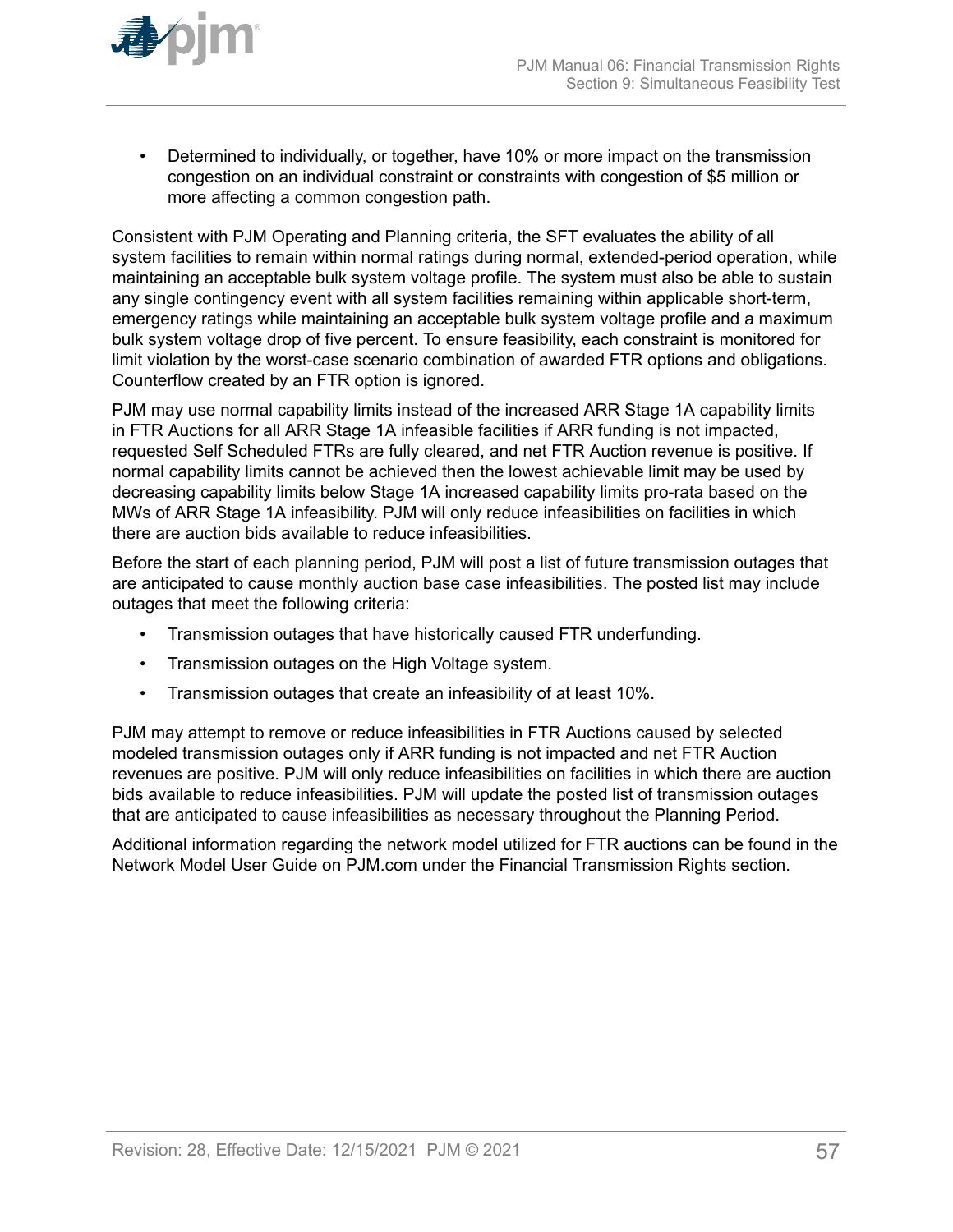<span id="page-57-0"></span>

### **Section 10: PJM FTR Center**

Welcome to the *PJM FTR Center* section of the *PJM Manual for Financial Transmission Rights*. In this section, you will find the following information:

• A description of the PJM FTR Auction system (see "PJM FTR Center Overview").

### **10.1 PJM FTR Center Overview**

PJM FTR Center is an Internet application that allows Market Participants to participate in PJM's FTR Auctions and secondary market. Exhibit 2 presents a conceptual view of the FTR auction subsystems.



*Exhibit 2: FTR Auction Subsystems*

Offers to sell or bids to purchase FTRs are submitted by Market Participants through the Market User Interface (MUI). All entered quotes are validated and entered into the FTR auction database by the MUI.

In addition to the quotes, other data that is required by the FTR Auctions is provided by other PJM systems. These items include external grid/flow modeling, outage schedules, and facility ratings.

The FTR auction subsystem consists of the following four components: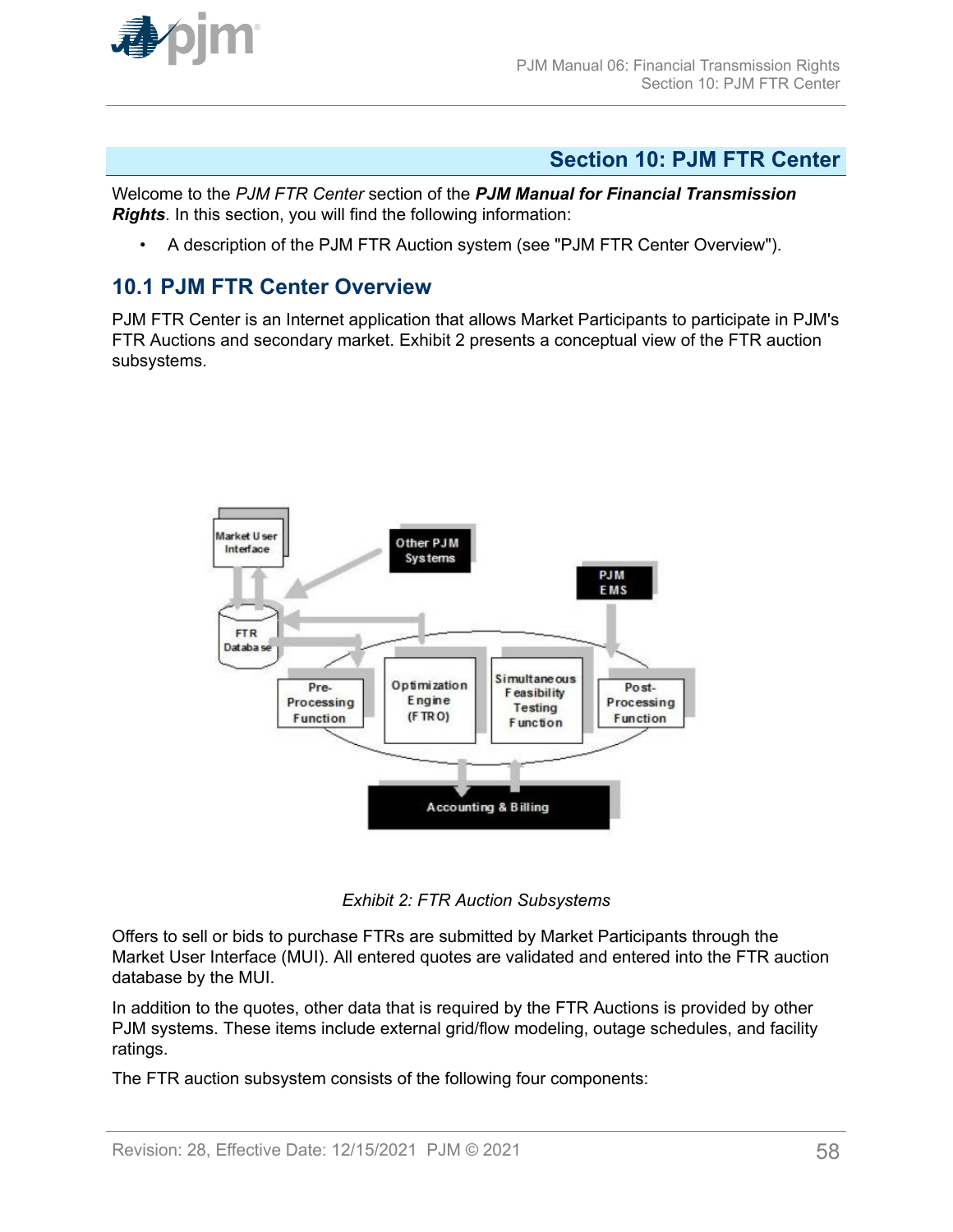

- *Pre-processing Function* performs all activities necessary to setup a base case for the evaluation process, including evaluating the quotes and preparing a set of FTRs to be tested for simultaneous feasibility.
- *Optimization Engine (FTRO)* formulates the Linear Programming (LP) problem including transmission facility limits constraints, generic constraints, and contingencies and solve the LP problem. The objective is to determine the highest valued combination of FTRs to be awarded in the auction that is simultaneously feasible while respecting pre-and post-contingency transmission limits in conjunction with the previously awarded FTRs. FTR offers and bids are cleared based on their comprehensive prices determined by both their bid/offer prices and their relevant impacts on all the binding constraints. This optimization is based on a DC transmission network model.
- *Simultaneous Feasibility Testing Function* checks the feasibility of the FTR auction solution generated by the optimization module under network contingency conditions. This module performs DC power flow based contingency analysis and identifies those contingencies that cause violations of facility limits. To ensure feasibility, each constraint is monitored for limit violation by the worst-case scenario combination of awarded FTR Options and Obligations. Impacts of counterflows from FTR Obligations are taken into account, and counterflow created by an FTR option is ignored. Once identified, constraints corresponding to these contingencies are constructed and the optimization module is called again to solve the FTR auction with the newly identified contingencies included.
- *Post*-*processing Function* ensures that the appropriate data items are transferred to the FTR auction database for posting on the MUI and ensures the results are transferred to the accounting and billing subsystems.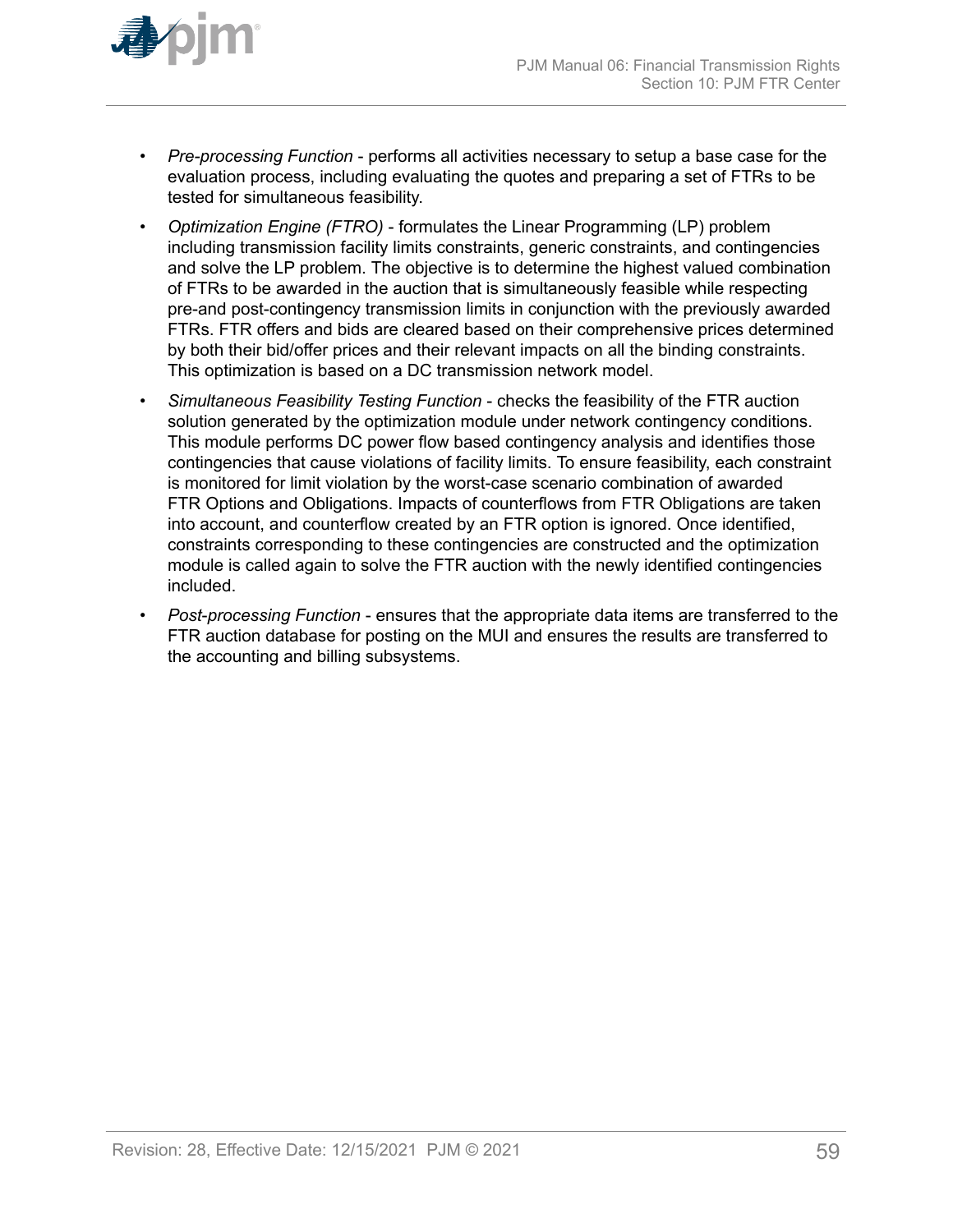<span id="page-59-0"></span>

### **Revision History**

#### **Revision 27 (08/25/2021):**

- Cover to Cover Periodic Review
- Conforming changes per ER21-520-000
	- o Section 6.8 Conforming changes for addressing a defaulting Members FTRs with various options versus settlement only
- Clarifications, corrections, formatting, grammar, and punctuation
	- o Section 1.2.1 Punctuation
	- o Section 4.4 Formatting
	- o Section 4.9.1 Grammar
	- o Section 6.1 Prompt-month clarification
	- o Section 9.1 Grammar
	- o Section 10.1 Grammar, Correction of SFT counterflow accounting for Obligations

### **Revision 26 (01/27/2021):**

- Added language to section 6.6 regarding bid limits for FTR auctions
- Updated manual ownership from Ray Fernandez to Rebecca Stadelmeyer

### **Revision 25 (07/23/2020):**

- Cover to Cover Periodic Review
- Administrative Changes: Clarifications, grammar, punctuation, capitalization and spacing changes throughout this manual

#### **Revision 24 (04/15/2020):**

- Added changes to section 6.1 and 6.3 for long-term and BOPP timing and structure per FRMSTF.
- Administrative Change: Updated "FTRCenter" to "FTR Center" throughout this manual.

### **Revision 23 (09/01/2019):**

• Added conforming changes to section 8.6 to account for FTR Forfeiture Rule calculation change from month to period

### **Revision 22 (06/27/2019):**

- **Cover to Cover Periodic Review**
	- o Replaced section 6.7 with reference to PJM Tariff, Attachment Q and Credit Overview document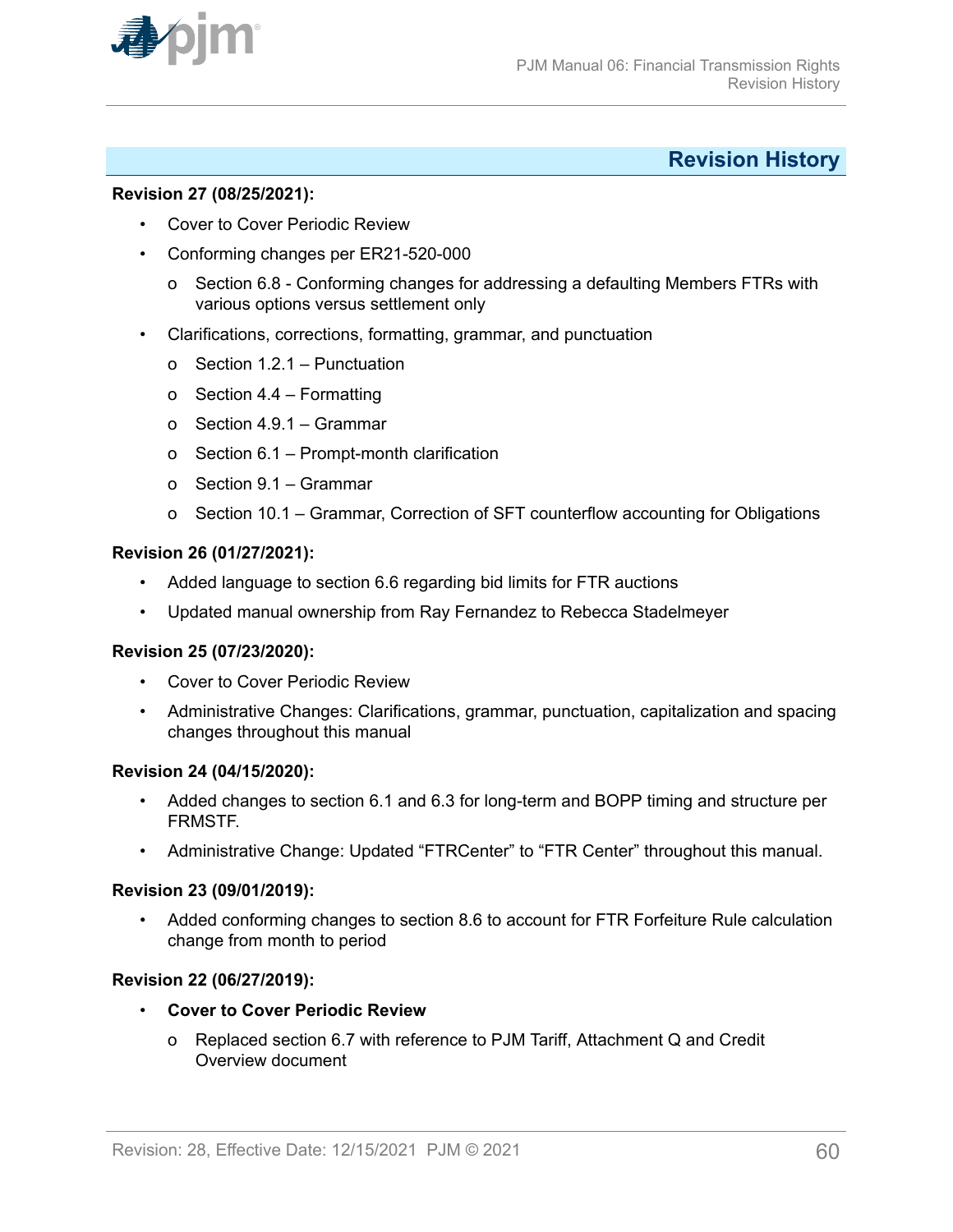

- o Changes to 6.8 to reflect replacement of FTR liquidation process with settlement process
- o Miscellaneous updates to sections 3.2 and 5.3 to align with OASIS refresh

### **Revision 21 (12/06/2018):**

- Cover to Cover Periodic Review
- Updated Manual owner to Brian Chmielewski

#### **Revision 20 (06/01/2018):**

• Added conforming changes to section 6.1, 6.3, 9.1 to account for long term FTR modeling changes and monthly BOPP biddable period changes.

#### **Revision 19 (09/01/2017):**

• Added conforming changes to section 8.6 to account for FTR Forfeiture rule changes

#### **Revision 18 (06/01/2017):**

- Cover to Cover 2017 Periodic Review
- Added conforming changes to section 4.2 and 4.3 to account for Qualified Replacement Resources in Stage 1 of the Annual ARR allocation
- Added conforming changes to section 8.4 to account for exclusion of balancing congestion for FTR Target funding
- Added conforming changes to section 4.10 to account for removal of negatively valued Residual ARRs

#### **Administrative Change (10/26/2016):**

- Revised Revision History to remove incorrect reference
- Revised Manual Owner from Tim Horger to Asanga Perera

#### **Revision 17 (06/01/2016):**

- Periodic Review clarifying changes to better describe existing rules and processes
- Administrative Change updated references for eFTR to FTRCenter

#### **Revision 16 (06/01/2014):**

• Added conforming changes to section 4.2 for purposes of determining the Zonal Base Load for use in stage 1A of the annual ARR allocation, a clause has been added to modify the definition such that the negative impacts of extraordinary circumstances are properly taken into account. Added conforming changes to section 4.2 for purposes of residual zone pricing.

### **Revision 15 (10/10/2013):**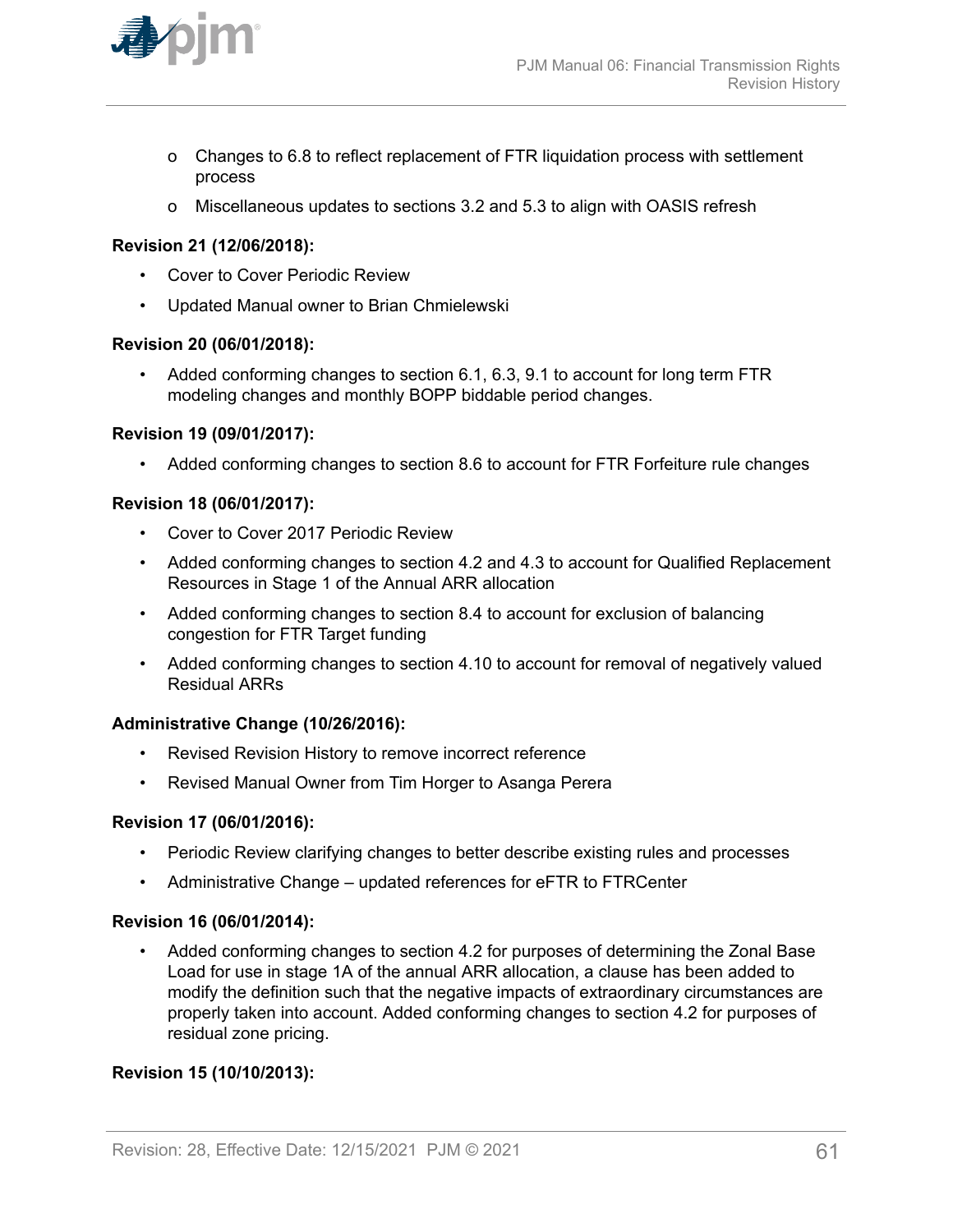

• Added conforming changes to section 9.1explaining process PJM utilizes to reduce Stage 1A infeasible facilities.

### **Revision 14 (7/01/2013):**

- Conforming changes to incorporate rules for Residual Zone Pricing as approved by FERC in Docket(s) ER13-347. Residual metered load pricing is effective 6/1/2015. Conforming revisions made to sections 3 and 4.
- Added section 8.6 to include conforming changes to incorporate rules for applying FTR Forfeiture Rule to cleared increment offers, cleared decrement bids, and cleared Up-to transactions
- Added conforming changes to section 9.1explaining process PJM utilizes to reduce infeasibilities associated with modeled transmission outages.

#### **Revision 13 (06/28/2012):**

Added Section headers to entire document.

Section 1.1: Definition and Purpose of FTRs

• Deleted Language on valid source and sink designations for the Monthly FTR Auctions and Long Term and Annual FTR Auctions.

Section 3.2: Firm Point-to-Point Transmission Auction Revenue Rights (ARRs)

• Deleted language for the timeline of TSR/ARR request and approval process for Firm Point to Point Transmission Service

Section 4 Introduction: Annual ARR Allocation

• Removed language on inclusionary topics in Section 4

Section 4.5: Annual Allocation of Auction Revenue Rights (ARRs) – Stage 2

• Added the term available to clarify the type of source node of an ARR request

Section 4.9.2: Regional Transmission Expansion Plan (RTEP) IARRs

- Added clarification of RTEP to heading topics
- Clarified language on the allocation of IARRs to state that PJM will determine the quantity of IARRS to be allocated within 3 months prior to the actual in-service date of the upgrade
- Moved language of effective day and Value of IARRs to separate section (now 4.9.4)

Section 4.9.3: Elective Upgrade IARRs

• Modified Heading Name to Elective Upgrade IARRs

Section 4.9.4: Duration and Value of IARRs

• New section formed to encompass duration and value of IARRs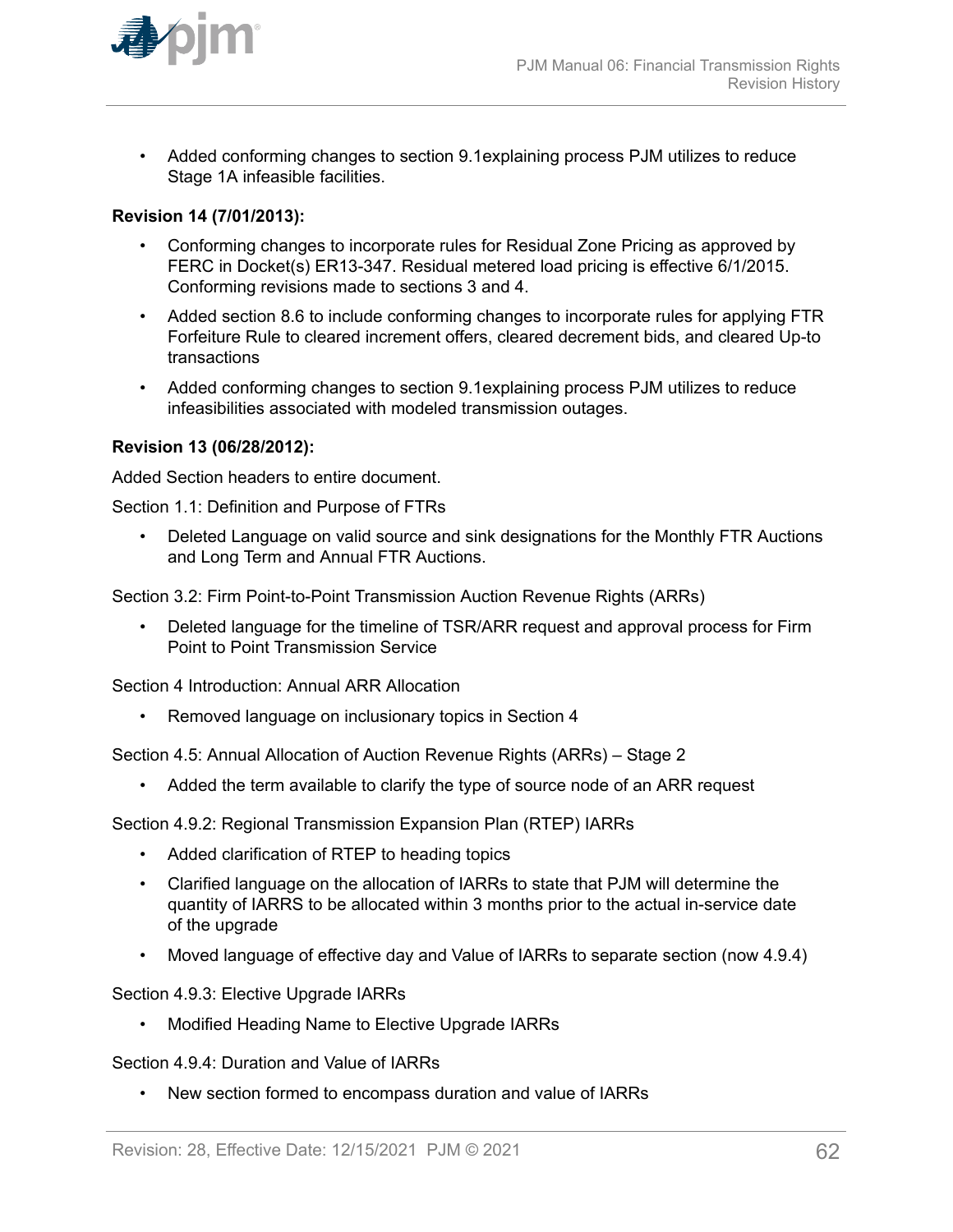

Section 5.1: FTR Allocation Process for New Load in Zones Associated with Market Growth

• Removed language regarding new member elections in FTR Auctions.

Section 5.3: Firm Point-to-Point Transmission Financial Transmission Rights (FTRs)

- Changed 'ARR' to 'FTR'
- Removed timeline for the TSR/FTR request and approval process for Firm Point-to-Point Transmission Service (Exhibit 3)

Section 6.1: FTR Auctions Overview

- Updated language to reflect 3 Long-Term FTR Auction rounds and that each round will award 1/3 of the feasible FTR available capability.
- Added the term available to clarify the type of valid source and sinks for an FTR Auction.
- Added language that the list of available source and sinks for each auction will be posted before the start of the bidding window.
- Removed language that PJM determines and posts the expected non-simultaneous estimates of available FTR capability for each interface, via the MUI

Section 6.3: Long-Term FTR Auction Time Line

• Updated Long-term FTR Auction Time Line to reflect 3 rounds being conducted as opposed to 2 rounds.

Section 6.7: FTR Auctions Credit Business Rules

- Removed language regarding self-scheduled FTRs having a zero credit requirement
- Clarified language of the credit responsibility of an FTR that is traded.
- Removed additional language of payment and revenue credits as well as credit requirements of transactions involving a 3rd party
- Removed language that allows credit requirement to be reduced by zonal/base load for LSEs for portfolio diversification calculation as language was rejected by FERC.

Section 7.3: FTR Secondary Trading Business Rules

• Added language stating the credit requirements for traded FTRs will be calculated through the FTRCenter system.

Section 8.3: FTR Settlement – Calculating Transmission Congestion Credit Target Allocations

• Added clarifying text that the DA LMPDelivery and DA LMPReceipt LMPs are the Day-Ahead Congestion LMP.

Section 9.1: Simultaneous Feasibility Test Overview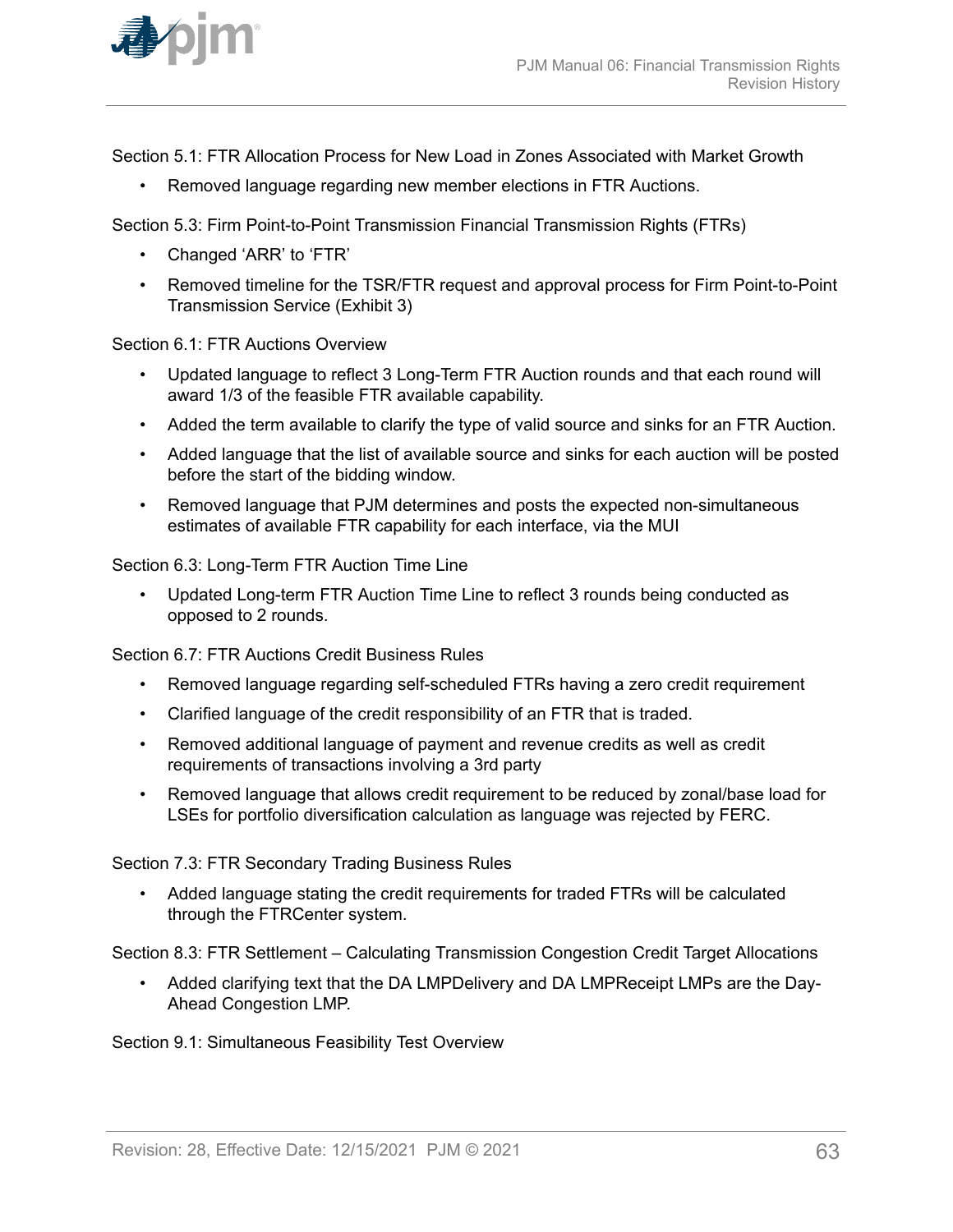

• Added language indicating the Simultaneous Feasibility determinations shall take outages into account based on reasonable assumptions about configuration and availability of transmission capability.

### **Revision 12 (07/01/2009):**

Section 4: Annual ARR Allocation

- Revised to reflect new rules associated ARR Stage 1 Participation for External LSEs
- Revised to reflect rules associated with historic resource splits for historic load aggregation zone splits.
- Revised to reflect new rules associated with credit responsibility for traded ARRs.
- Revised to reflect new rules associated with IARRs for RTEP projects

Section 6: FTR Auctions

- Revised to reflect removal of prompt month established participant credit requirement exemption.
- Revised to reflect new rules associated with undiversified credit calculation for LSEs.
- Revised to reflect new rules associated with Termination and Liquidation of FTR Positions for Credit Defaults.

#### **Revision 11 (08/01/2008):**

Section 1: Financial Transmission Rights Overview

• Revised to reflect new rules associated with implementation of Long-term FTR Auctions

Section 4: Annual ARR Allocation

- Revised to reflect new rules associated with the implementation of Residual ARRs
- Revised to reflect rules surrounding Incremental Auction Revenue Rights

Section 6: FTR Auctions

- Revised to reflect new rules associated with implementation of Long-term FTR Auctions
- Revised to reflect rules surrounding FTR Credit

Section 8: Market Settlements

- Revised to reflect new rules associated with implementation of Long-term FTR Auctions
- Revised to reflect rules surrounding distribution of end-of-period excess transmission congestion credit charges
- Revised to reflect rules surrounding collection and distribution of end-of-period uplift required to fully fund FTRs.

### **Revision 10 (06/01/07):**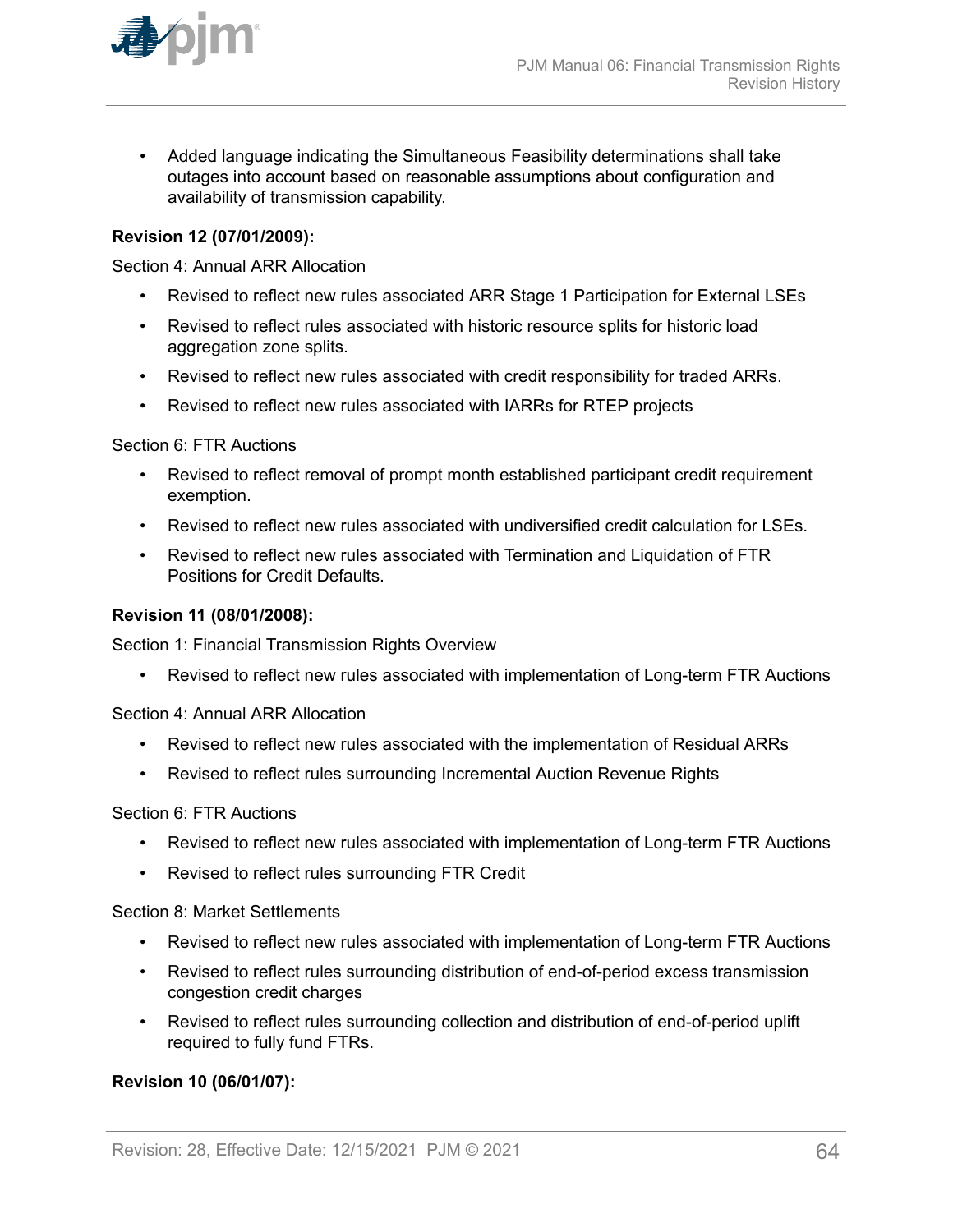

Section 1: Financial Transmission Rights Overview

• Revised to reflect new rules associated with the implementation Marginal Losses

Section 2: Auction Revenue Rights Overview

• Revised to reflect new rules associated with the implementation Marginal Losses

#### **Revision 9 (04/04/07):**

Section 4: Annual ARR Allocation

• Revised to reflect new rules associated with LTTR filing.

#### **Revision 08 (03/08/06):**

Section 4: Annual ARR Allocation

• Revised to reflect a clarification of rules for ARR trading.

Section 6: FTR Auctions

- Revised to reflect new rule that \$0 bids will not be awarded on paths with a clearing price of zero.
- Revised to reflect rules surrounding new monthly balance-of-planning-period auction format.
- Revised to reflect new annual and monthly auction credit rules.
- Revisions were made on the following pages: 24-27, 34-36 and 38-43.

#### **Revision 07 (04/15/05):**

Section 4: Annual ARR Allocation

Section 5: Financial Transmission Rights (FTRs) for New Load in Zones Associated with Market **Growth** 

• Revised to reflect to business rule changes approved by FERC, effective March 8, 2005, that allow Point-to-point customers, with long-term firm transmission service used to deliver energy from a designated network resource located outside or within PJM to load located outside or within PJM and that was confirmed and in effect during the historical reference year, to participate in Stage 1 of the Annual Allocation.

#### **Revision 06 (12/7/04):**

Section 9: Simultaneous Feasibility Test

• Revised to reflect to clarify the inputs in the SFT (Simultaneous Feasibility Test) Model. The revised business rule provides an overview of the process of including transmission line outage schedules in the SFT model.

#### **Revision 05 (02/01/04):**